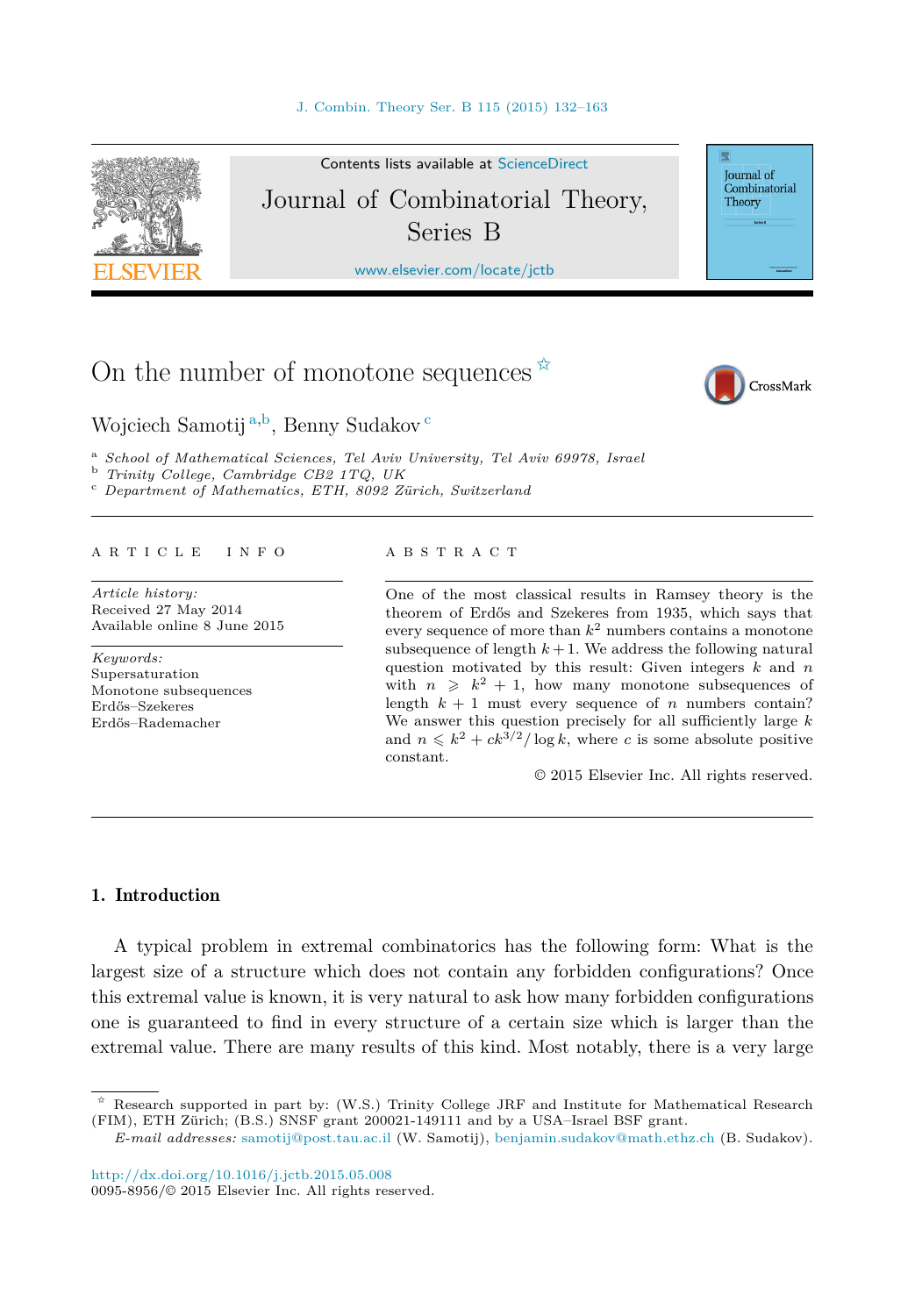<span id="page-1-0"></span>body of work on the problem of determining the smallest number of *k*-vertex cliques in a graph with *n* vertices and *m* edges, attributed to Erdős and Rademacher; see [\[10,11,](#page-30-0) [13,20,23–25\].](#page-30-0) In extremal set theory, there is an extension of the celebrated Sperner's theorem, where one asks for the minimum number of chains in a family of subsets of  $\{1, \ldots, n\}$  with more than  $\binom{n}{\lfloor n/2 \rfloor}$  members; see [\[6,8,12,18\].](#page-30-0) Another example is a recent work in  $[5]$ , motivated by the classical theorem of Erdős, Ko, and Rado. It studies how many disjoint pairs must appear in a *k*-uniform set system of certain size.

One can ask analogous questions in Ramsey theory. Once we know the maximum size of a structure which does not contain some unavoidable pattern, we may ask how many such patterns are bound to appear in every structure whose size exceeds this maximum. This direction of research has also been explored in the past. For example, a well-known problem of Erdős is to determine the minimum number of monochromatic *k*-vertex cliques in a 2-coloring of the edges of  $K_n$ ; see, e.g., [\[3,15,28\].](#page-30-0) This may be viewed as a natural extension of Ramsey's theorem.

In this paper, we consider a similar generalization of another classical result in Ramsey theory, the famous theorem of Erdős and Szekeres [\[14\],](#page-30-0) which states that for every positive integer  $k$ , any sequence of more than  $k^2$  numbers contains a monotone (that is, monotonically increasing or monotonically decreasing) subsequence of length  $k + 1$ . To be more precise, we shall be interested in the following very natural problem.

**Problem 1.1.** For every k and n, determine the minimum number of monotone subsequences of length  $k + 1$  in a sequence of *n* numbers.

It is not clear when Problem 1.1 was originally posed. It appears first in print in a paper of Myers [\[22\],](#page-31-0) who attributes it to Albert, Atkinson, and Holton. It follows from the aforementioned theorem of Erdős and Szekeres that every sequence of *n* numbers contains at least  $n - k^2$  monotone subsequences of length  $k + 1$ . When  $n \leq k^2 + k$ , this is easily seen to be sharp by considering a sequence built from *k* increasing sequences of lengths *k* or  $k + 1$  by concatenating them in decreasing order, such as the sequence  $\tau_{k,n}$ defined below. Without loss of generality, we may restrict our attention to sequences that are permutations of the set  $\{1, \ldots, n\}$ , which we shall from now on abbreviate by  $[n]$ .

Let us denote by  $S_n$  the set of all permutations of  $[n]$ . Following [\[22\],](#page-31-0) given a permutation  $\sigma \in S_n$ , we let  $m_k(\sigma)$  denote the number of monotone subsequences of length  $k + 1$  in  $\sigma$  and let

$$
m_k(n) = \min\{m_k(\sigma): \sigma \in S_n\}.
$$

In order to give an upper bound on  $m_k(n)$ , consider the permutation  $\tau_{k,n}$  described by

$$
\lfloor (k-1)n/k \rfloor + 1, \quad \lfloor (k-1)n/k \rfloor + 2, \quad \dots, \quad n
$$
  

$$
\lfloor (k-2)n/k \rfloor + 1, \quad \lfloor (k-2)n/k \rfloor + 2, \quad \dots, \quad \lfloor (k-1)n/k \rfloor
$$
  

$$
\vdots \qquad \qquad \vdots
$$
  

$$
1, \qquad \qquad 2, \qquad \dots, \quad \lfloor n/k \rfloor.
$$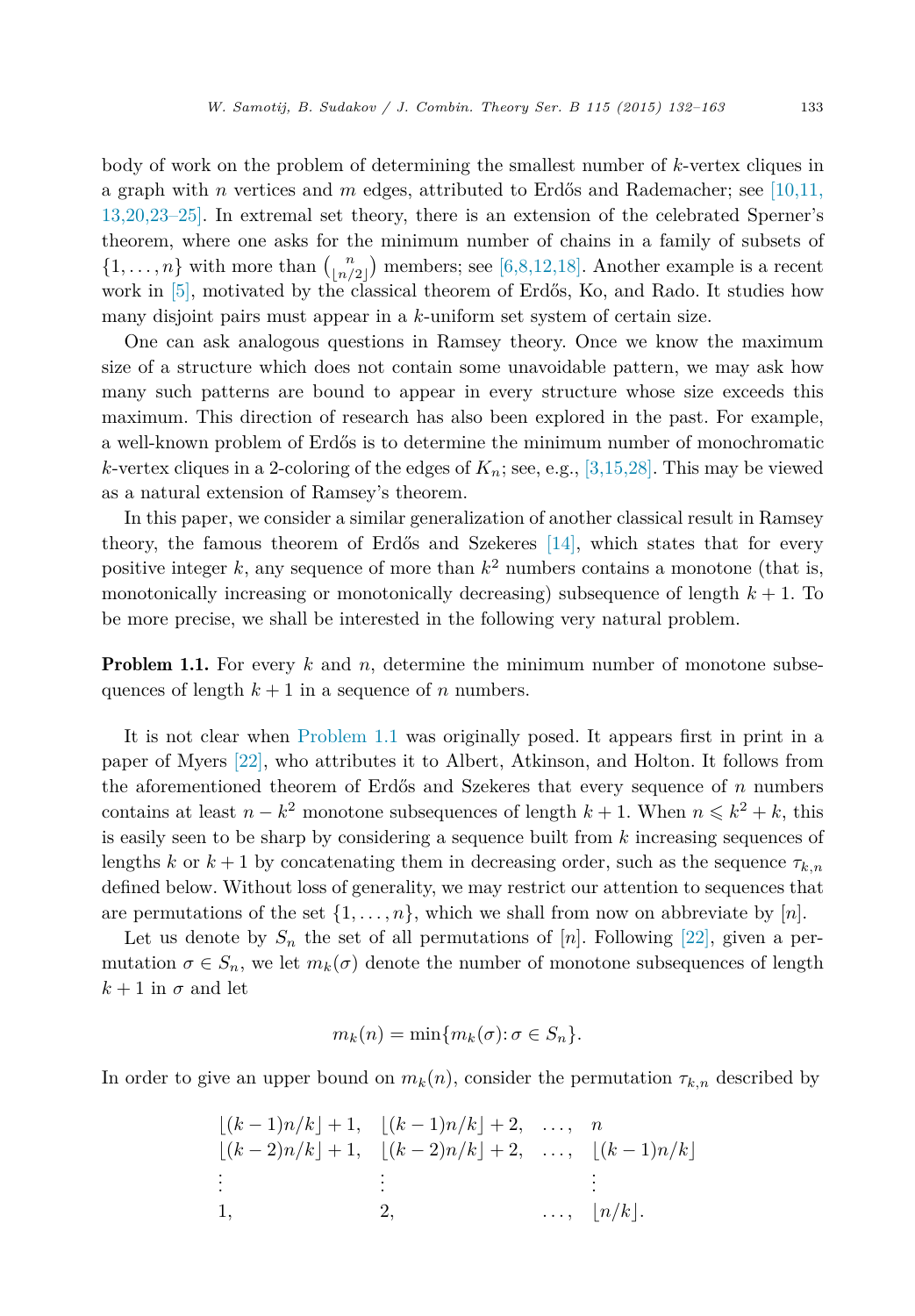<span id="page-2-0"></span>Let  $r_{k,n}$  be the unique number  $r \in \{0, \ldots, k-1\}$  satisfying  $r \equiv n \pmod{k}$ . Since  $\tau_{k,n}$ contains no decreasing subsequences of length  $k + 1$ , it is easy to see that

$$
m_k(\tau_{k,n}) = r_{k,n} \binom{\lceil n/k \rceil}{k+1} + (k - r_{k,n}) \binom{\lfloor n/k \rfloor}{k+1}.
$$
 (1)

It seems quite natural to guess that  $m_k(n) = m_k(\tau_{k,n})$  for all *k* and *n*, that is, that  $\tau_{k,n}$  contains the minimum number of monotone subsequences of length  $k+1$  among all permutations of [*n*]. This was conjectured by Myers [\[22\],](#page-31-0) who showed that Goodman's formula [\[16\],](#page-30-0) indeed proves that  $m_2(n) = m_2(\tau_{2,n})$  for all *n* and yields a characterization of all permutations achieving equality.

Conjecture 1.2. *(See Myers [\[22\].](#page-31-0)) Let n and k be positive integers. In any permutation of*  $[n]$ , *there are at least*  $m_k(\tau_{k,n})$  *monotone subsequences of length*  $k + 1$ *.* 

Very recently, Balogh et al. [\[1\]](#page-30-0) proved this conjecture for  $k = 3$  and sufficiently large *n* and described all extremal permutations. Their proof uses computer assistance and is based on the framework of flag algebras.

### *1.1. Our results*

In this paper, we provide first evidence supporting Conjecture 1.2 for large *k*. Our main result is that the conjecture holds for all sufficiently large *k*, as long as *n* is not much larger than  $k^2$ . This provides a good understanding of how the minimum number of monotone subsequences of length  $k + 1$  grows in a short interval above the extremal threshold. Our results are similar in spirit to the ones of [\[10,20\],](#page-30-0) which determine the minimum number of cliques in graphs whose number of edges is slightly supercritical (larger than the Turán number for the clique).

**Theorem 1.3.** *There exist an integer*  $k_0$  *and a positive real c such that*  $m_k(n) = m_k(\tau_{k,n})$ for all k and n satisfying  $k \geq k_0$  and  $n \leq k^2 + ck^{3/2}/\log k$ . Moreover, if  $n \neq k^2 + k + 1$  $and m_k(\sigma) = m_k(n)$  *for some*  $\sigma \in S_n$ *, then*  $\sigma$  *contains monotone subsequences of length k* + 1 *of only one type (increasing or decreasing).*

Somewhat surprisingly, if  $n = k^2 + k + 1$ , then there are  $\sigma \in S_n$  with  $m_k(\sigma) = m_k(n)$  $2k + 1$  which contain both increasing and decreasing subsequences of length  $k + 1$ . Two such permutations are  $\sigma_k^1$  and  $\sigma_k^2$ , where  $\sigma_k^i$  is described by

| $k^2+1$ , $k^2-k$ , $k^2+2$ , $k^2+3$ , , $k^2+k+1$ , |             |                     |                      |
|-------------------------------------------------------|-------------|---------------------|----------------------|
| $k^2-2k-1$ , $k^2-k+1$ , $k^2-k+2$ ,                  |             |                     | $\ldots, \quad k^2,$ |
| de la provincia                                       | a Barat and | 그는 일이 아니라 이 사람이 없다. |                      |
| $k+3$ ,                                               | $2k + 5$ ,  | $2k + 6$ ,          | $\ldots$ , $3k+4$ ,  |
| $1+i$ ,                                               | $k+4$ ,     | $k+5$ ,             | $\ldots$ , $2k+3$ ,  |
| 1,                                                    | $4-i$ ,     | 4,                  | $\ldots, \quad k+2.$ |
|                                                       |             |                     |                      |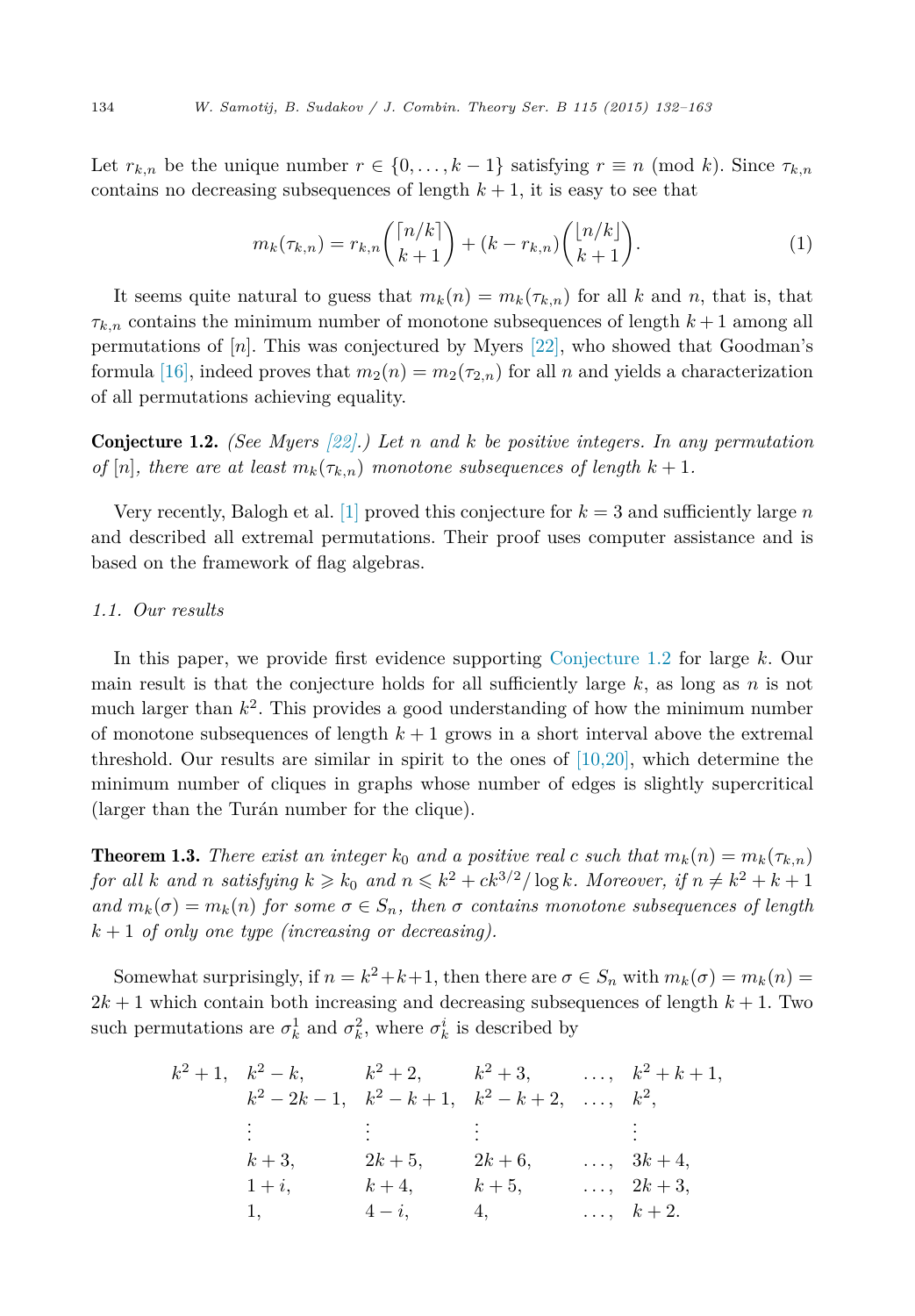

Fig. 1. Permutations  $\tau_{3,13}$ ,  $\sigma_3^1$ , and  $\sigma_3^2$ .

One can check that  $\sigma_k^i$  contains  $2k + 1 - i$  increasing subsequences of length  $k + 1$  and *i* decreasing subsequences of length  $k + 1$ , see Fig. 1. However, no permutation  $\sigma$  with  $m_k(\sigma) = m_k(n) = 2k + 1$  can have more monotone subsequences of length  $k + 1$  of the 'odd' type than  $\sigma_k^2$ . It will follow from our proof of [Theorem 1.3](#page-2-0) that for each extremal permutation, at least  $2k - 1$  out of its  $2k + 1$  monotone subsequences of length  $k + 1$  are of the same type. For details, we refer the reader to [Theorem 1.6](#page-4-0) and [Example 1.7.](#page-4-0)

### *1.2. Chains and antichains in posets*

Every permutation admits a natural representation as a poset (partially ordered set) in which its increasing and decreasing subsequences are mapped to chains and antichains, respectively. Indeed, given a permutation  $\sigma$  of  $[n]$ , one may define a binary relation  $\leq \sigma$  on [*n*] by letting  $i \leq \sigma$  *j* if and only if  $i \leq j$  and  $\sigma(i) \leq \sigma(j)$ . It is not hard to see that  $P_{\sigma} = (n, \leqslant_{\sigma})$  is a poset whose chains and antichains are in a one-to-one length-preserving<sup>1</sup> correspondence with increasing and decreasing subsequences in  $\sigma$ , respectively. Via this correspondence, one may easily deduce the theorem of Erdős and Szekeres from the famous theorem of Dilworth  $[7]$ , which says that every poset containing no antichain with *k* + 1 elements admits a partition into *k* chains, or its much easier to prove dual version (due to Mirsky [\[21\]\)](#page-31-0), which says that every poset containing no chain with  $k+1$  elements can be partitioned into  $k$  antichains, see Section [2.](#page-5-0)

Let us call a set *A* of elements of a poset *homogenous* if *A* is a chain or an antichain. A natural generalization of [Problem 1.1](#page-1-0) to posets would be the following.

**Problem 1.4.** For every k and n, determine the minimum number of homogenous  $(k+1)$ element sets in a poset with *n* elements.

Given a poset P, we let  $h_k(P)$  denote the number of homogenous sets of cardinality  $k+1$  in *P* and

$$
h_k(n) = \min\{h_k(P): P \text{ is a poset with } n \text{ elements}\}.
$$

 $1$  By 'length' of a chain or an antichain we mean the number of its elements.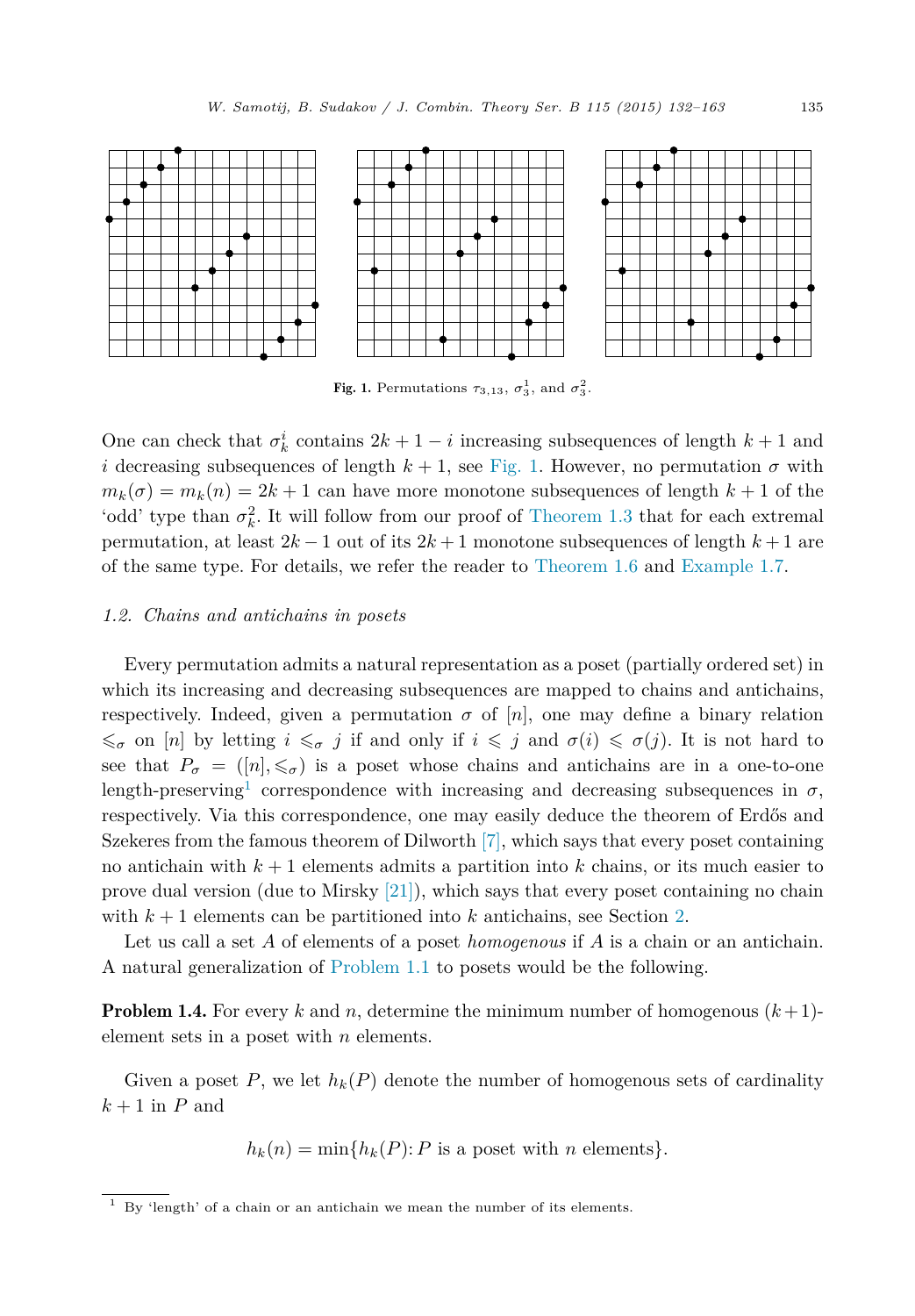<span id="page-4-0"></span>It follows from the above discussion that  $h_k(n) \leq m_k(n)$  and we think that it is natural to ask the following.

## Question 1.5. *Is it true that*  $h_k(n) = m_k(n)$  *for all n and*  $k$ ?

Clearly, not every poset is isomorphic to  $P_{\sigma}$  for some permutation  $\sigma$ . In fact, this is the case precisely for posets of *order dimension* at most two, that is, posets that are the intersection of two linear orders. Nevertheless, more for the sake of convenience rather than generality, we shall present our arguments using the language of posets. We remark here that several times in the proof, we will use the fact that we can 'flip' our poset *P*, exchanging the roles of chains and antichains. That is, we will assume that there is a dual poset *P*<sup>∗</sup> defined on the same set as *P* such that every pair of elements is comparable in either *P* or  $P^*$  but not both of them. This is possible only for posets of order dimension at most two, that is, ones that represent permutations. Indeed, for every permutation  $\sigma \in S_n$ , we have  $P^*_{\sigma} = P_{\sigma^*}$ , where  $\sigma^*(i) = n + 1 - \sigma(i)$ . The converse statement was proved by Dushnik and Miller [\[9\].](#page-30-0) Let us now rephrase [Theorem 1.3](#page-2-0) in the language of posets.

**Theorem 1.6.** There exist an integer  $k_0$  and a positive real c such that the following is true. Let k and n be integers satisfying  $k \geq k_0$  and  $n \leq k^2 + ck^{3/2}/\log k$ . If P is an *n-element poset of order dimension at most two, then*

$$
h_k(P) \geqslant m_k(\tau_{k,n}).\tag{2}
$$

*Moreover, if equality holds in* (2)*, then P can be decomposed into k chains or k antichains of length*  $|n/k|$  *or*  $\lceil n/k \rceil$  *each, unless*  $n = k^2 + k + 1$  *and P (or*  $P^*$ *) is one of the posets described in Example 1.7 below.*

**Example 1.7.** Suppose that  $n = k^2 + k + 1$  and observe that  $m_k(\tau_{k,n}) = 2k+1$ . We describe two families of *n*-element posets with exactly  $2k+1$  homogenous  $(k+1)$ -sets that contain both chains and antichains with  $k+1$  elements. Each of these posets has precisely  $k+1$ minimal elements; denote the set of these minimal elements by  $A_1$ . Moreover,  $P \setminus A_1$  can be decomposed into *k* chains as well as into *k* antichains. In particular, each chain and each antichain in every such decomposition has precisely *k* elements. Furthermore,  $P \setminus A_1$ contains only *k* chains of length *k*. Let  $A_2$  be the set of minimal elements of  $P \setminus A_1$  and note that  $|A_2| = k$ . The comparability graph of the subposet of *P* induced by  $A_1 \cup A_2$ is either (i) a path with  $2k + 1$  vertices or (ii) the disjoint union of a path with  $2k - 1$ vertices and an edge. Moreover, if (ii) holds, then one of the elements of  $A_1$  belonging to the path of length  $2k - 1$  is smaller than the second smallest element of the unique *k*-element chain in  $P \setminus A_1$  whose smallest element is the unique element of  $A_2$  that does not belong to the path. One can check that if (i) holds, then *P* has precisely 2*k* chains and one antichain with  $k+1$  elements and that if (ii) holds, then *P* has precisely  $2k-1$ chains and 2 antichains with  $k+1$  elements. Finally, in both cases, there exist posets of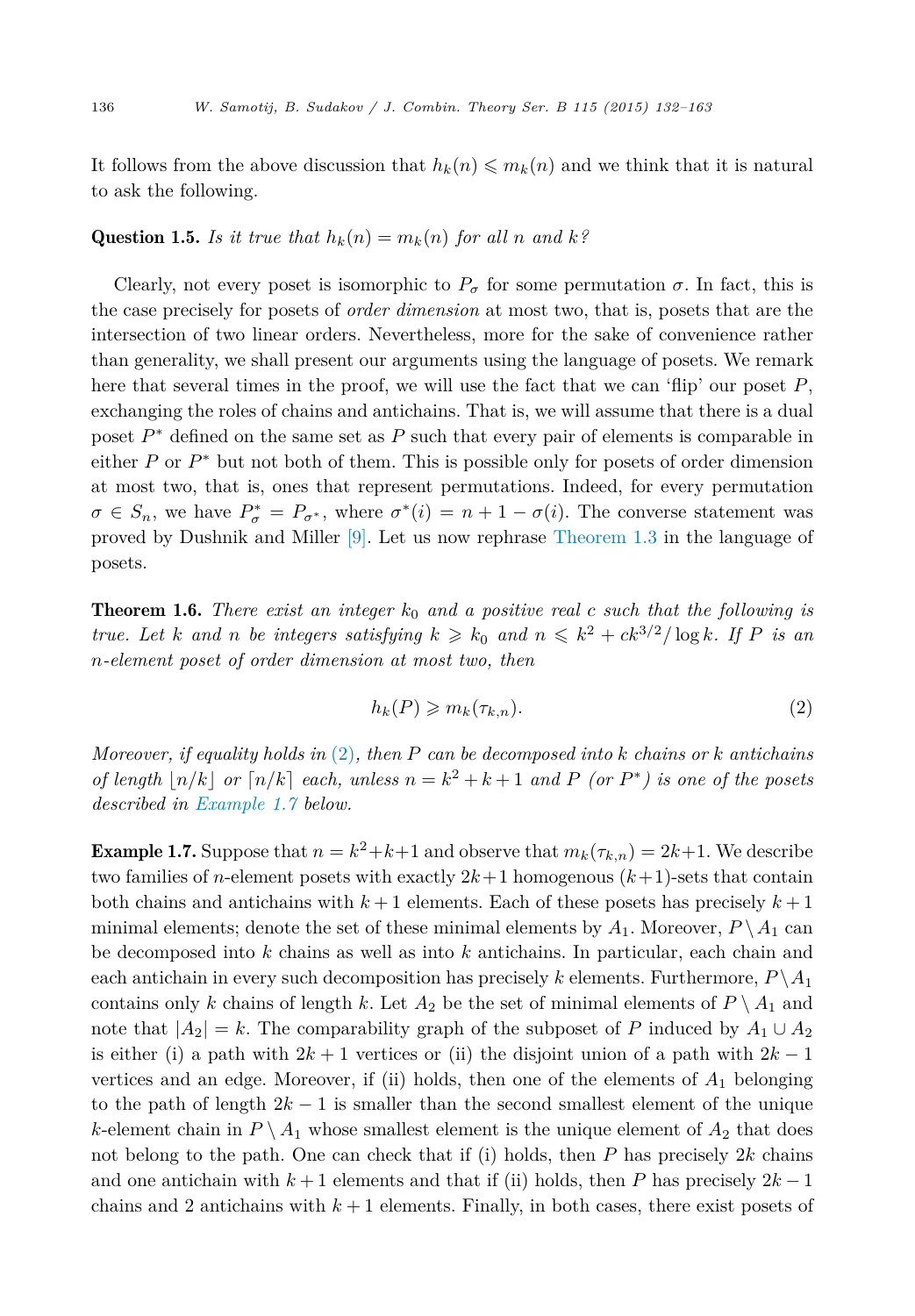<span id="page-5-0"></span>

Fig. 2. Hasse diagrams of posets  $P_{\sigma^1_3}$  and  $P_{\sigma^2_3}$ . The edges of the comparability graph induced by  $A_1 \cup A_2$  are thickened.

order dimension at most two fitting the description. Two examples of such posets are  $P_{\sigma^1}$ and  $P_{\sigma_k^2}$ , where  $\sigma_k^1$  and  $\sigma_k^2$  are the permutations defined below [Theorem 1.3;](#page-2-0) see Fig. 2.

## *1.3. Outline of the paper*

The remainder of the paper is organized as follows. In Section 2, we describe a canonical decomposition of an arbitrary poset into antichains and introduce several pieces of notation used in the proof of [Theorem 1.6](#page-4-0) and in Section [3,](#page-6-0) we collect several auxiliary lemmas. In Section [4,](#page-9-0) we present a brief outline of the proof of [Theorem 1.6.](#page-4-0) Section [5](#page-10-0) is devoted to the proof of one of our main lemmas, which provides a lower bound on the number of homogenous sets in posets with large 'surplus' (this notion will be defined in Section [4\)](#page-9-0). Finally, Section [6](#page-12-0) contains the proof of [Theorem 1.6.](#page-4-0) We close the paper with several concluding remarks.

### 2. Decomposition into antichains

In our arguments, we shall rely on the following canonical decomposition of an arbitrary poset into antichains, cf. Mirsky's theorem [\[21\].](#page-31-0) Fix an arbitrary poset *P*. Recall that the height and the width of *P*, which we shall denote by  $h(P)$  and  $w(P)$ , are the cardinalities of the largest chain and the largest antichain in *P*, respectively. For each positive integer *i*, let

 $A_i = \{x \in P : \text{the longest chain } L \text{ with } \max L = x \text{ has } i \text{ elements}\}.$ 

In other words,  $A_1$  is the set of minimal elements of  $P$  and for every  $i \geq 1$ ,  $A_{i+1}$  is the set of minimal elements in  $P \setminus (A_1 \cup \ldots \cup A_i)$ . For each *i*, the set  $A_i$  is an antichain and thus  $|A_i| \leqslant w(P)$ , and

$$
P = \bigcup_{i=1}^{h(P)} A_i.
$$

For each *i* with  $1 \leq i \leq h(P)$ , let  $G_i$  be the bipartite graph on the vertex set  $A_i \cup A_{i+1}$ whose edges are all pairs *xy* with  $x \in A_i$  and  $y \in A_{i+1}$  such that  $x \leq y$ . In other words,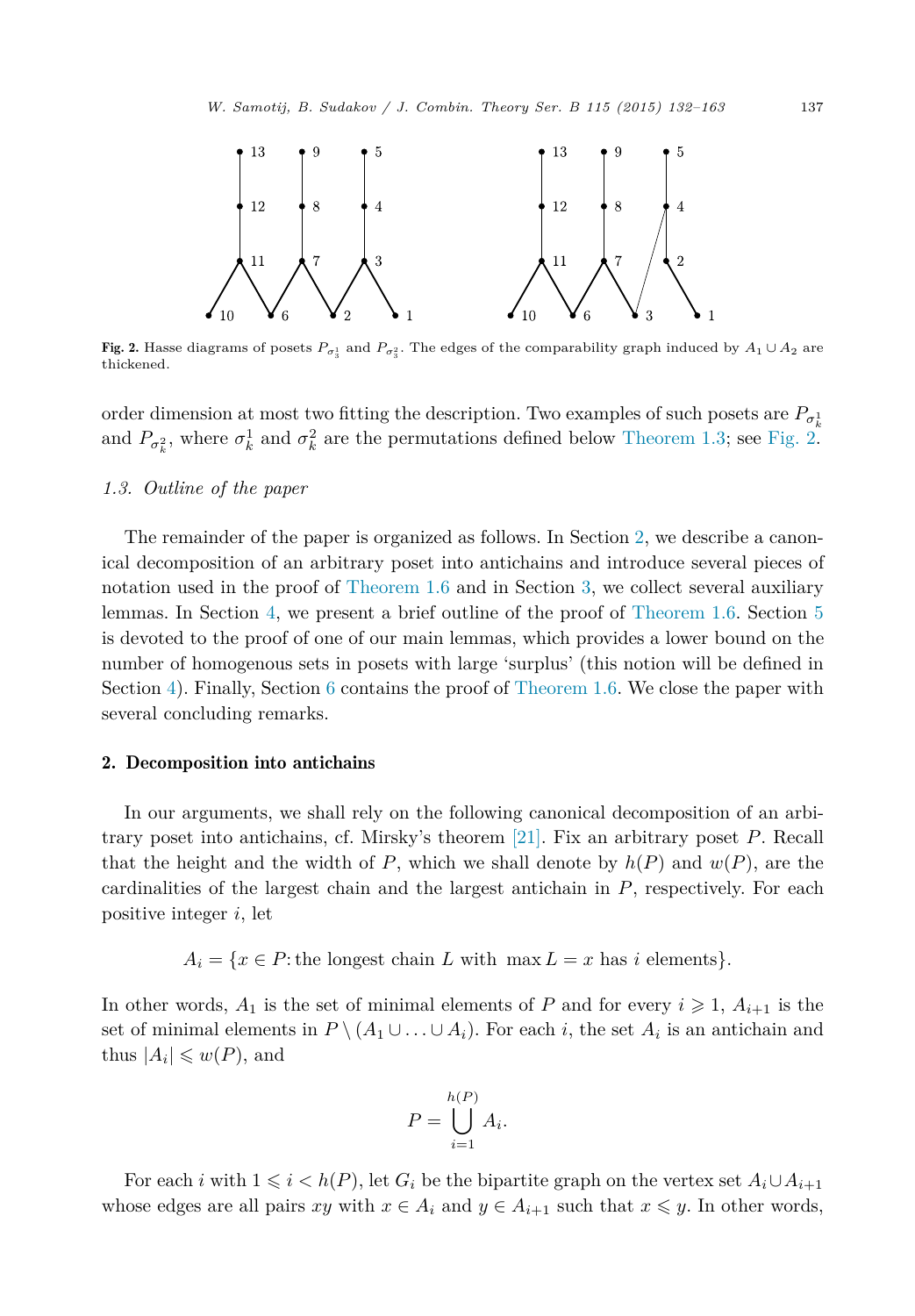<span id="page-6-0"></span> $G_i$  is the Hasse diagram of the subposet of *P* induced by  $A_i \cup A_{i+1}$ . Observe that each vertex in  $A_{i+1}$  has at least one  $G_i$ -neighbor in  $A_i$  (as otherwise it would belong to *A*<sub>1</sub> ∪ *...* ∪ *A*<sub>*i*</sub>). On the other hand, it is possible that some vertices in  $A_i$  have degree zero in  $G_i$  (as clearly not all elements of  $P$  have to belong to some chain of maximum length).

Let  $h = h(P)$ . For every  $i \in [h]$  and  $x \in A_i$ , we let  $u_i(x)$  be the number of chains *L* ⊆ *P* of length  $h - i + 1$  with min *L* = *x*. Observe that  $u_h(x) = 1$  for every  $x \in A_h$  and that for all  $i \in [h-1]$  and  $x \in A_i$ ,

$$
u_i(x) = |\{(x_{i+1},\ldots,x_h) \in A_{i+1} \times \ldots \times A_h : x \leqslant x_{i+1} \leqslant \ldots \leqslant x_h\}|.
$$

Upon making this definition, one easily verifies that the number of chains of length *h* in *P* is  $\sum_{x \in A_1} u_1(x)$  and that for each  $i \in [h-1]$  and  $x \in A_i$ ,

$$
u_i(x) = \sum_{xy \in G_i} u_{i+1}(y).
$$
 (3)

Since no element  $x \in A_i$  with  $u_i(x) = 0$  will be contributing anything to the total count of chains of length *h*, we shall often be focusing our attention on the set  $A_i' \subseteq A_i$  defined by

$$
A'_i = \{ x \in A_i : u_i(x) \geqslant 1 \}.
$$

Let us note here for future reference that  $(3)$  implies that there are no edges of  $G_i$ between  $A'_{i+1}$  and  $A_i \setminus A'_i$ . As we shall often estimate the sum of  $u_i(x)$  over all  $x \in A_i$ , let us abbreviate it by  $\Sigma_i$ . That is, for each  $i \in [h]$ , let

$$
\Sigma_i = \sum_{x \in A_i} u_i(x).
$$

Since each  $y \in A_{i+1}$  has at least one  $G_i$ -neighbor in  $A_i$ , it follows from (3) that

$$
\Sigma_i \geqslant \Sigma_{i+1}.\tag{4}
$$

Clearly, (4) holds with equality if and only if each  $y \in A'_{i+1}$  has exactly one  $G_i$ -neighbor in  $A_i$ . This naturally leads to the final definition of this section. Namely, for each  $i \in$  $[h-1]$ , we let

$$
B_{i+1} = \{ y \in A'_{i+1} : \deg_{G_i}(y) = 1 \}.
$$

### 3. Auxiliary lemmas

In this section, we collect a few auxiliary lemmas that will be repeatedly used in the proof of [Theorem 1.6.](#page-4-0) Our first lemma is a straightforward corollary of the Kruskal– Katona theorem [\[17,19\].](#page-30-0)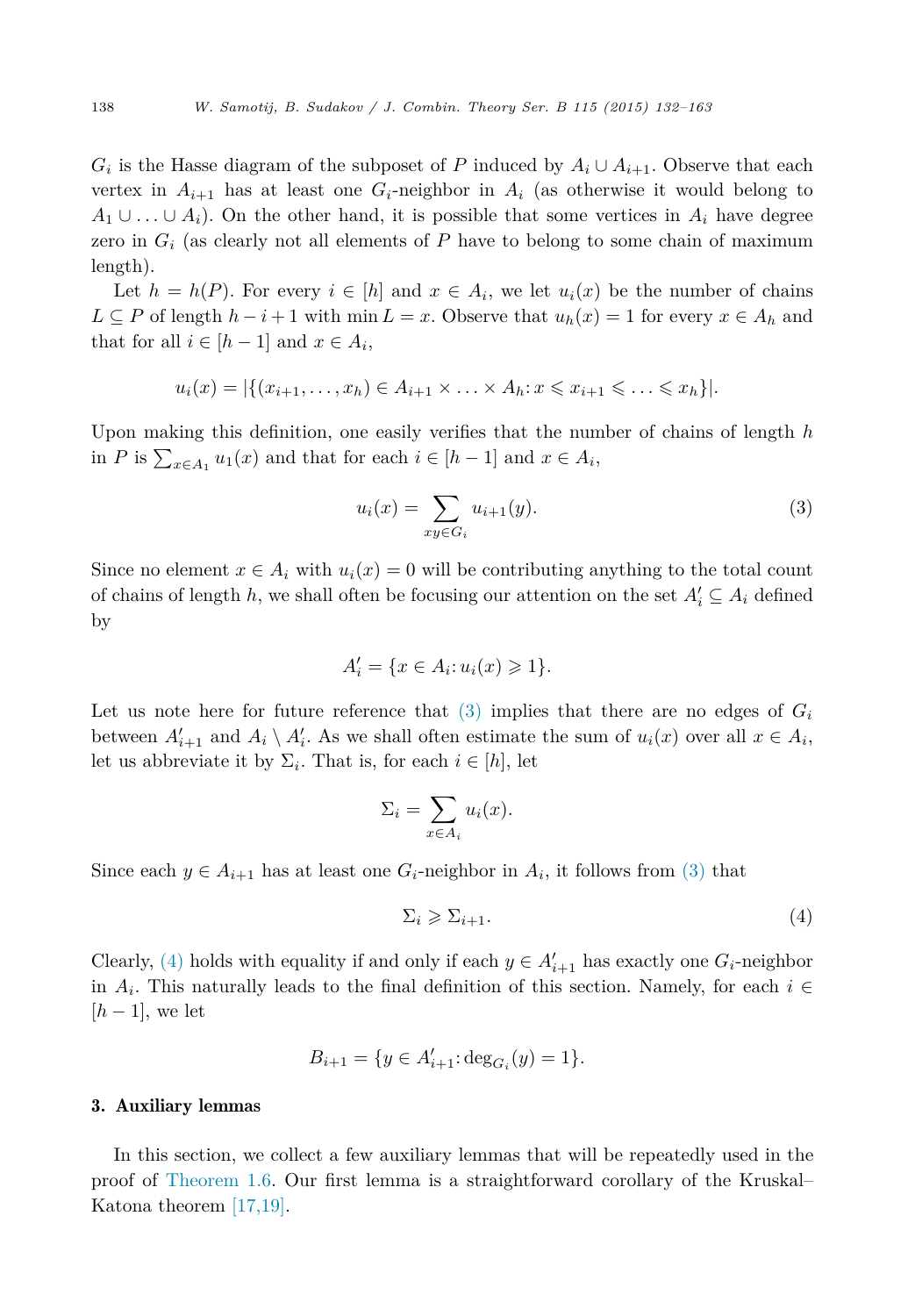<span id="page-7-0"></span>**Lemma 3.1.** Suppose that  $a \geq b > 0$ , let F be an arbitrary family of a-element sets, and *define*

$$
\partial_b \mathcal{F} = \{ B : |B| = b \text{ and } B \subseteq A \text{ for some } A \in \mathcal{F} \}.
$$

*Then*

$$
|\partial_b \mathcal{F}| \geqslant \min\{|\mathcal{F}|/2, 2^b\}.
$$

**Proof.** If  $\mathcal{F} = \emptyset$ ,  $a = b$ , or  $a \ge 2b$ , then the assertion of the lemma is trivial as

$$
\binom{2b}{b} \geqslant 2^b. \tag{5}
$$

Otherwise, let *m* be the smallest integer such that  $\binom{m}{a} > |\mathcal{F}|$ . By the Kruskal–Katona theorem [\[17,19\],](#page-30-0)  $|\partial_b \mathcal{F}| \geqslant {m-1 \choose b}$ . If  $m-1 \geqslant 2b$ , then the conclusion follows from (5). Otherwise, since  $b < a \leq m \leq 2b$ , then  $\binom{m}{a} \leq \binom{m}{b+1}$  and consequently,

$$
|\partial_b \mathcal{F}| \geqslant \binom{m-1}{b} > \binom{m-1}{b} \frac{|\mathcal{F}|}{\binom{m}{a}} \geqslant \frac{\binom{m-1}{b}}{\binom{m}{b+1}} |\mathcal{F}| = \frac{b+1}{m} |\mathcal{F}| \geqslant \frac{|\mathcal{F}|}{2}. \qquad \Box
$$

Our second lemma will be essential in proving a lower bound on the number of chains of length  $k+1$  in a poset of height larger than  $k+1$  in terms of the number of chains of maximum length. The lemma is somewhat abstract, but it is immediately followed by a much more concrete corollary.

Lemma 3.2. *Suppose that M is a positive integer, X and Y are arbitrary sets, and*  $f_1,\ldots,f_M:X\to Y$  are pairwise different functions. There exist sets  $X_1,\ldots,X_M\subseteq X$  $with |X_i| \leq \log_2 M$  *for all*  $i \in [M]$  *such that* 

$$
f_i|_{X_i \cup X_j} \neq f_j|_{X_i \cup X_j} \quad \text{for all } i \neq j. \tag{6}
$$

**Proof.** We prove the lemma by induction on M. The statement is trivial if  $M = 1$  (one takes  $X_1 = \emptyset$ , so we may assume that  $M \ge 2$ . Since  $f_1, \ldots, f_M$  are pairwise different, there is an  $x \in X$  such that not all  $f_i$  take the same value at *x*. For each  $y \in Y$ , let

$$
I(x, y) = \{i \in [M] : f_i(x) = y\}
$$

and let  $y \in Y$  be a value that maximizes  $|I(x, y)|$ . Note that  $|I(x, y)| < M$  by our choice of *x* and that  $|I(x, z)| \le M/2$  for each  $z \in Y \setminus \{y\}$ . We apply the inductive assumption separately to  $\{f_i : i \in I(x, z)\}$  for each  $z \in Y$  with  $I(x, z) \neq \emptyset$  to obtain sets  $X'_1, \ldots, X'_M \subseteq X$  such that  $|X'_i| < \log_2 M$  for every  $i, |X'_i| \leq \log_2(M/2)$  for every  $i \notin I(x, y)$ , and (6) holds for each pair  $\{i, j\}$  which is fully contained in one of the sets  $I(x, z)$ . It is straightforward to check that the sets  $X_1, \ldots, X_M$  defined by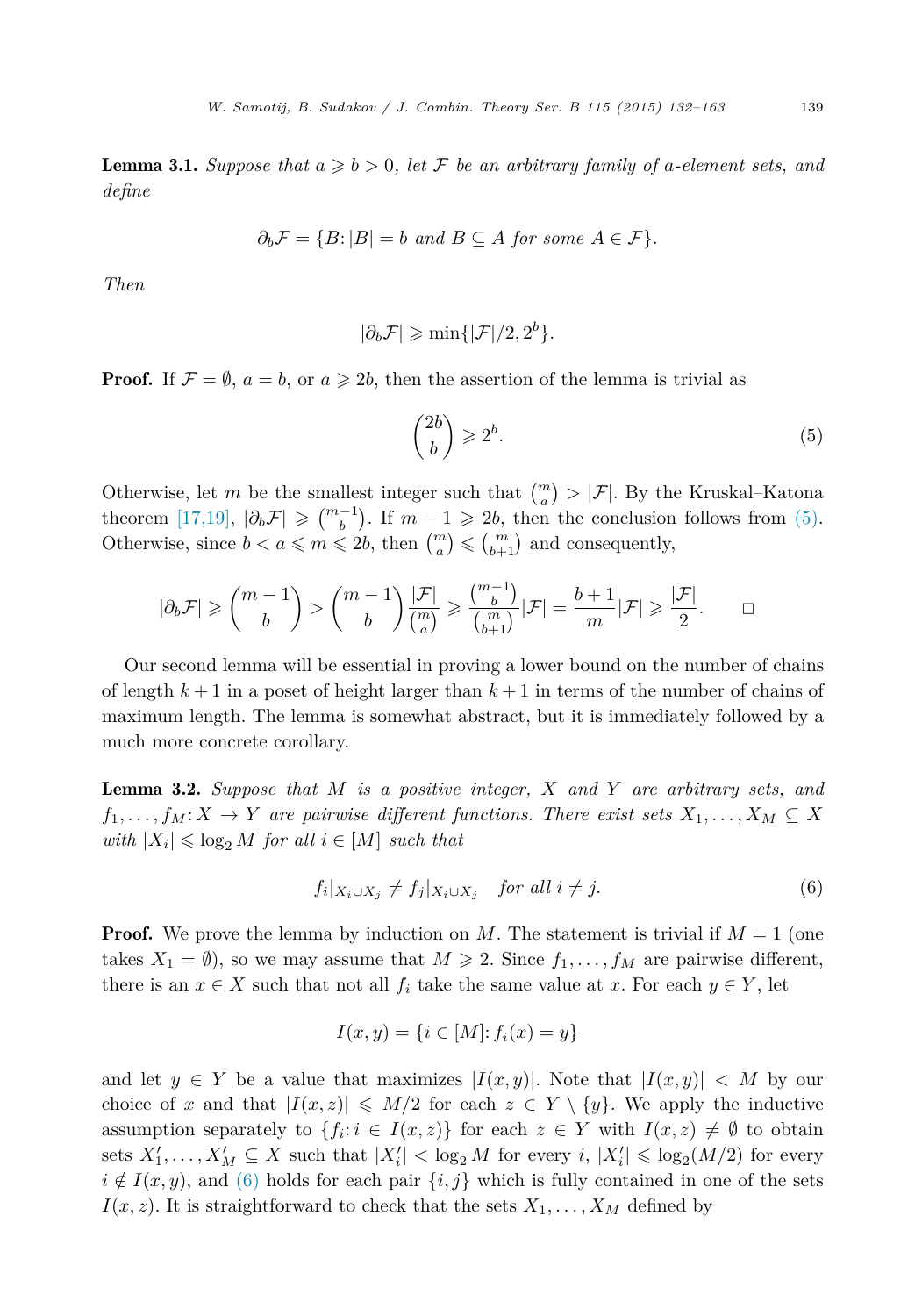<span id="page-8-0"></span>140 *W. Samotij, B. Sudakov / J. Combin. Theory Ser. B 115 (2015) 132–163*

$$
X_i = \begin{cases} X'_i & \text{if } i \in I(x, y), \\ X'_i \cup \{x\} & \text{if } i \notin I(x, y), \end{cases}
$$

satisfy the assertion of the lemma.  $\square$ 

**Corollary 3.3.** Let  $k, \ell, \text{ and } M$  be positive integers, let P be a poset of height  $k + \ell, \text{ and }$ suppose that  $m := \log_2 M + 1 \leq k/4$ .

(i) If P contains at least M chains of length  $k + \ell$ , then it contains at least

$$
\exp\left(-\frac{2(\ell-1)m}{k}\right) \cdot M\binom{k+\ell}{k+1}
$$

*chains of length*  $k + 1$ *.* 

(ii) *Given* any  $y \in P$ *, (i) still holds* if we replace *'chains'* with *'chains containing y*'.

**Proof.** We prove (i) and (ii) simultaneously. Suppose that  $L_1, \ldots, L_M$  are pairwise distinct chains of length  $k + \ell$ . For (ii), assume moreover that each  $L_i$  contains *y*. Viewing each chain  $L_i$  as a function from  $[k + \ell]$  to P, we invoke [Lemma 3.2](#page-7-0) to obtain sets  $X_1, \ldots, X_M \subseteq [k+\ell]$  such that  $|X_i| \leq \log_2 M$  for each i and  $L_i(X_i \cup X_j) \neq L_j(X_i \cup X_j)$ whenever  $i \neq j$ . (Observe that the assumption that  $h(P) = k + \ell$  is crucial here.) For (ii), add to each  $X_i$  the unique index x such that  $L_i(x) = y$ . By the definition of m, we have that  $|X_i| \leq m$  for each *i*.

Let N denote the number of chains of length  $k+1$  that are obtained by fixing an  $i \in [M]$  and an arbitrary  $(k+1)$ -set  $C_i \subseteq [k+\ell]$  such that  $X_i \subseteq C_i$  and considering the set  $L_i(C_i)$ . Note crucially that for any  $i \neq j$  and any choice of  $C_i$  and  $C_j$  as above, the sets  $L_i(C_i)$  and  $L_j(C_j)$  are *different* chains (containing *y*). Indeed, since  $L_i$  and  $L_j$  are chains of maximum length, then for every  $z \in L_i \cap L_j$ , there is a unique  $x \in [k + \ell]$  such that  $L_i(x) = z = L_j(x)$ . Hence,

$$
N = \sum_{i=1}^{M} { |L_i| - |X_i| \choose k+1 - |X_i|} = \sum_{i=1}^{M} {k + \ell - |X_i| \choose \ell-1} \ge M {k + \ell - m \choose \ell-1}
$$
  

$$
\ge \left(1 - \frac{1}{k-m}\right)^{(\ell-1)m} \cdot M {k + \ell \choose \ell-1} \ge \exp\left(-\frac{2(\ell-1)m}{k}\right) \cdot M {k + \ell \choose k+1}.
$$

Above, we used the fact that  $\binom{a}{b} \geqslant \left(1 - \frac{1}{a - b}\right)$  $\int_{a}^{b} \binom{a+1}{b}$  and that  $1-x \geqslant e^{-3x/2}$  if  $x \leqslant$  $1/3. \quad \Box$ 

We close this section with a simple lower bound on the number of connected sets in trees. We shall use this bound in the analysis of one of the almost extremal cases in the proof of [Theorem 1.6.](#page-4-0)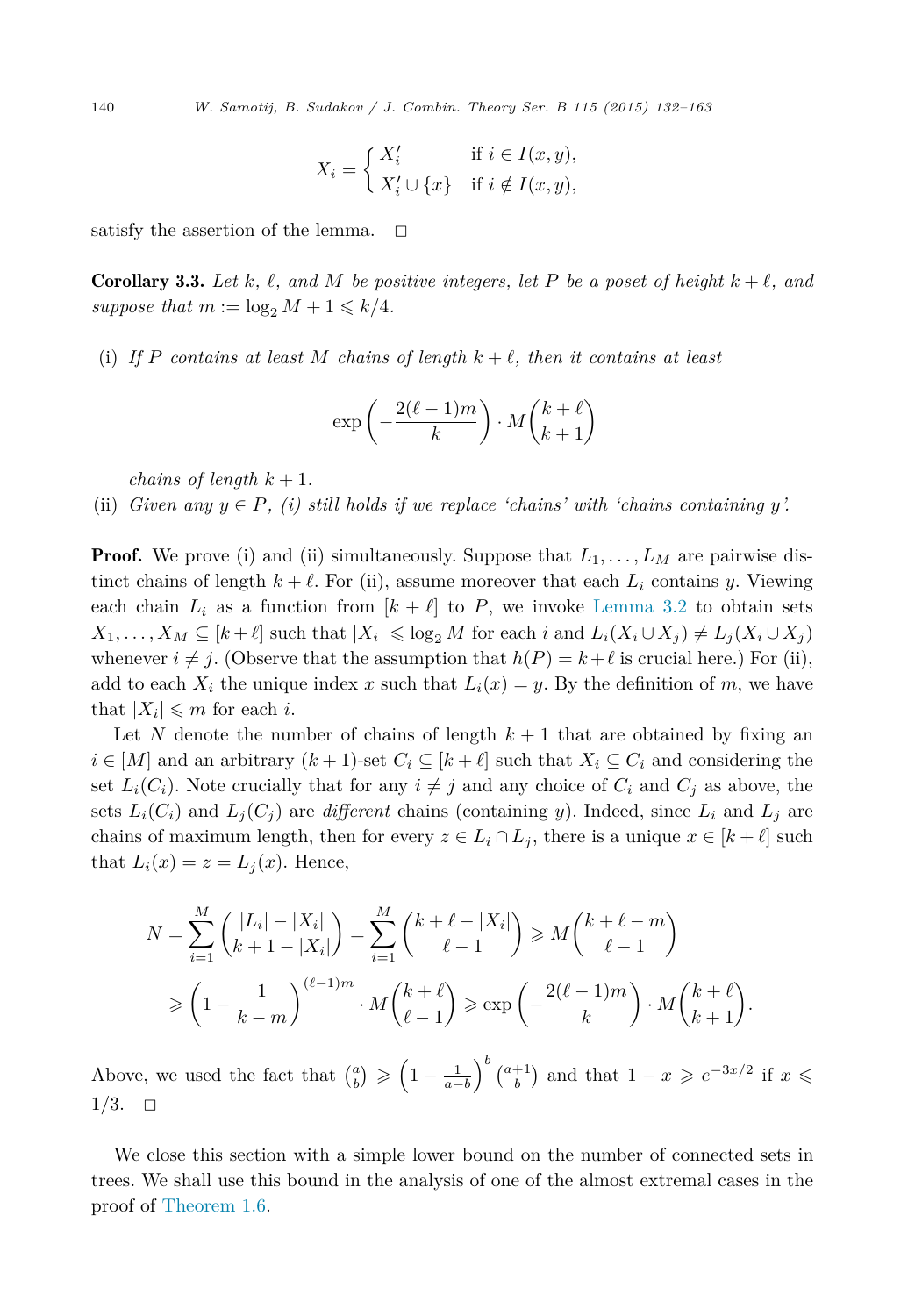<span id="page-9-0"></span>**Lemma 3.4.** *If*  $1 \leq c \leq t$ , *then every tree with t vertices contains at least*  $t - c + 1$ *connected subsets with c elements.*

**Proof.** We prove the statement by induction on  $t - c$ . It is certainly true if  $t = c$ . Assume that  $t \geqslant c+1$  and let *T* be a tree with *t* vertices. Let *v* be an arbitrary leaf of *T* and set  $T' = T - v$ . By the inductive assumption, *T'* contains at least  $t - c$  connected subsets with *c* elements. On the other hand, it is easy to check that *v* is contained in at least one connected subset of *T* of any given size between 1 and  $t$ .  $\Box$ 

### 4. Outline of the proof

Roughly speaking, our proof of [Theorem 1.6](#page-4-0) is a combination of a stability-type argument and an induction on *n*. More precisely, given an *n*-element poset *P*, we either find an element  $x \in P$  which belongs to at least  $m_k(\tau_{k,n}) - m_k(\tau_{k,n-1})$  homogenous  $(k+1)$ -sets, in which case we may simply appeal to the inductive assumption on  $P \setminus \{x\}$ , or we show more 'directly' that *P* contains at least  $m_k(\tau_{k,n})$  homogenous  $(k+1)$ -sets. Some extra work is needed to deduce the claimed structural description of P when  $h_k(P)$  $m_k(\tau_k,n)$ . At all times, we rely heavily on the assumption that the order dimension of *P* is at most two and hence *P*, as well as each of its induced subposets, has a dual poset *P*∗. This assumption allows us to focus on counting chains, since we may always replace *P* with  $P^*$ , exchanging the roles of chains and antichains. We shall tacitly assume that  $h(P) \geq w(P)$ , as  $h(P^*) = w(P)$ , and that  $h(P) < \lceil n/k \rceil$ , as otherwise each element of a longest chain in *P* belongs to at least  $m_k(\tau_{k,n}) - m_k(\tau_{k,n-1})$  chains of length  $k+1$ .

We first show that if *P* is 'far' from being a union of *k* chains (or *k* antichains), then the number of homogenous  $(k + 1)$ -sets is much greater than  $m_k(\tau_k,n)$ . To this end, we define a simple parameter termed *surplus* which measures the distance between a poset and a union of *k* chains. Let *P* be an arbitrary poset of height *h* and let *k* be an integer. The *k*-surplus of *P*, denoted by  $s_k(P)$ , is defined by  $s_k(P) = n - hk$ . Observe that

$$
s_k(P) = \sum_{i=1}^h (|A_i| - k),\tag{7}
$$

where  $(A_i)_{i=1}^h$  is the canonical decomposition of *P* into antichains. In Section [5,](#page-10-0) we show that if  $s_k(P) = \Omega(k)$ , then  $h_k(P) = 2^{\Omega(\sqrt{k})} \gg m_k(\tau_{k,n})$ . On the other hand,  $s_k(P) = o(k)$ together with  $h(P) < [n/k]$  imply that  $h(P) = [n/k] - 1$ .

In the remainder of the proof, we prove a sequence of lower bounds on  $\Sigma_1$ , the number of chains of maximum length. The proof of each of these bounds relies on the analysis of the graphs  $G_i$  for various indices *i* such that  $A_i \cup A_{i+1}$  contains an antichain with  $k+1$ elements. Roughly speaking, we show that for each such *i*, either  $\Sigma_i - \Sigma_{i+1}$  is large or  $A_i \cup A_{i+1}$  contains many  $(k+1)$ -element antichains. Each of these bounds gives some sufficient conditions on *P* which imply that  $h_k(P) > m_k(\tau_{k,n})$ ; here, we use [Corollary 3.3](#page-8-0) to translate a lower bound on the number of chains of length *h*(*P*) into a lower bound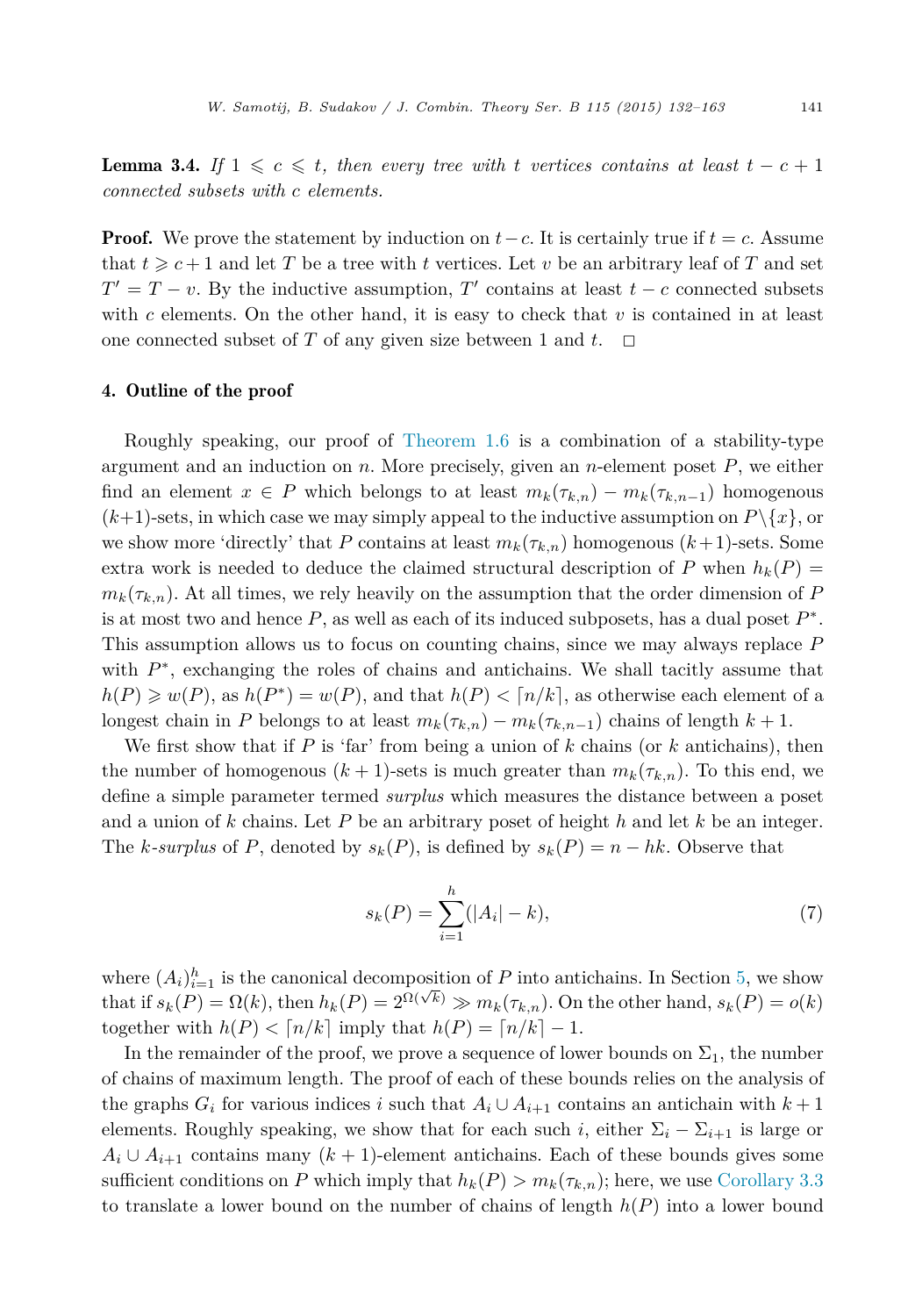<span id="page-10-0"></span>on the number of chains of length  $k + 1$ . If  $P$  does not satisfy any of these conditions, then the canonical decomposition of *P* into antichains becomes greatly restricted. In particular, there are very few indices *i* with  $|A_i| > k$  and  $|A'_i| \approx |A_i|$  for all *i*. Finally, some careful case analysis, which involves counting both chains and antichains with  $k+1$ elements, shows that  $h_k(P) \geq m_k(\tau_{k,n})$  and this inequality is strict unless  $n = k^2 + k + 1$ and  $P$  (or  $P^*$ ) is one of the posets described in [Example 1.7.](#page-4-0)

### 5. Posets with large surplus

In this section, we prove one of our key lemmas. It says that posets with large *k*-surplus and no 'bottlenecks' (small sets whose deletion reduces the height) contain many chains of maximum length or many  $(k+1)$ -element antichains.

**Lemma 5.1.** Let *d*, *k*, and *s* be integers satisfying  $1 \leq d \leq k$  and suppose that P is a poset such that  $s_k(P) \geqslant s$  and deletion of no  $s/2$  elements reduces the height of P. Then *P contains either at least*  $2^d$  *antichains with*  $k + 1$  *elements or at least*  $2^{\lfloor s/(2d) \rfloor}$  *chains of length*  $h(P)$ *.* 

**Proof.** We fix *d* and *k* with  $1 \leq d \leq k$  and prove the statement by induction on *s*. If  $0 \leq s \leq 2d$ , then the assertion of the lemma holds vacuously. Suppose now that  $s \geq 2d$  and that *P* satisfies the assumptions of the lemma. Let  $(A_j)_{j=1}^{h(P)}$  be the canonical decomposition of *P* into antichains and let *i* be the smallest index such that  $|A_i| > k$ ; such *i* exists since  $s_k(P) > 0$ , see [\(7\).](#page-9-0) Since  $A_i$  is an antichain, we may assume that  $|A_i| \leq k+d$  since otherwise the number *N* of  $(k+1)$ -element antichains in  $A_i$  alone satisfies

$$
N \ge \binom{k+d+1}{k+1} = \binom{k+d+1}{d} = \prod_{j=1}^d \frac{k+j+1}{j} \ge 2^d,
$$

where the last inequality follows from our assumption that  $d \leq k$ . Recall the definition of  $G_i$  and let  $B_{i+1}$  be the set of all  $y \in A_{i+1}$  with at most (exactly) one  $G_i$ -neighbor in *A*<sup>*i*</sup>. For every *Y* ⊆ *B*<sub>*i*+1</sub>, the set  $(A_i \setminus N_{G_i}(Y)) \cup Y$  is an antichain with at least  $|A_i|$ elements and therefore we may further assume that  $|B_{i+1}| < d$  as otherwise  $A_i \cup B_{i+1}$ contains at least  $2^d$  antichains of size  $k+1$ . To see this, for every  $Y \subseteq B_{i+1}$  with  $|Y| \le d$ , consider an arbitrary  $(k + 1)$ -element set *L* with  $Y \subseteq L \subseteq (A_i \setminus N_{G_i}(Y)) \cup Y$ ). By [\(3\)](#page-6-0) and [\(4\),](#page-6-0)

$$
\sum_{x \in A_1} u_1(x) \geqslant \sum_{x \in A_i} u_i(x) = \sum_{y \in A_{i+1}} \deg_{G_i}(y) u_{i+1}(y) \geqslant 2 \sum_{y \in A_{i+1} \setminus B_{i+1}} u_{i+1}(y).
$$
 (8)

Let  $h = h(P)$  and observe that the sum in the right-hand side of  $(8)$  is precisely the number of chains of length  $h - i$  in the poset  $P'$  obtained from  $P$  by deleting  $A_1 \cup \ldots \cup A_i \cup B_{i+1}$ . In order to estimate this sum, we shall apply the inductive assumption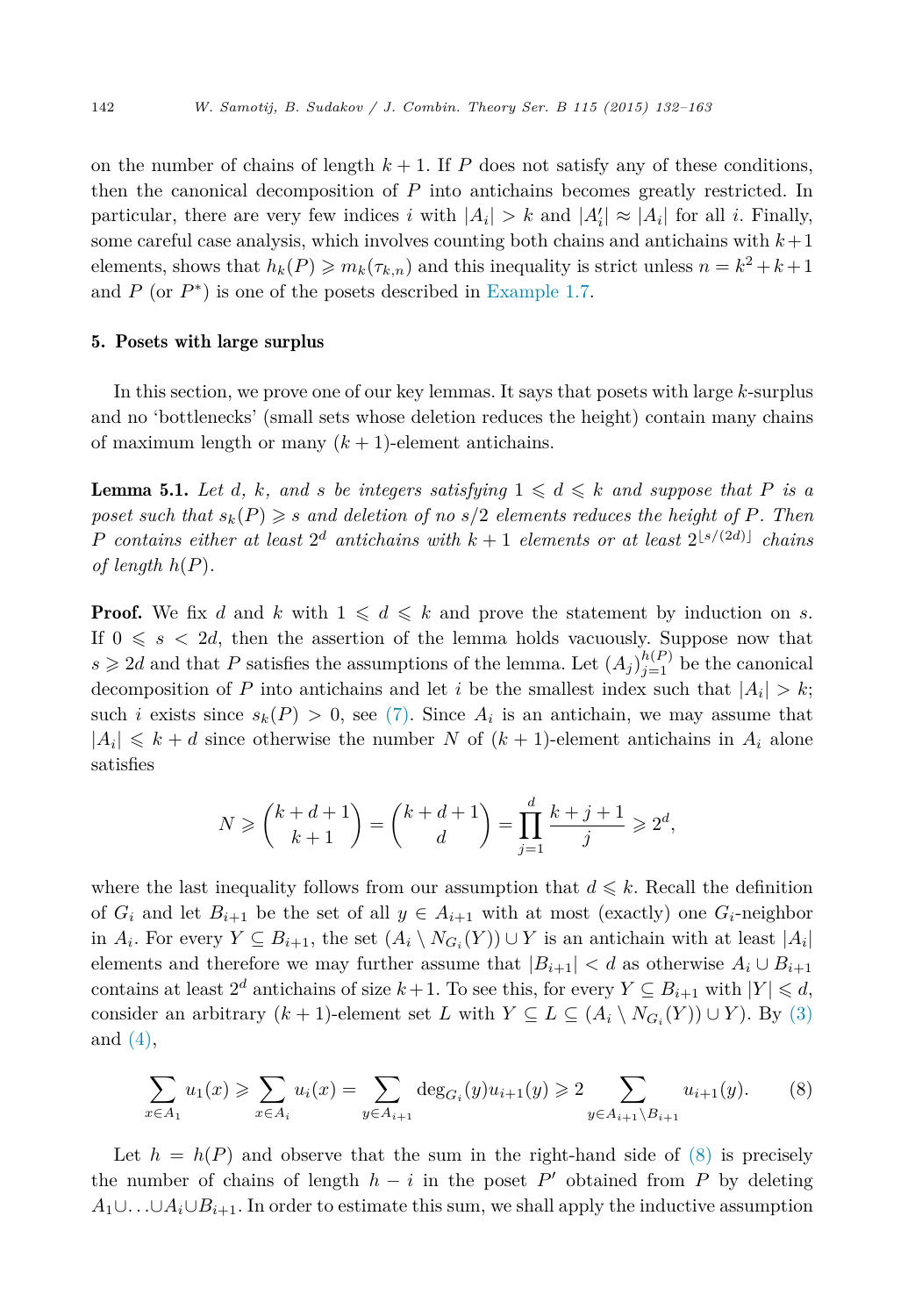<span id="page-11-0"></span>to *P*'. First, note that  $h(P') \leq h - i$ , as  $A_{i+1} \setminus B_{i+1}, A_{i+1}, \ldots, A_h$  partition  $P'$  into  $h - i$ antichains. Moreover, if  $h(P' \setminus X) < h - i$  for some  $X \subseteq P'$ , then  $h(P \setminus (B_{i+1} \cup X)) < h$ as every chain in *P* contains at most one element from each of  $A_1, \ldots, A_i$ . Therefore, not only  $h(P') = h - i$ , as  $|B_{i+1}| < d \leq s/2$ , but also the deletion of no  $s/2 - d$  elements reduces the height of *P* . Furthermore,

$$
s_k(P') = |P'| - k(h - i) = |P| - \sum_{j=1}^i (|A_j| - k) - |B_{i+1}| - hk
$$
  
\n
$$
\ge s_k(P) - (|A_i| - k) - |B_{i+1}| > s - 2d.
$$

The first inequality above follows from the minimality of *i* and the second inequality from the assumptions that  $|A_i| \leq k + d$  and  $|B_{i+1}| < d$ . Hence, P' satisfies the assumptions of the lemma with *s* replaced by  $s - 2d$ . This means that either P' contains at least  $2^d$ antichains of size  $k + 1$  or

$$
\sum_{y \in A_{i+1} \setminus B_{i+1}} u_{i+1}(y) \geq 2^{\lfloor s/(2d) \rfloor - 1}.
$$

By  $(8)$ , this completes the proof of the lemma.  $\Box$ 

**Corollary 5.2.** Let *k* and *t* be integers satisfying  $0 < t \leq k/2$  and suppose that P is a poset of order dimension at most two such that  $h(P) \geqslant w(P)$  and  $s_k(P) \geqslant 3t$ . Then F  $\frac{1}{\pi}$  *contains at least*  $2^{\sqrt{t}-1}$  *homogenous* (*k* + 1)*-sets.* 

**Proof.** We first 'prune' P by repeatedly performing the following two-step procedure:

- (1) If *P* contains a set *S* of at most *t* elements whose deletion reduces the height of *P*, then remove the smallest such *S* from *P*.
- (2) If  $h(P) < w(P)$ , then replace P with  $P^*$ , exchanging the roles of chains and antichains.

Let us list several properties of the 'pruning' procedure. First, performing (1) decreases the height of *P* by exactly one at the cost of deleting at most *t* elements. Thus, each time (1) is executed, the *k*-surplus of *P* increases by at least *k* − *t*. Second, since in the beginning and after (2) is performed,  $h(P) \geq w(P)$ , step (2) can be executed only in conjunction with (1). Third, each time (2) is performed, it increases the height of *P* by exactly one, thus reducing the *k*-surplus of *P* by *k*. Moreover, this cannot happen in two consecutive rounds, since immediately after (2) is triggered,  $h(P) > w(P)$ .

Therefore, letting  $P'$  denote the final outcome of the 'pruning' procedure and  $r$  the number of rounds, we have (recall that  $k \geqslant 2t$ )

$$
s_k(P') \geqslant s_k(P) + r(k-t) - \lceil r/2 \rceil k \geqslant 3t + \lfloor r/2 \rfloor k - rt
$$
  

$$
\geqslant 3t + (r-1)t - rt = 2t > 0.
$$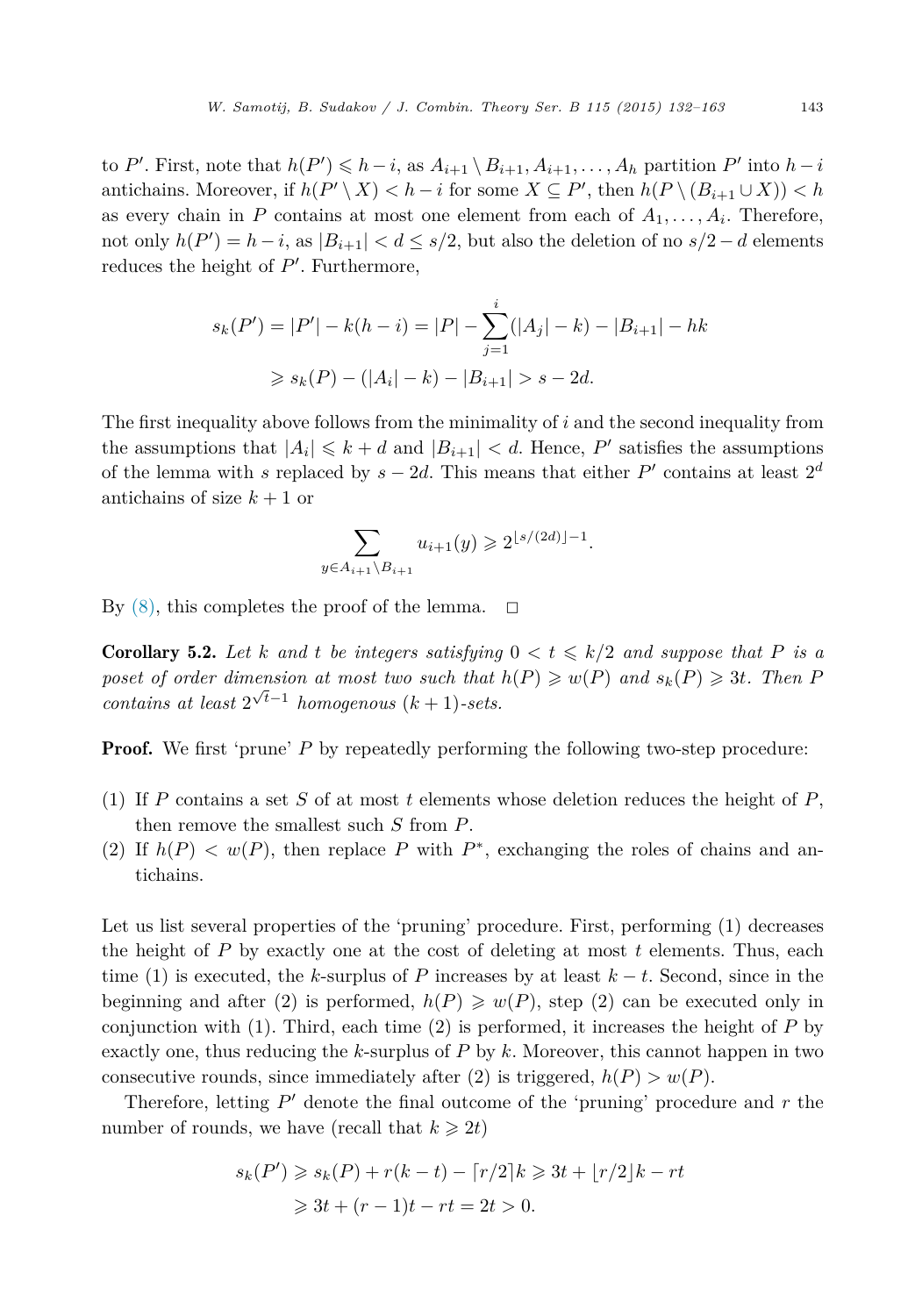<span id="page-12-0"></span>In particular,

$$
h(P') \geq w(P') \geq k + \frac{s_k(P')}{h(P')} > k.
$$

Since  $P'$  clearly does not contain a set of  $t$  elements whose deletion reduces the height of *P*', [Lemma 5.1](#page-10-0) with  $d = \lfloor \sqrt{t} \rfloor$  and  $s = 2t$  implies that *P*' contains either at least  $2^{\sqrt{t}-1}$  antichains of size  $k+1$  or at least  $2^{\sqrt{t}}$  chains of length  $h(P')$  and consequently, by [Lemma 3.1,](#page-7-0) also at least  $2^{\sqrt{t}-1}$  chains of length  $k+1$ . Finally, since P contains either *P*<sup> $\prime$ </sup> or  $(P')^*$ , every homogenous set in *P*<sup> $\prime$ </sup> is also homogenous in *P*.  $\Box$ 

## 6. Proof of [Theorem 1.6](#page-4-0)

Let *k* be a sufficiently large integer. We prove the theorem by induction on *n*. The assertion is trivial when  $n \leq k^2$  as then  $m_k(\tau_{k,n}) = 0$  and every poset with no chain of length  $k+1$  can be covered by  $k$  antichains, see Section [2.](#page-5-0) Therefore, suppose that  $k^2$  <  $n \leq k^2 c k^{3/2} / \log_2 k$ , where  $c = 1/300$ , and let *P* be an arbitrary *n*-element poset of order dimension at most two. Without loss of generality, we may assume that  $h(P) \geq w(P)$  as otherwise we may replace *P* by  $P^*$ , exchanging the roles of chains and antichains. Let  $\ell$ and *q* be the unique nonnegative integers satisfying  $0 < q \leq k$  and

$$
n = q \cdot (k + \ell + 1) + (k - q) \cdot (k + \ell).
$$
 (9)

In other words, we let  $\ell = \lceil n/k \rceil - k - 1$  and  $q = n - k(k + \ell)$ . Our upper bound on *n* implies that  $\ell \leq c\sqrt{k}/\log_2 k$ , which we note here for future reference.

Observe that  $m_k(\tau_{k,n})$  is precisely the number of chains of length  $k+1$  in the poset which is the disjoint union of *k* pairwise incomparable chains: *q* chains of length  $k + \ell + 1$ and  $k - q$  chains of length  $k + \ell$ , cf. [\(1\).](#page-2-0) In particular,

$$
m_k(\tau_{k,n}) - m_k(\tau_{k,n-1}) = \binom{k+\ell}{k}.
$$
 (10)

In view of  $(10)$ , we may and shall assume that  $P$  contains no element  $x$  that belongs to more than  $\binom{k+\ell}{k}$  homogenous  $(k+1)$ -sets. Indeed, otherwise we could apply the inductive assumption to the poset  $P \setminus \{x\}$  and conclude that  $h_k(P) > m_k(\tau_{k,n})$ .

## 6.1. Posets of height larger than  $k + \ell$

Our inductive assumption allows us to easily deal with the case  $h(P) \geq k + \ell + 1$ . Indeed, every element of each longest chain in *P* lies in at least  $\binom{h(P)-1}{k}$  chains of length  $k+1$  and hence by (10), for any such element *x*,

$$
h_k(P) \geq h_k(P \setminus \{x\}) + \binom{h(P)-1}{k} \geq m_k(\tau_{k,n-1}) + \binom{k+\ell}{k} = m_k(\tau_{k,n}).\tag{11}
$$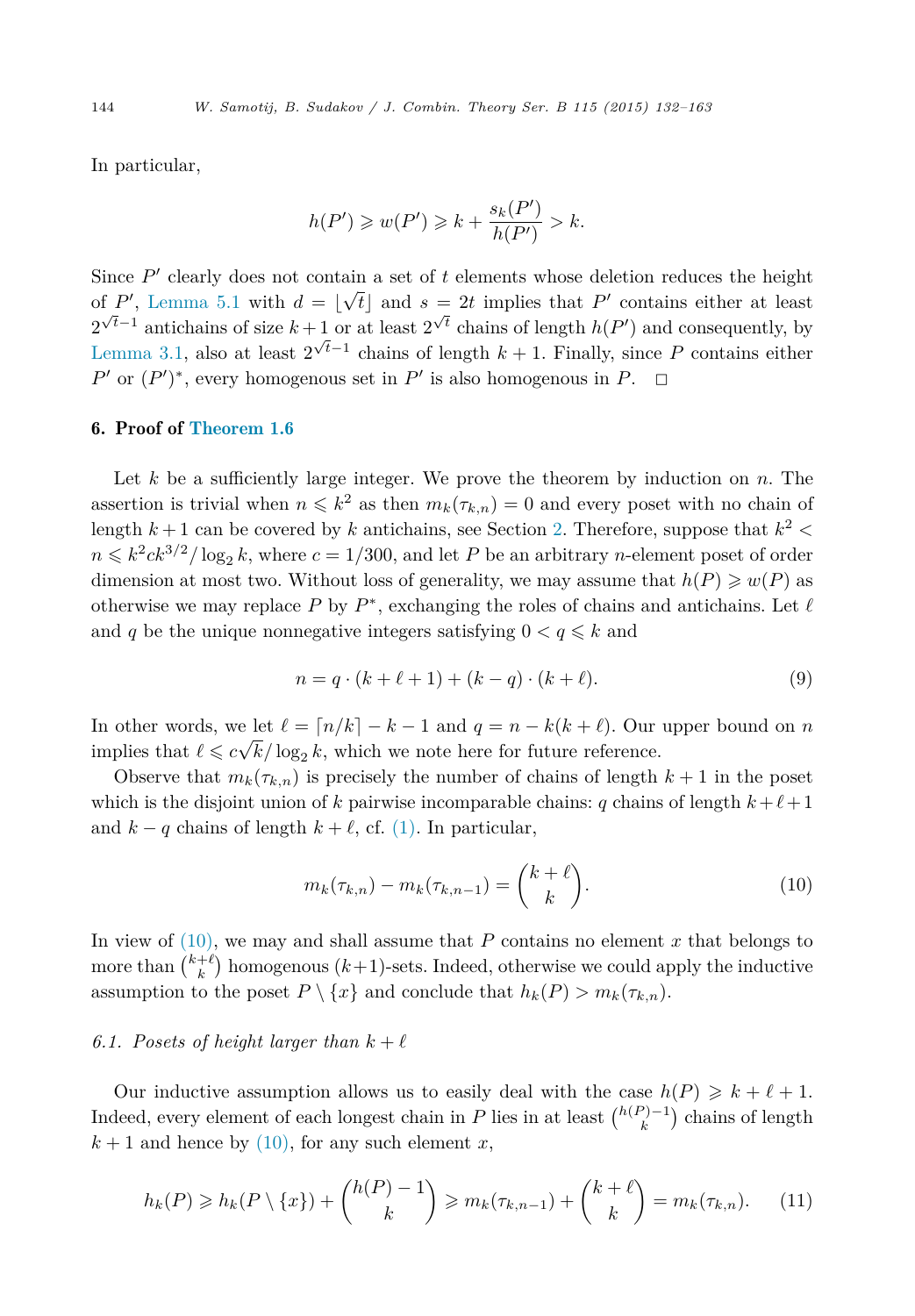<span id="page-13-0"></span>Since we have promised to characterize all posets satisfying  $h_k(P) = m_k(\tau_{k,n})$ , we still need to analyze the case when all inequalities in [\(11\)](#page-12-0) are actually equalities. This means, in particular, that  $h(P) = k + \ell + 1$  and that no longest chain intersects a  $(k+1)$ -element antichain. We claim that *P* may be partitioned into *k* chains.

Let *x* be the top element of some longest chain *L* in *P*. By the inductive assumption,  $P \setminus \{x\}$  can be partitioned into *k* chains or *k* antichains. Let us argue that  $P \setminus \{x\}$  can actually be partitioned into *k* chains. When  $n-1 = k^2$ , this follows from Dilworth's theorem (or its dual version applied to  $(P \setminus \{x\})^*$ ) as  $h_k(P \setminus \{x\}) = m_k(\tau_{k,n-1}) = 0$ . Otherwise, when  $n-1 > k^2$ , if  $P \setminus \{x\}$  could be partitioned into *k* antichains, then each of them would have to intersect the chain  $L \setminus \{x\}$ , which has at least *k* elements, and one of them would have at least  $k+1$  elements, contradicting our assumption above.

Suppose that the *k* chains decomposing  $P \setminus \{x\}$  are  $L_1, \ldots, L_k$ . It suffices to show that  $x \ge \max L_i$  for some  $L_i$ , since then  $L_1, \ldots, L_{i-1}, L_i \cup \{x\}, L_{i+1}, \ldots, L_k$  form a partition of *P* into *k* chains. Let *y* be the second largest element of *L*. Clearly,  $y \in L_i$  for some *i*. If  $y = \max L_i$ , then there is nothing left to prove, so suppose that  $z = \max L_i > y$  and consider the set  $L \cup \{z\} \subseteq P$ . It is easy to see that *y* belongs to at least  $\binom{k+\ell}{k} + \binom{k+\ell-1}{k-1}$ chains of length  $k + 1$ , contradicting our assumption.

## 6.2. Posets of height smaller than  $k + \ell$

The case  $h(P) \leq k+\ell-1$  can be easily resolved with the use of [Corollary 5.2.](#page-11-0) Indeed, if  $h(P) \leq k + \ell - 1$ , then

$$
s_k(P) \geqslant n - k(k + \ell - 1) = k + q > k.
$$

Since  $h(P) \geq w(P)$ , [Corollary 5.2](#page-11-0) implies that  $h_k(P) \geq 2^{\sqrt{k/3}-1}$ . On the other hand, our assumption that  $n \leq k^2 + ck^{3/2}/\log_2 k$  and [\(1\)](#page-2-0) yield

$$
m_k(\tau_{k,n}) \le k {n/k \choose k+1} \le k {k + c\sqrt{k}/\log_2 k + 1 \choose k+1} \le k \left(\frac{2k}{c\sqrt{k}/\log_2 k}\right) \le \left(\frac{2e\sqrt{k}\log_2 k}{c}\right)^{\frac{c\sqrt{k}}{\log_2 k}} < 2^{\sqrt{k}/4}.
$$
 (12)

The fourth inequality above is  $\binom{a}{b} \leqslant (ea/b)^b$  and the last inequality follows since  $c < 1/2$ and *k* is sufficiently large.

## 6.3. Posets of height  $k + \ell$

In view of the above considerations, for the remainder of the proof, we may assume that

$$
h(P) = k + \ell \geq w(P). \tag{13}
$$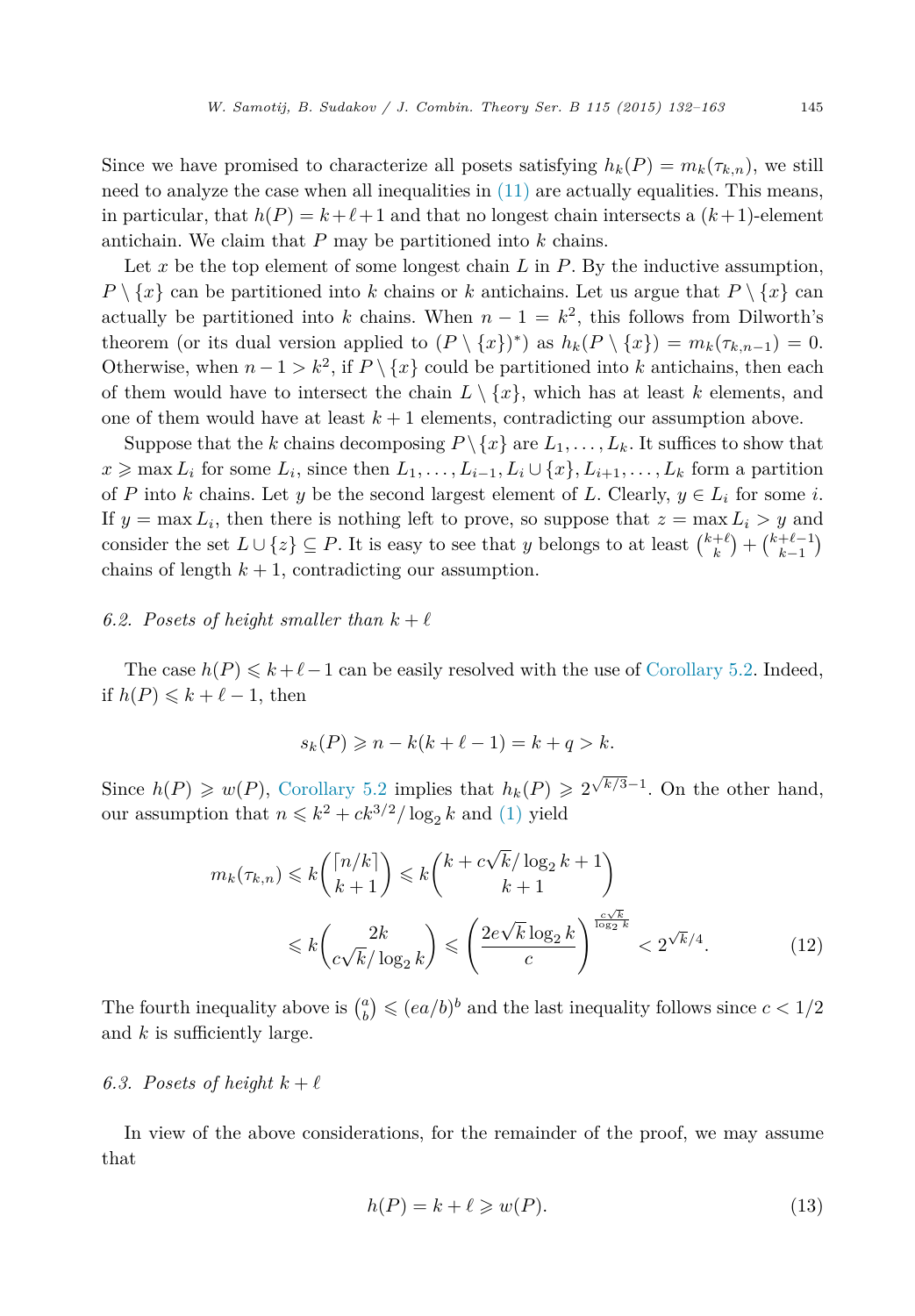<span id="page-14-0"></span>Since  $n \leq h(P)w(P)$ , this means, in particular, that  $n > k^2 + k$ , as otherwise  $\ell = 0$ and we have assumed above that  $n > k^2$ . As  $n > k(k + \ell)$ , see [\(9\),](#page-12-0) assumption [\(13\)](#page-13-0) implies that *P* cannot be decomposed into *k* chains or *k* antichains. Thus, we shall show that  $h_k(P) > m_k(\tau_{k,n})$ , unless  $n = k^2 + k + 1$  and P is one of the posets described in [Example 1.7.](#page-4-0) Observe that

$$
m_k(\tau_{k,n}) = k \binom{k+\ell}{k+1} + q \binom{k+\ell}{k} = \left(q + \frac{k\ell}{k+1}\right) \binom{k+\ell}{k},
$$

cf. [\(1\)](#page-2-0) and [\(9\).](#page-12-0) In particular, since  $\ell, q \leq k$  and k is sufficiently large,

$$
m_k(\tau_{k,n}) \leqslant (q+\ell) \binom{k+\ell}{\ell} \leqslant (k+\ell) \binom{k+\ell}{\ell} < k^{2\ell}.\tag{14}
$$

*6.3.1. The key lemma*

Let  $(A_i)_{i=1}^{k+\ell}$  be the canonical decomposition of *P* into antichains and recall the definition of  $G_i$  from Section [2.](#page-5-0) We shall provide various lower bounds on the number of homogenous sets by analyzing the graphs  $G_i$  for various indices *i* such that  $A_i \cup A_{i+1}$ contains an antichain with  $k+1$  elements. First and foremost, we shall be looking at  $i \in F$ , where

$$
F = \{ i \in [k + \ell] : |A_i| \ge k + 1 \}. \tag{15}
$$

We start by establishing a lower bound on the size of *F*.

**Observation 6.1.** *For every*  $I \subseteq [k + \ell]$ ,

$$
|F| \geqslant \frac{q + \sum_{i \in I} (k - |A_i|)}{\ell}.
$$

**Proof.** Recall that the sets  $(A_i)_{i=1}^{k+\ell}$  form a partition of *P* into antichains and that  $|A_i| \leq$  $w(P) \leq k + \ell$  for all *i*. Hence,

$$
n - \sum_{i \in I} |A_i| = \sum_{i \notin I \cup F} |A_i| + \sum_{i \in F \setminus I} |A_i| \le (k + \ell - |I \cup F|) \cdot k + |F \setminus I| \cdot (k + \ell)
$$

$$
= (k + \ell - |I|) \cdot k + |F \setminus I| \cdot \ell \le n - q - |I| \cdot k + |F| \cdot \ell. \qquad \Box
$$

Recall the definitions of  $u_i$ ,  $\Sigma_i$ ,  $A'_i$ , and  $B_i$  from Section [2.](#page-5-0) The following lemma is key.

**Lemma 6.2.** *If*  $i \in F \cap [k+\ell-1]$ *, then*  $A_i \cup B_{i+1}$  *contains at least*  $2^{\min\{k, |B_{i+1}|\}}$  *antichains with k* + 1 *elements and*

$$
\Sigma_i \geqslant \Sigma_{i+1} + \sum_{y \in A'_{i+1} \setminus B_{i+1}} u_{i+1}(y) \geqslant \Sigma_{i+1} + |A'_{i+1}| - |B_{i+1}|.
$$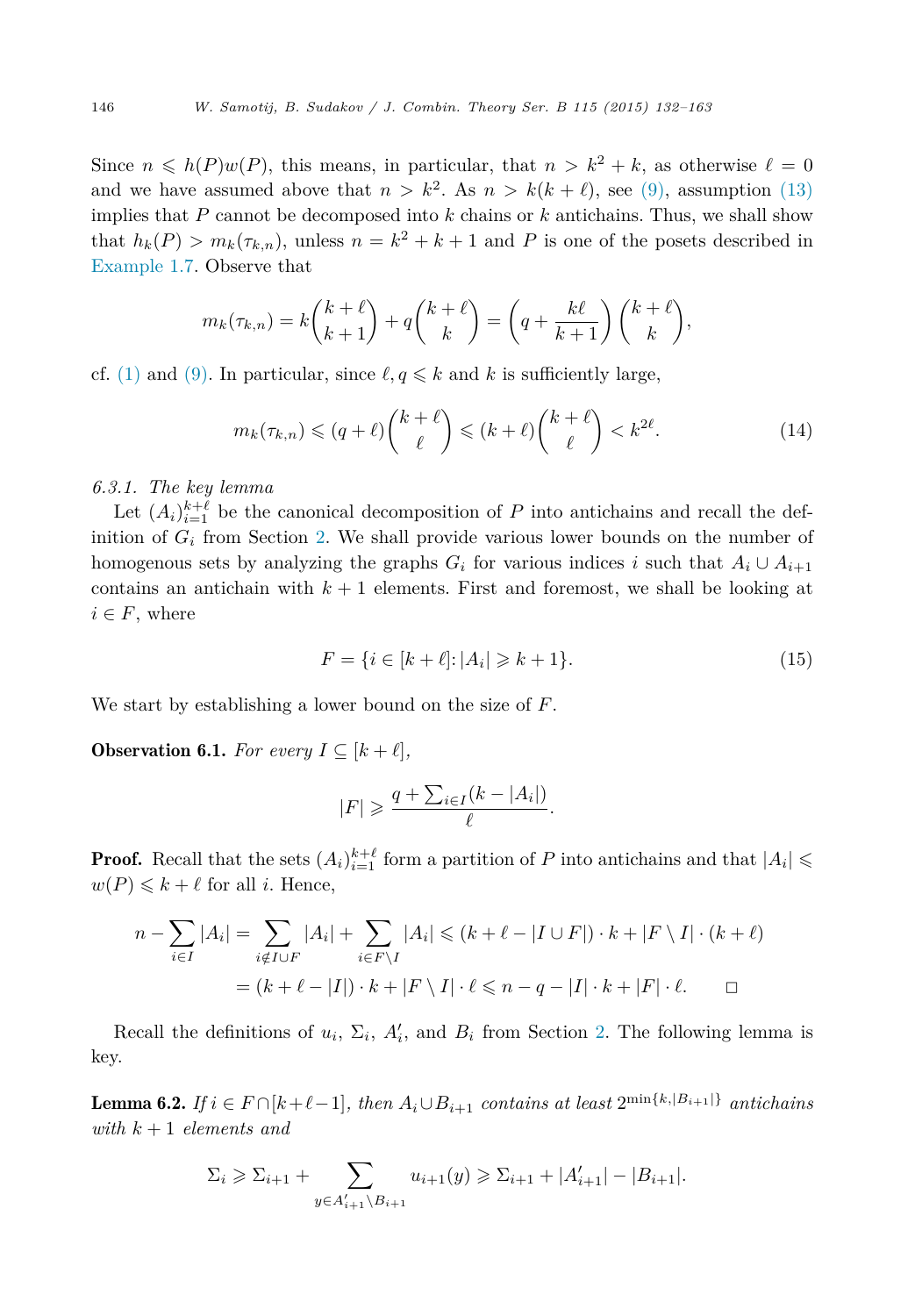**Proof.** Note that for any  $Y \subseteq B_{i+1}$ , the set  $Y \cup (A_i \setminus N_{G_i}(Y))$  is an antichain with at least  $|A_i|$  elements. Since  $|A_i| \geq k+1$ , each of these antichains that additionally satisfies  $|Y|$  ≤  $k+1$  contains a  $(k+1)$ -element subset *L* such that  $L ∩ B_{i+1} = Y$ . This proves the first assertion of the lemma. The second assertion holds since

$$
\Sigma_{i} = \sum_{xy \in G_{i}} u_{i+1}(y) = \sum_{y \in A'_{i+1}} u_{i+1}(y) \deg_{G_{i}}(y)
$$
  

$$
\geqslant \sum_{y \in A'_{i+1}} u_{i+1}(y) + \sum_{i \in A'_{i+1} \setminus B_{i+1}} u_{i+1}(y). \qquad \Box
$$

## *6.3.2. The first lower bound on*  $\min_i |A'_i|$

In view of [Lemma 6.2,](#page-14-0) we shall aim at proving a lower bound on the minimum size of  $A'_{i+1}$ . We first derive a somewhat weak bound on  $\min_i |A'_i|$  from [Corollary 5.2.](#page-11-0)

**Claim 6.3.** Either  $h_k(P) > m_k(\tau_{k,n})$  or  $|A'_i| \geq k/3$  for all  $i \in [k + \ell]$ , possibly after *substituting P*<sup>∗</sup> *for P.*

**Proof.** Suppose that  $|A'_i| < k/3$  for some *i*. If  $w(P) < h(P)$ , then we let  $P' = P \setminus A'_i$  and note that  $h(P') = h(P) - 1 = k + \ell - 1$  as every chain of maximum length in *P* contains one element of *A <sup>i</sup>*. Thus

$$
s_k(P') = |P'| - k \cdot h(P') \ge k(k+\ell) - |A'_i| - k(k+\ell-1) \ge 2k/3.
$$

Since  $w(P') \leq w(P) \leq h(P) - 1 = h(P')$ , we may apply [Corollary 5.2](#page-11-0) with  $t = 2k/9$ to  $P'$  and conclude that, recalling  $(12)$ ,

$$
h_k(P) \ge h_k(P') \ge 2^{\sqrt{2k}/3 - 1} > m_k(\tau_{k,n}).
$$

If  $w(P) = h(P)$ , then we let  $(A_i^*)_{i=1}^{k+\ell}$  be the canonical decomposition of  $P^*$  into antichains. Now, if  $|(A_j^*)'| \geq k/3$  for all *j*, then we work with  $P^*$  instead of *P*. Otherwise, if  $|(A_j^*)'| < k/3$  for some *j*, then we let  $P' = P \setminus (A_i' \cup (A_j^*)')$  and note that  $h(P') < h(P)$  and *w*(*P*<sup> $\prime$ </sup>) < *w*(*P*). Consequently, letting *P*<sup> $\prime\prime$ </sup> = *P*<sup> $\prime$ </sup> or *P*<sup> $\prime\prime$ </sup> = (*P*<sup> $\prime$ </sup>)<sup>\*</sup> so that *w*(*P*<sup> $\prime\prime$ </sup>) ≤ *h*(*P*<sup> $\prime\prime$ </sup>), we have

$$
s_k(P'') = |P''| - k \cdot h(P'') \ge k(k+\ell) - |A'_i| - |(A_j^*)'| - k(k+\ell-1) \ge k/3.
$$

Now, we may again apply [Corollary 5.2](#page-11-0) with  $t = k/9$  to  $P''$  to conclude that, again recalling [\(12\),](#page-13-0)

$$
h_k(P) \geqslant h_k(P'') \geqslant 2^{\sqrt{k}/3 - 1} > m_k(\tau_{k,n}). \qquad \Box
$$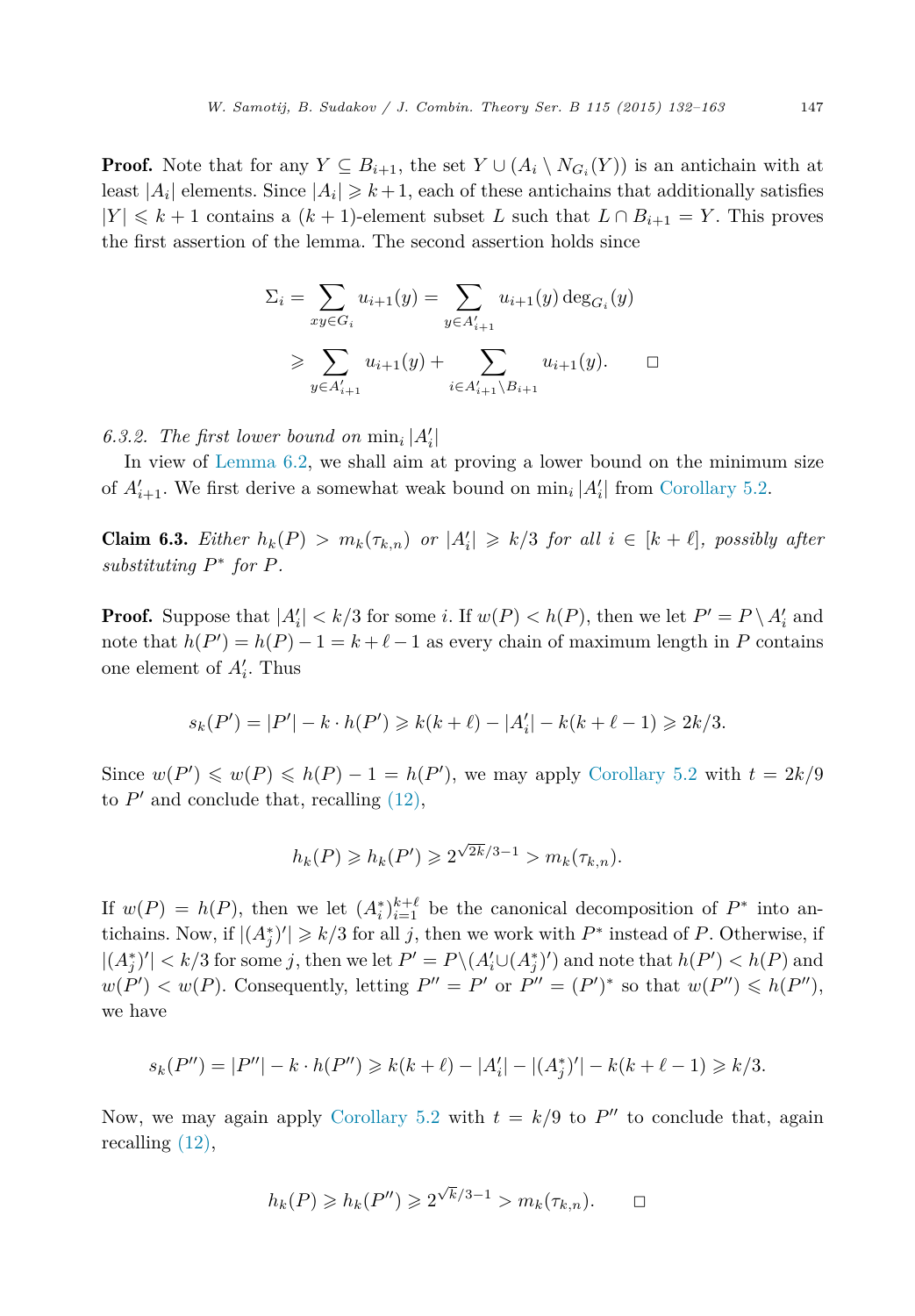### <span id="page-16-0"></span>*6.3.3. Posets with large F*

For the remainder of the proof, we may and shall assume that  $|A'_i| \ge k/3$  for all  $i \in [k+\ell]$ . Together with [Lemma 6.2,](#page-14-0) this bound already allows us to deal with the case  $|F| \geq 40 \log_2 k$ . The crucial observation here is the following.

**Observation 6.4.** If some element of P belongs to more than  $2k/\ell$  chains of length  $k+\ell$ , *then*  $h_k(P) > m_k(\tau_{k,n})$ .

**Proof.** Let  $M = 2k/\ell$  and suppose that some  $y \in P$  is contained in M different chains of length  $k + \ell$ . We shall show that this implies that *y* belongs to more than  $\binom{k+\ell}{k}$  chains of length  $k + 1$ , which, by the inductive assumption, implies that  $h_k(P) > m_k(\tau_{k,n})$ , see [\(10\).](#page-12-0) This follows easily from [Corollary 3.3](#page-8-0) (ii) as, letting  $m = \log_2 M + 1$ , since  $\ell, m \ll \sqrt{k}$ , we have that

$$
\exp\left(-\frac{2(\ell-1)m}{k}\right)M\binom{k+\ell}{k+1}\geqslant \frac{3k}{2\ell}\binom{k+\ell}{k+1}=\frac{3k}{2(k+1)}\binom{k+\ell}{k}.\qquad \Box
$$

**Claim 6.5.** *If*  $|F| \ge 40 \log_2 k$ *, then*  $h_k(P) > m_k(\tau_{k,n})$ *.* 

**Proof.** We may assume that  $|B_{i+1}| < 2\ell \log_2 k$  for every  $i \in F$  as otherwise [Lemma 6.2](#page-14-0) implies that  $h_k(P) \geq k^{2\ell} > m_k(\tau_{k,n})$ . We have also assumed that  $|A'_i| \geq k/3$  for every  $k$ and hence, again by [Lemma 6.2,](#page-14-0)

$$
\Sigma_i - \Sigma_{i+1} \ge k/4 \quad \text{ for every } i \in F \cap [k+\ell-1].
$$

Partition  $F \cap [k + \ell - 1]$  into  $I_1$  and  $I_2$  with  $|I_1| \geq 32 \log_2 k$  and  $|I_2| \geq 4 \log_2 k$  such that  $\min I_1 > \max I_2$ . By [\(4\),](#page-6-0)

$$
\sum_{\min I_1} \sum_{i=\min I_1}^{k+\ell-1} (\sum_i - \sum_{i+1}) \ge |I_1| \cdot k/4 \ge 8k \log_2 k.
$$

Now, consider an arbitrary  $i \in I_2$ . In accordance with Observation 6.4, we may assume that  $u_{i+1}(y) \leq 2k/\ell$  for every  $y \in A_{i+1}$ . As  $i+1 \leq \min I_1$  and  $|B_{i+1}| \leq 2\ell \log_2 k$ ,

$$
\sum_{y \in B_{i+1}} u_{i+1}(y) \leq |B_{i+1}| \cdot 2k/\ell \leq 4k \log_2 k \leq \sum_{\min I_1} / 2 \leq \sum_{i+1} / 2,
$$

where the final inequality follows from  $(4)$ . Hence, by [Lemma 6.2,](#page-14-0)

$$
\Sigma_i \ge \Sigma_{i+1} + \sum_{y \in A'_{i+1} \setminus B_{i+1}} u_{i+1}(y) \ge 3\Sigma_{i+1}/2.
$$

It follows that

$$
\Sigma_1 \geqslant (3/2)^{|I_2|} \cdot \Sigma_{\min I_1} \geqslant k^3,
$$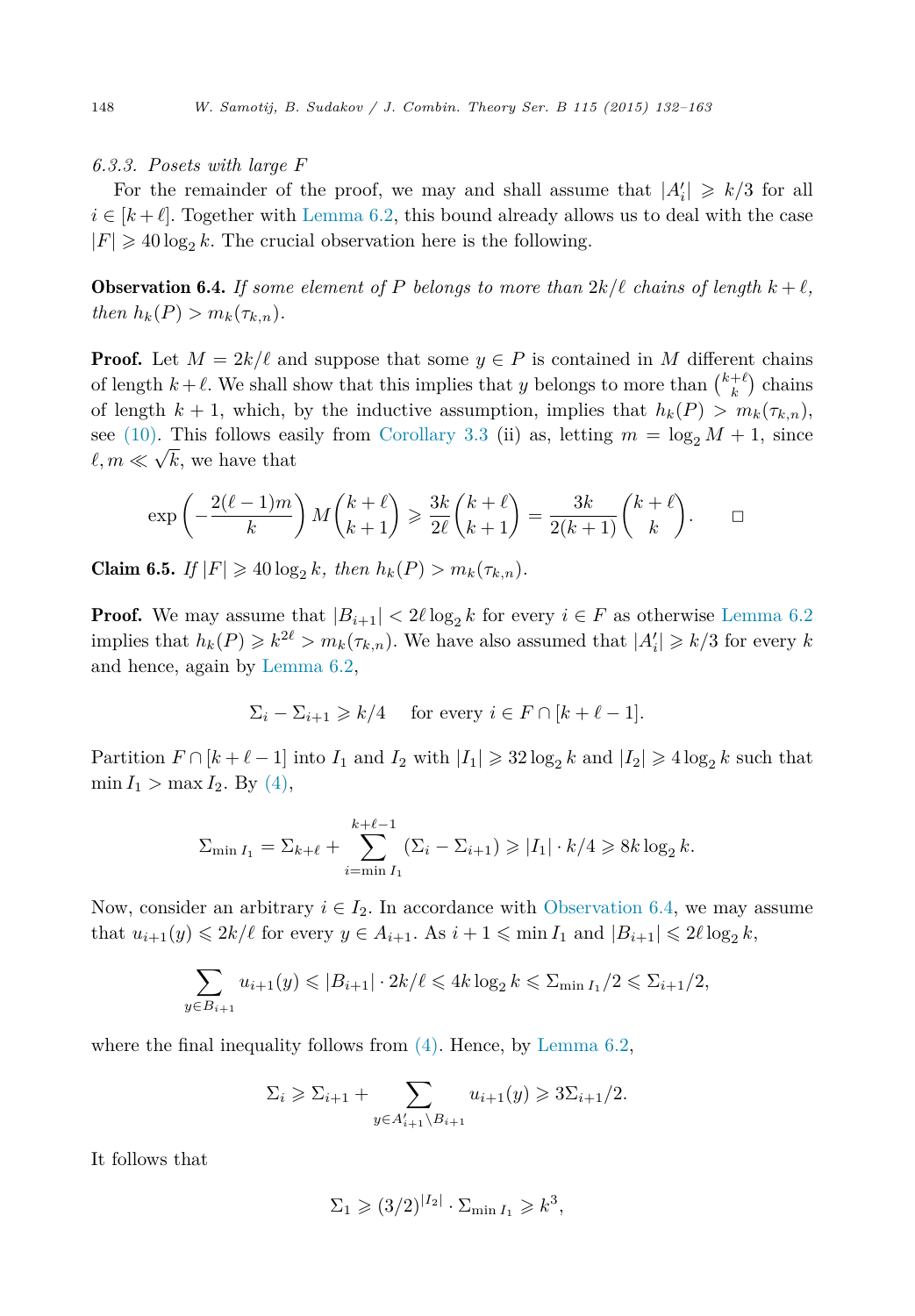<span id="page-17-0"></span>implying that there is an  $x \in A_1$  which belongs to more than  $2k/\ell$  (actually more than  $k^2/2$  chains of length  $k + \ell$ . Consequently, [Observation 6.4](#page-16-0) implies that  $h_k(P)$  $m_k(\tau_{k,n})$ .  $\Box$ 

## *6.3.4. A sufficient condition on*  $\Sigma_1$

For the remainder of the proof, we shall therefore assume that  $|F| \leq 40 \log_2 k$  and, as a consequence of [Observation 6.1,](#page-14-0) that  $q \leq 40 \ell \log_2 k$ . In view of [Corollary 3.3](#page-8-0) (i), in order to conclude that  $h_k(P) > m_k(\tau_{k,n})$ , it is enough to provide a sufficiently strong lower bound on  $\Sigma_1$ , the number of chains of length  $k + \ell$  in *P*. To this end, define

$$
S = \left(1 + \frac{q}{\ell}\right)k + 50\sqrt{k}\log_2 k\tag{16}
$$

and note that our assumption on *q* implies that  $S \leq 42k \log_2 k$ .

**Observation 6.6.** *If*  $\Sigma_1 \geqslant S$ *, then*  $h_k(P) > m_k(\tau_{k,n})$ *.* 

**Proof.** Since we have assumed that  $q \leq 40\ell \log_2 k$ , then

$$
S \geqslant \left(1 + \frac{1}{\sqrt{k}}\right)\left(1 + \frac{q}{\ell}\right)(k+1).
$$

As  $\binom{k+\ell}{k+1} = \frac{\ell}{k+1} \binom{k+\ell}{k}$ , it now follows from [Corollary 3.3](#page-8-0) (i) that

$$
h_k(P) \ge \exp\left(-\frac{3\ell \log_2 k}{k}\right) \left(1 + \frac{1}{\sqrt{k}}\right) \left(1 + \frac{q}{\ell}\right) (k+1) {k+\ell \choose k+1}
$$
  

$$
\ge \left(1 - \frac{1}{2\sqrt{k}}\right) \left(1 + \frac{1}{\sqrt{k}}\right) (\ell+q) {k+\ell \choose k} > (\ell+q) {k+\ell \choose k} \ge m_k(\tau_{k,n}),
$$

where the second inequality holds since  $\ell \leq \sqrt{k}/(300 \log_2 k)$  and the last inequality is  $(14)$ .  $\Box$ 

*6.3.5.* The second lower bound on  $\min_i |A'_i|$ 

We shall now focus on proving the following strong lower bound on  $\min_i |A'_i|$ .

**Claim 6.7.** *Either*  $h_k(P) > m_k(\tau_{k,n})$  *or*  $|A'_i| \geq k - 240\ell \log_2 k$  *for all*  $i \in [k + \ell]$ *.* 

Recall from Section [2](#page-5-0) that for each  $i \in [k + \ell - 1]$ , the set  $(A_i \setminus A'_i) \cup A'_{i+1}$  is an antichain and consequently,

$$
|A_i| - |A'_i| + |A'_{i+1}| \le w(P) \le k + \ell. \tag{17}
$$

With foresight, define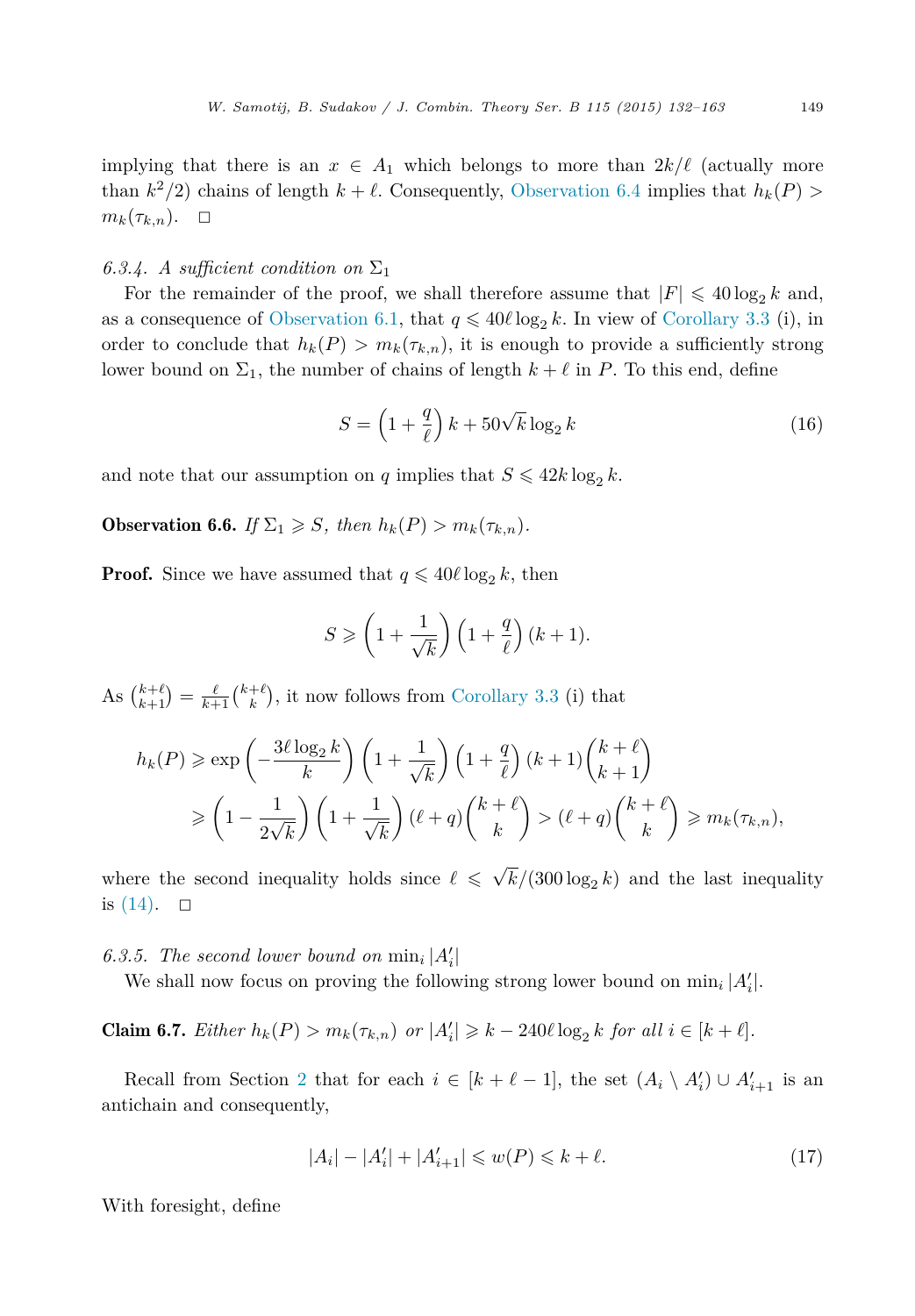<span id="page-18-0"></span>150 *W. Samotij, B. Sudakov / J. Combin. Theory Ser. B 115 (2015) 132–163*

$$
F' = \{ i \in [k + \ell - 1] : |A_i| - |A'_i| + |A'_{i+1}| \ge k + 1 \}. \tag{18}
$$

Let *J* be an arbitrary subset of  $[k + \ell]$ . By [\(17\)](#page-17-0) and (18),

$$
\sum_{i \in J} (|A'_{i+1}| - |A'_{i}|) \leq \sum_{i \in J \cap F'} (k + \ell - |A_{i}|) + \sum_{j \in J \setminus F'} (k - |A_{i}|)
$$
  

$$
\leq \sum_{i \in J} (k - |A_{i}|) + |F'| \cdot \ell.
$$
 (19)

Now, fix a  $j \in [k+\ell]$  and let  $J = \{j, \ldots, k+\ell-1\}$ . It follows from (19) and [Observation 6.1](#page-14-0) with  $I = J \cup \{k + \ell\}$  that (recalling that  $A'_{k+\ell} = A_{k+\ell}$ )

$$
k - |A'_j| = k - |A'_{k+\ell}| + \sum_{i \in J} (|A'_{i+1}| - |A'_i|)
$$
  
\$\leqslant \sum\_{i \in J \cup \{k+\ell\}} (k - |A\_i|) + |F'| \cdot \ell \leqslant (|F| + |F'|) \cdot \ell\$.

Therefore, in order to establish [Claim 6.7,](#page-17-0) it suffices to prove that  $|F'| > 200 \log_2 k$ implies that  $h_k(P) > m_k(\tau_{k,n})$ . This fact is a fairly straightforward consequence of the following lemma, which one may consider as the 'dual' version of [Lemma 6.2.](#page-14-0)

**Lemma 6.8.** *Either*  $h_k(P) > m_k(\tau_{k,n})$  *or*  $\Sigma_i \geqslant \Sigma_{i+1} + k/4$  *for all*  $i \in F'$ *.* 

**Proof.** Fix some  $i \in F'$  and let

$$
C_i = \{ x \in A'_i : \deg_{G_i}(x, A'_{i+1}) \leq 1 \}.
$$

Observe that for every  $X \subseteq C_i$ , the set  $(A_i \setminus A_i') \cup X \cup (A_{i+1}' \setminus N_{G_i}(X))$  is an antichain with at least  $|A_i| - |A'_i| + |A'_{i+1}|$  elements. Each of these antichains that additionally satisfies  $|X|$  ≤ *k* + 1 contains a (*k* + 1)-element subset *L* such that  $L ∩ A'_i = X$ . Therefore, if  $|C_i| \geq 2\ell \log_2 k$ , then  $h_k(P) \geq k^{2\ell} > m_k(\tau_{k,n})$ . On the other hand, if  $|C_i| < 2\ell \log_2 k$ , then

$$
\Sigma_i = \sum_{xy \in G_i} u_{i+1}(y) = \sum_{y \in A'_{i+1}} u_{i+1}(y) \deg_{G_i}(y) \ge \Sigma_{i+1} + e_{G_i}(A'_i, A'_{i+1}) - |A'_{i+1}|
$$
  
\n
$$
\ge \Sigma_{i+1} + 2|A'_i| - |C_i| - |A'_{i+1}| \ge \Sigma_{i+1} + |A'_i| - (|A'_{i+1}| - |A'_i|) - 2\ell \log_2 k.
$$

By [Observation 6.1](#page-14-0) with  $I = \{i\}$ , we have  $k - |A_i| \leq |F|\ell$ . Therefore, by [\(17\)](#page-17-0) and our assumption on |*F*|,

$$
|A'_{i+1}| - |A'_{i}| \le k + \ell - |A_{i}| \le (|F| + 1) \cdot \ell \ll k.
$$

Consequently, as we have assumed that  $|A'_i| \geq k/3$ , we have  $\Sigma_i \geq \Sigma_{i+1} + k/4$ .  $\Box$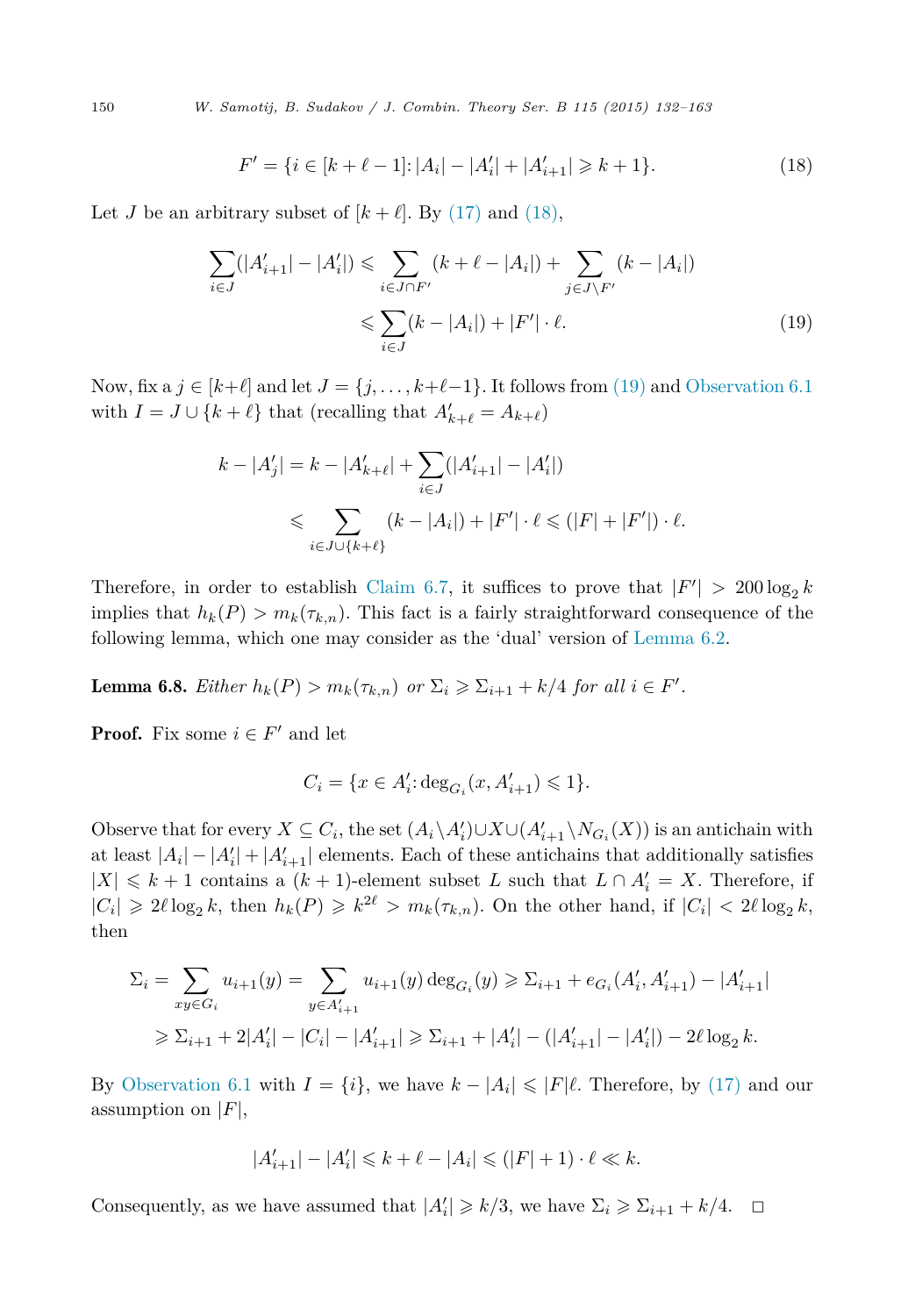<span id="page-19-0"></span>**Proof of Claim 6.7.** Observe first that [Lemma 6.8](#page-18-0) yields  $\Sigma_1 \geqslant |F'| \cdot k/4$ . Indeed, similarly as in the proof of [Claim 6.5,](#page-16-0)

$$
\Sigma_1 = \Sigma_{k+\ell} + \sum_{i=1}^{k+\ell-1} (\Sigma_i - \Sigma_{i+1}) \ge |F'| \cdot k/4.
$$

As  $q \leq 40\ell \log_2 k$  by our assumption, if  $|F'| > 200 \log_2 k$ , then  $\Sigma_1 \geq 50k \log_2 k \geq S$ , see [\(16\),](#page-17-0) and consequently  $h_k(P) > m_k(\tau_{k,n})$  by [Observation 6.6.](#page-17-0)  $\Box$ 

*6.3.6. Strengthening [Lemmas 6.2 and 6.8](#page-14-0)*

For the remainder of the proof, we shall assume that  $|A'_i| \geq k - 240\ell \log_2 k$  for every *i*. This assumption will allow us to prove the following strengthening of [Lemmas 6.2 and 6.8.](#page-14-0) Recall the definitions of  $F$  from  $(15)$  and  $F'$  from  $(18)$ .

**Lemma 6.9.** *Either*  $h_k(P) > m_k(\tau_{k,n})$  *or* 

- (i)  $\Sigma_i \geqslant \Sigma_{i+1} + k \sqrt{k}$  *for all*  $i \in F \cup F'$ *, and*
- (ii)  $\Sigma_i \geqslant \Sigma_{i+1} + 2k 3\sqrt{k}$  *for all*  $i \in F$  *such that*  $i < \max F'$ .

**Proof.** Suppose first that  $i \in F$ . We may assume that  $|B_{i+1}| \leq 2\ell \log_2 k$ , as otherwise  $h_k(P) \geq k^{2\ell} > m_k(\tau_{k,n})$  by [Lemma 6.2.](#page-14-0) Consequently,

$$
\Sigma_i - \Sigma_{i+1} \geqslant |A'_{i+1}| - |B_{i+1}| \geqslant k - 242\ell \log_2 k \geqslant k - \sqrt{k},
$$

as  $\ell \le \sqrt{k}/(300 \log_2 k)$  and we have assumed that  $|A'_{i+1}| \ge k - 240 \ell \log_2 k$ .

Suppose now that  $i \in F'$ . As in the proof of [Lemma 6.8,](#page-18-0) let

$$
C_i = \{ x \in A'_i : \deg_{G_i}(x, A'_{i+1}) \leq 1 \}
$$

and recall that either  $|C_i| < 2\ell \log_2 k$  or  $h_k(P) \geq k^{2\ell} > m_k(\tau_{k,n})$  and that

$$
\Sigma_i \geqslant \Sigma_{i+1} + |A'_i| - (|F| + 1) \cdot \ell - |C_i| \geqslant \Sigma_{i+1} + k - \sqrt{k},\tag{20}
$$

as  $\ell \le \sqrt{k}/(300 \log_2 k)$  and we have assumed that  $|F| \le 40 \log_2 k$  and that  $|A'_i| \ge$  $k - 240\ell \log_2 k$ .

We now turn to proving (ii). First, for each  $i \in [k + \ell]$ , define

$$
A_i'' = \{ x \in A_i : u_i(x) \geq 2 \}
$$

and observe that  $A_i'' \supseteq A_i' \setminus C_i$ . Indeed, if  $x \in A_i' \setminus C_i$ , then by [\(3\),](#page-6-0)

$$
u_i(x) = \sum_{xy \in G_i} u_{i+1}(y) \ge \deg_{G_i}(x, A'_{i+1}) \ge 2.
$$

Consequently, if  $i \in F'$  and  $h_k(P) \leq m_k(\tau_{k,n})$ , then  $|A''_i| \geq |A'_i| - |C_i| \geq k - \sqrt{k}$ , see (20).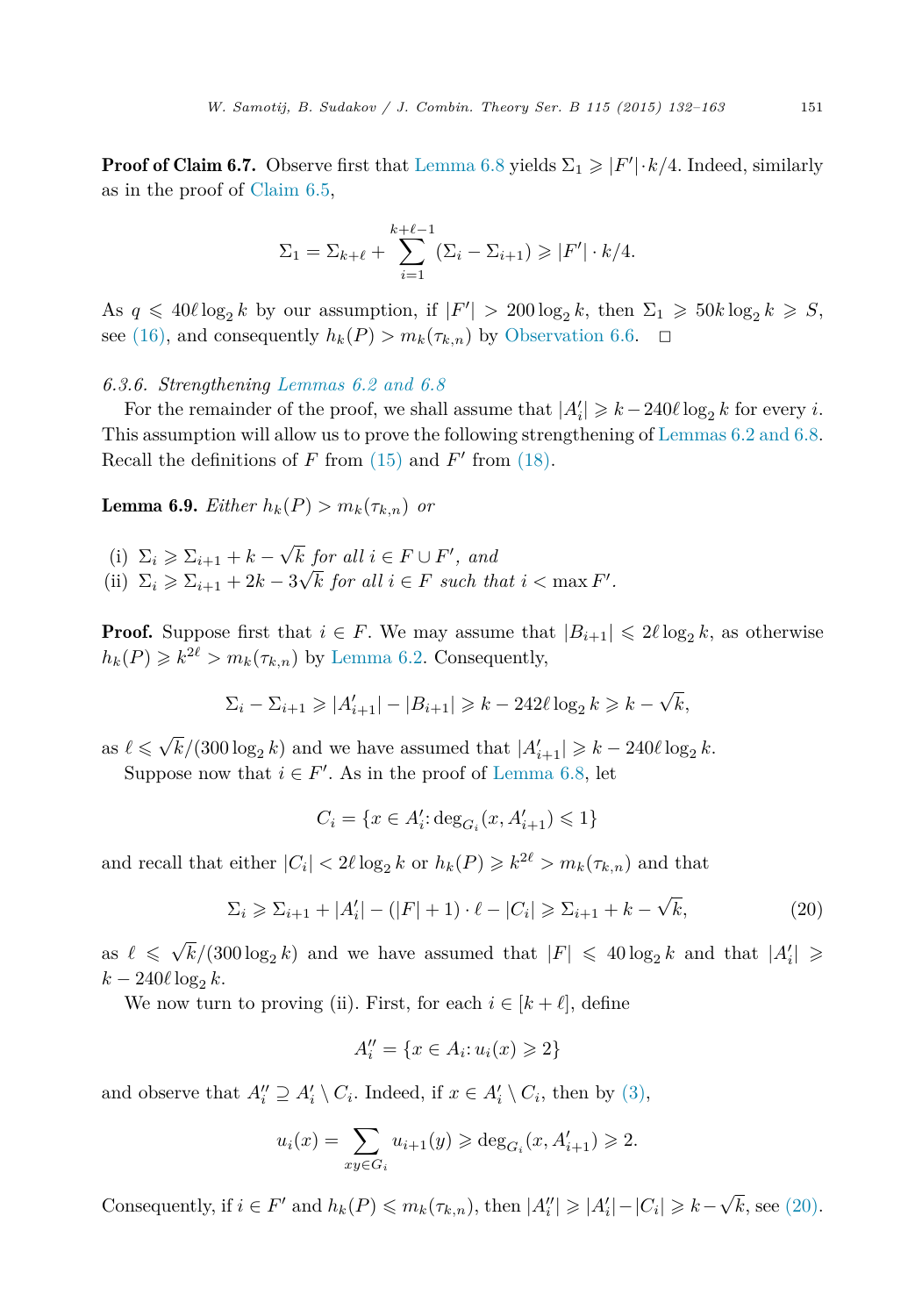Assume now that  $F' \neq \emptyset$  and let  $f' = \max F'$ . We claim that either  $h_k(P) > m_k(\tau_{k,n})$ or  $|A''_{i+1}| \geq k-2\sqrt{k}$  for each  $i < f'$ . To this end, observe first that for each  $i \in [k+\ell-1]$ , the set  $(A_i \setminus A_i'') \cup A_{i+1}''$  is an antichain and therefore  $|A_i| - |A_i''| + |A_{i+1}''| \leq k + \ell$ . Indeed, if *x* ∈ *A*<sup>*i*</sup> and *y* ∈ *A*<sup>*i*</sup>+1 satisfy *u*<sub>i</sub>(*x*)  $\lt$  *u*<sub>*i*+1</sub>(*y*), then [\(3\)](#page-6-0) implies that *xy* ∉ *G*<sup>*i*</sup>. With foresight, let

$$
F'' = \{ i \in [f'-1] : |A''_{i+1}| - |A''_i| + |A_i| \ge k+1 \}.
$$

Assume that  $\min_{i \leq f'} |A''_i| < k - 2\sqrt{k}$  and let  $i \in [f']$  be the largest index such that  $|A''_i| < k - 2\sqrt{k}$ . Since, as we have shown above,  $|A''_{f'}| \geq k - \sqrt{k}$ , then

$$
\sqrt{k} < |A''_{f'}| - |A''_i| = \sum_{j=i}^{f'-1} (|A''_{i+1}| - |A''_i|) \leq \sum_{j=i}^{f'-1} (k - |A_i|) + |F'' \cap \{i, \dots, f'-1\}| \cdot \ell
$$
\n
$$
\leq |F| \cdot \ell + |F'' \cap \{i+1, \dots, f'-1\}| \cdot \ell + \ell,\tag{21}
$$

where the last inequality follows from [Observation 6.1.](#page-14-0) Since  $\ell \leq \sqrt{k}/(300 \log_2 k)$  and we have assumed that  $|F| \le 40 \log_2 k$ , it follows from (21) that  $|F'' \cap \{i+1, \ldots, f'-1\}| \ge$  $50 \log_2 k$ . We claim that this implies that  $h_k(P) > m_k(\tau_{k,n})$ . To this end, consider some  $j \in F''$ , let

$$
C'_j = \{ x \in A''_j : \deg(x, A''_{j+1}) \leq 1 \},\
$$

and note that for every  $X \subseteq C'_j$ , the set  $(A_j \setminus A''_j) \cup X \cup (A''_{j+1} \setminus N_{G_j}(X))$  is an antichain with at least  $k+1$  elements. Therefore, if  $|C''_j| \geq 2\ell \log_2 k$ , then  $h_k(P) \geq k^{2\ell} > m_k(\tau_{k,n})$ . On the other hand, if  $|C_j| < 2\ell \log_2 k$ , then

$$
\Sigma_j - \Sigma_{j+1} \ge e_{G_j}(A_j'', A_{j+1}'') - |A_{j+1}''| \ge 2|A_j''| - (k+\ell) - 2\ell \log_2 k.
$$

Therefore, if  $j>i$  and  $j \in F''$ , then  $\Sigma_j - \Sigma_{j+1} \geq k-o(k)$  and consequently, recalling [\(16\),](#page-17-0)

$$
\Sigma_1 \ge |F'' \cap \{i+1,\ldots,f'-1\}| \cdot (k - o(k)) \ge (1 - o(1)) \cdot 50k \log_2 k \ge S,
$$

which, by [Observation 6.6,](#page-17-0) yields  $h_k(P) > m_k(\tau_{k,n})$ .

Finally, suppose that  $i \in F$  and  $i < \max F'$ . We may now assume that  $|A''_{i+1}| \geqslant$  $k - 2\sqrt{k}$  and therefore, by [Lemma 6.2,](#page-14-0)

$$
\Sigma_i - \Sigma_{i+1} \geqslant \sum_{y \in A'_{i+1} \setminus B_{i+1}} u_{i+1}(y) \geqslant |A''_{i+1}| + |A'_{i+1}| - |B_{i+1}| \geqslant 2k - 3\sqrt{k}.
$$

## *6.3.7. Narrowing down to almost extremal posets*

The following observation will further narrow down our search for *P* with  $h_k(P) \leq$  $m_k(\tau_{k,n}).$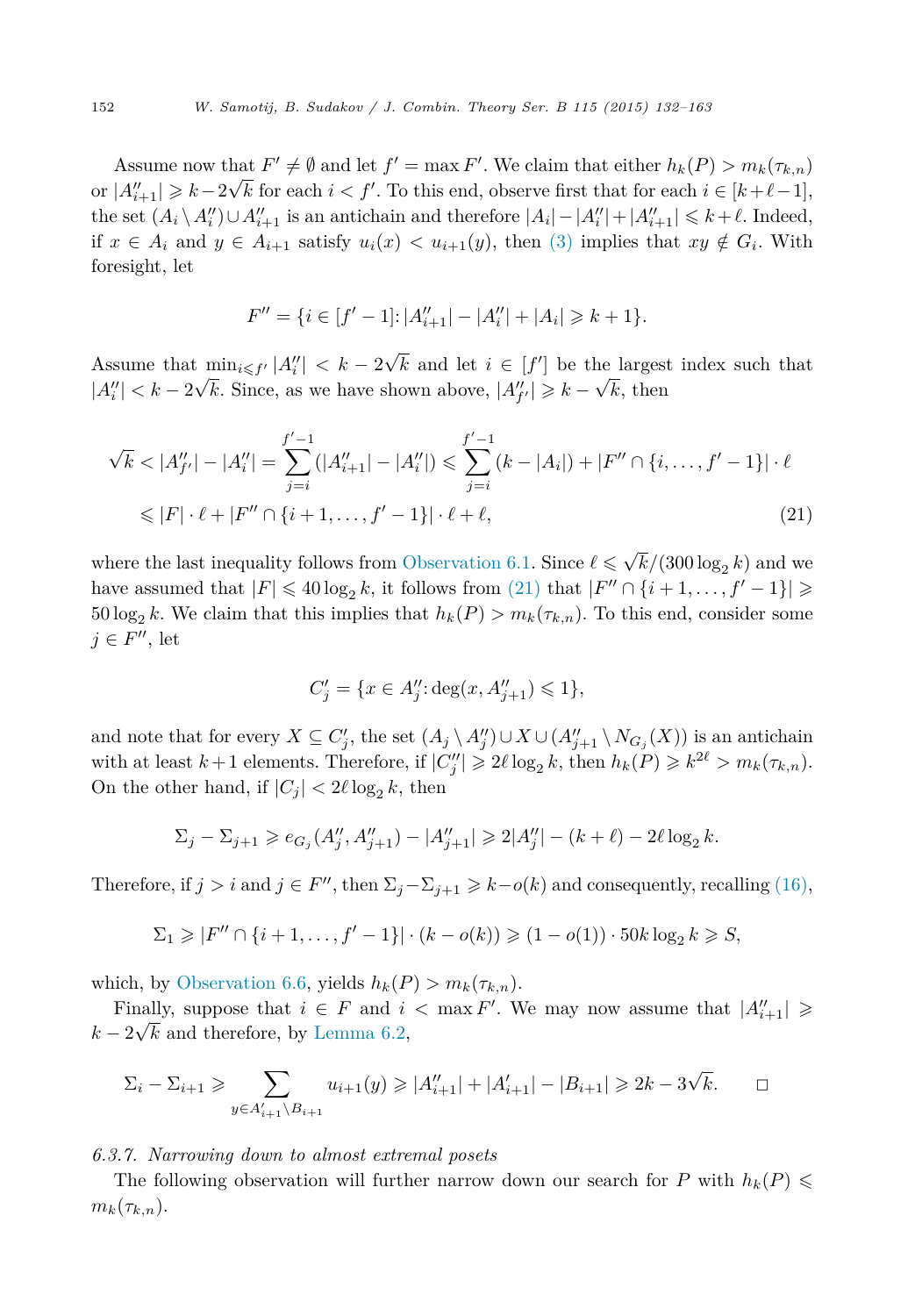<span id="page-21-0"></span>**Observation 6.10.** *If*  $|(F \cup F') \cap [k + \ell - 1]| \geq \frac{q+1}{\ell}$ , then  $h_k(P) > m_k(\tau_{k,n})$ .

**Proof.** Recall that  $\Sigma_{k+\ell} = |A_{k+\ell}| = |A'_{k+\ell}| \geq k - 240\ell \log_2 k \geq k - \sqrt{k}$ , see [Claim 6.7.](#page-17-0) By Lemma  $6.9$  (i) and  $(4)$ ,

$$
\Sigma_1 \geqslant \Sigma_{k+\ell} + \sum_{i \in (F \cup F') \cap [k+\ell-1]} (\Sigma_i - \Sigma_{i+1}) \geqslant \left(1 + \frac{q+1}{\ell}\right) \left(k - \sqrt{k}\right).
$$

Now, since  $q \leq 40 \ell \log_2 k$  and  $\ell \leq \sqrt{k}/(300 \log_2 k)$ , then  $\Sigma_1 \geq S$  and the conclusion follows from [Observation 6.6.](#page-17-0)  $\Box$ 

Recall the definition of *F* from [\(15\).](#page-14-0) We shall now split into cases depending on whether or not  $k + \ell \in F$ , that is, whether or not  $|A_{k+\ell}| \geq k+1$ .

## Case 1.  $k + \ell \notin F$ .

The assumption that  $k + \ell \notin F$  and [Observation 6.1](#page-14-0) imply that

$$
|F \cap [k + \ell - 1]| = |F| \geqslant \left\lceil \frac{q + |\{i \in [k + \ell] : |A_i| < k\}|}{\ell} \right\rceil.
$$

By Observation 6.10, we may assume that  $|A_i| \geq k$  for all *i*,  $\ell$  divides *q*, and  $|F| = q/\ell$ , as otherwise  $h_k(P) > m_k(\tau_{k,n})$ . This implies that  $|A_i| = k + \ell$  for each  $i \in F$  and  $|A_i| = k$ otherwise.

**Case 1A.**  $F' \neq \emptyset$  and  $\max F' > \min F$ .

Let  $j = \max F'$  and let *i* be the largest element of F that is smaller than j. By Lemma  $6.9$  (ii),

$$
\Sigma_i - \Sigma_{i+1} \geqslant 2k - 3\sqrt{k}.
$$

Consequently, using [Lemma 6.9](#page-19-0) as in the proof of Observation 6.10,

$$
\Sigma_1 \geqslant \Sigma_{k+\ell} + \sum_{j \in F \setminus \{i\}} (\Sigma_j - \Sigma_{j+1}) + \Sigma_i - \Sigma_{i+1} \geqslant \left(1 + \frac{q}{\ell}\right) \left(k - \sqrt{k}\right) + k - 2\sqrt{k} \geqslant S,
$$

which yields  $h_k(P) > m_k(\tau_{k,n}).$ 

**Case 1B.**  $F' = \emptyset$  or  $\max F' \leq \min F$ .

If  $F' \neq \emptyset$ , then we may also assume that  $\min F' \geqslant \min F$ . Indeed, otherwise

$$
|(F \cup F') \cap [k+\ell-1]| \geqslant |F|+1 \geqslant \frac{q}{\ell}+1
$$

and hence  $h_k(P) > m_k(\tau_{k,n})$  by Observation 6.10. Hence min  $F' = \max F' = \min F$ .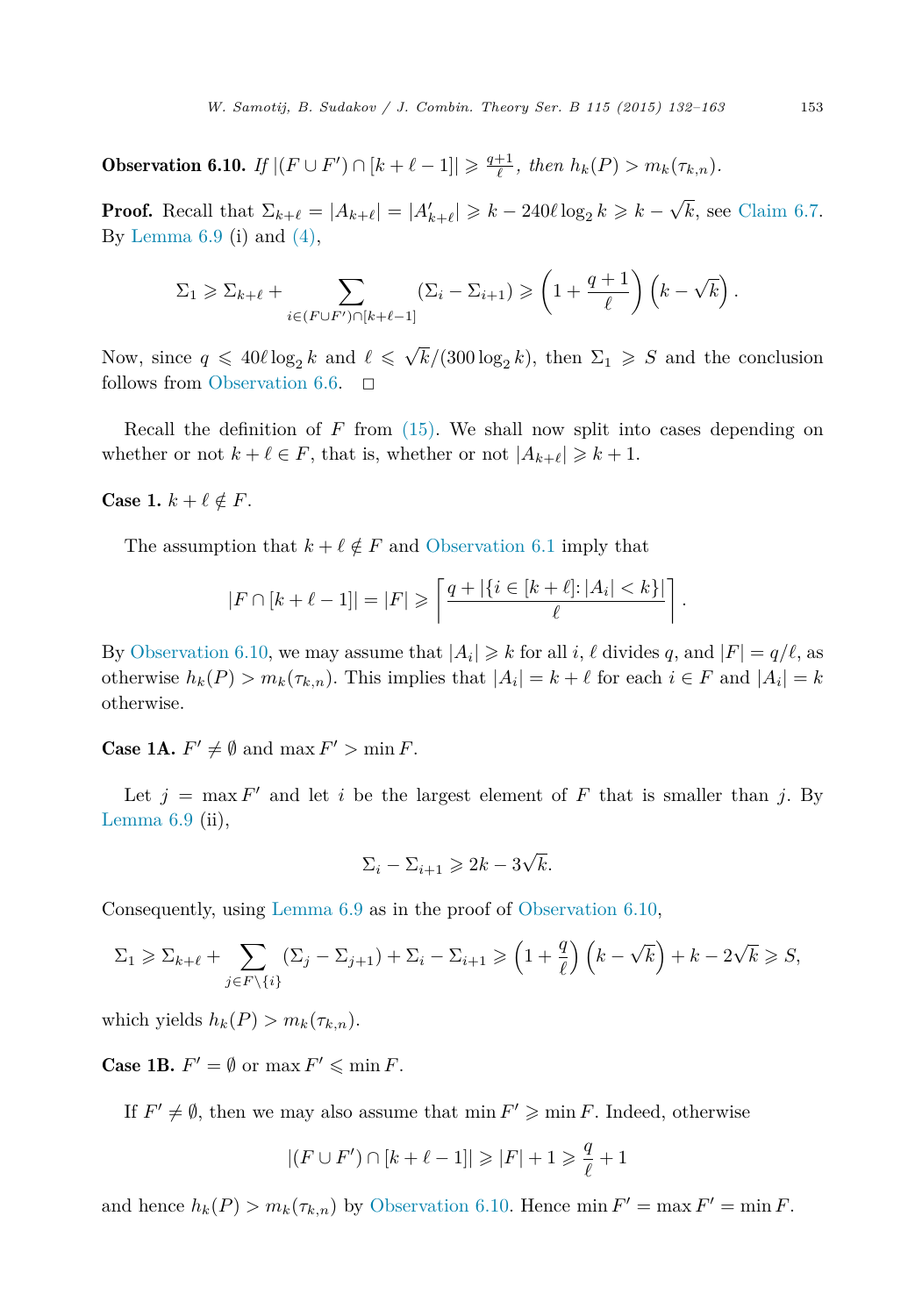<span id="page-22-0"></span>We first claim that  $|A'_i| \geq k$  for every *i*. Suppose not and let *i* be the largest index for which  $|A'_i| < k$  and note that  $i < k + \ell$  as  $A'_{k+\ell} = A_{k+\ell}$  and we have assumed that  $|A_j| \geq k$  for each  $j \in [k + \ell]$ . Consequently,

$$
|A_i| + |A'_{i+1}| - |A'_i| \ge |A_i| + k - |A'_i| > |A_i| \ge k,
$$

implying that  $i \in F'$  and thus  $i = \min F$ . But this is impossible as  $|A_i| = k + \ell$  and hence  $(A_i \setminus A'_i) \cup A'_{i+1}$  would be an antichain with more than  $k + \ell$  elements.

We now claim that max  $F \n\leq \min F + 1$ , that is, that  $|F| = 1$  or  $F = \{f, f + 1\}$  for some  $f \in [k + \ell - 1]$ . To see this, note that if max  $F \in F'$ , then our assumption implies that max  $F = \min F$ , that is,  $|F| = 1$ . Otherwise, if max  $F \notin F'$ , then

$$
|A_{\max F}| - |A'_{\max F}| + |A'_{\max F+1}| \leq k
$$

and hence, as  $|A'_{\max F+1}| \geq k$ , we have  $|A'_{\max F}| = |A_{\max F}| = k + \ell$ . Consequently, either  $\max F = 1$  or  $\max F - 1 \in F'$  and therefore  $\max F - 1 = \min F$  by our assumption.

Finally, let  $f = \min F$ . If  $f > 1$  and  $|A'_f| > k$ , then  $f - 1 \in F'$ , contradicting our assumption. We may thus assume that  $f = 1$  or  $|A'_f| = k$ . Consequently, if  $|F| > 1$ , then *F* = {1, 2}. Indeed, if  $|F| > 1$ , then  $F = \{f, f + 1\}$  and  $|A'_{f+1}| = k + \ell$ . Moreover, since  $A'_{f+1} \cup (A_f \setminus A'_f)$  is an antichain and  $w(P) \leq k + \ell$ , then  $|A'_f| = |A_f| = k + \ell$ . Finally, we have shown above that if  $f > 1$ , then  $|A'_f| = k$ .

### Case 2.  $k + \ell \in F$ .

Consider the poset  $\hat{P}$  obtained from P by reversing the  $\leq$  relation, that is, by letting  $x \leq y$  in  $\hat{P}$  if and only if  $y \leq x$  in *P*. Clearly, the same sets form chains and antichains in both *P* and  $\hat{P}$ . Let  $(\hat{A}_i)_{i=1}^{k+\ell}$  be the canonical decomposition of  $\hat{P}$  into antichains and observe that  $\hat{A}_{k+\ell} = A'_1$ . Indeed,

$$
\hat{A}_{k+\ell} = \{x \in \hat{P} : \text{there is a chain } L \subseteq \hat{P} \text{ of length } k+\ell \text{ with } x = \max L\}
$$

$$
= \{x \in P : \text{there is a chain } L \subseteq P \text{ of length } k+\ell \text{ with } x = \min L\} = A'_1.
$$

Thus, we may assume that  $|A'_1| > k$  as otherwise  $\hat{P}$  falls into [Case 1.](#page-21-0) Thus  $1 \in F$ . We show that this implies that  $\Sigma_1 \geqslant S$  and consequently, by [Observation 6.6,](#page-17-0) that  $h_k(P) > m_k(\tau_{k,n}).$ 

Since  $|A'_{k+\ell}| = |A_{k+\ell}| > k$ , then  $k+\ell-1 \in F'$  and hence, by [Lemma 6.9,](#page-19-0) we may assume that  $\Sigma_{k+\ell-1} \geqslant \Sigma_{k+\ell} + k - \sqrt{k} \geqslant 2k - \sqrt{k}$  and  $\Sigma_i \geqslant \Sigma_{i+1} + 2k - 3\sqrt{k}$  for all  $i \in F \cap [k + \ell - 2]$ . This yields

$$
\Sigma_1 \geq (2 + 2|F \cap [k + \ell - 2]| + |(F' \setminus F) \cap [k + \ell - 2]|)(k - 2\sqrt{k}).
$$
 (22)

By our assumption that  $1 \in F$  and [Observation 6.1,](#page-14-0)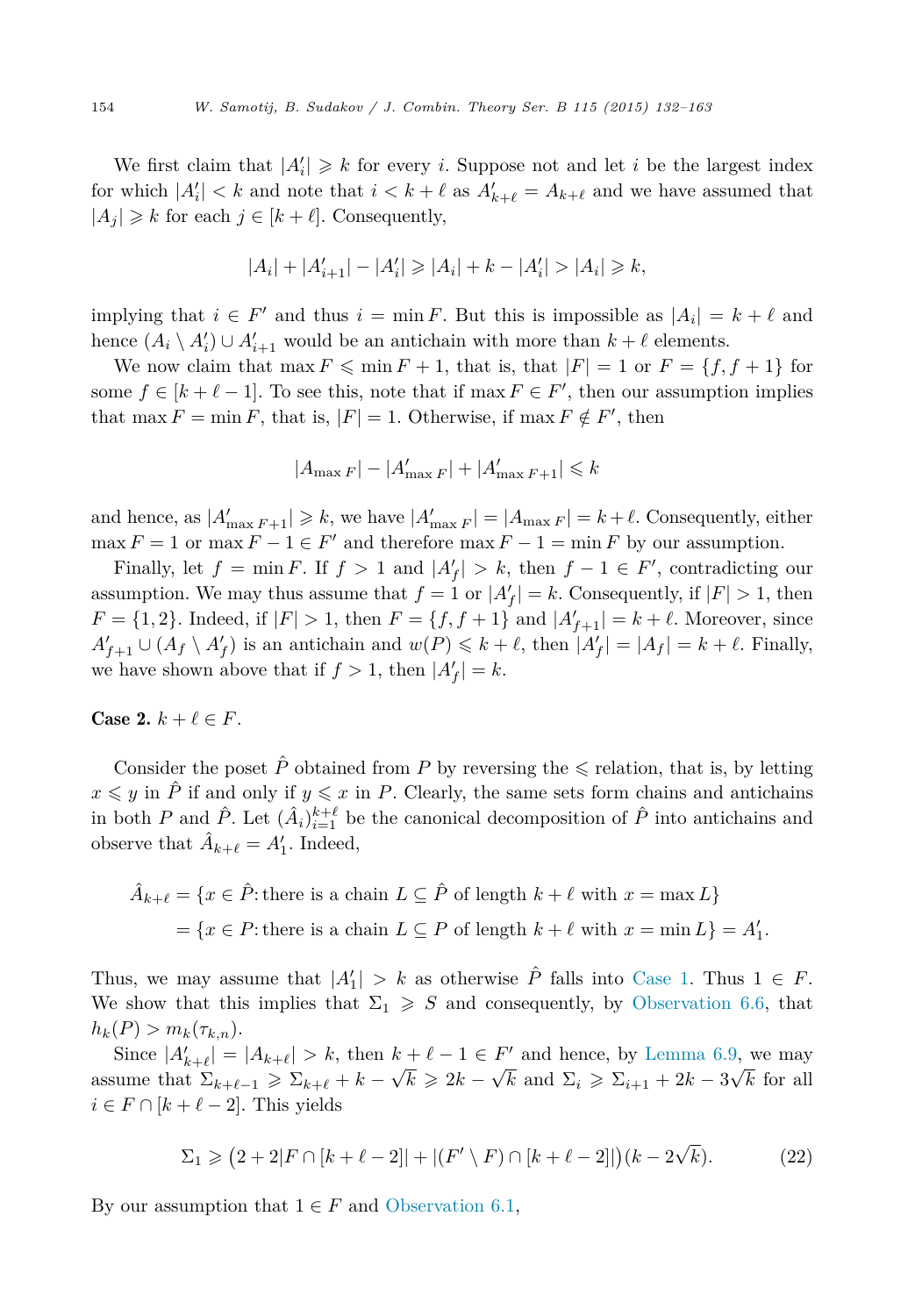*W. Samotij, B. Sudakov / J. Combin. Theory Ser. B 115 (2015) 132–163* 155

$$
|F \cap [k + \ell - 2]| \ge \max\{1, \lceil q/\ell \rceil - 2\}.
$$
 (23)

<span id="page-23-0"></span>It follows that either  $q = 3\ell$  and we have equality in (23) or

$$
\Sigma_1 \geqslant \left(1 + \frac{q+1}{\ell}\right)(k - 2\sqrt{k}) = \left(1 + \frac{q}{\ell}\right)k + \frac{k}{\ell} - 2\sqrt{k}\left(1 + \frac{q+1}{\ell}\right) \geqslant S;
$$

to see the last inequality, recall that  $\ell \leq \sqrt{k}/(300 \log_2 k)$ . The former (i.e.,  $q = 3\ell$  and equality in (23)) implies that  $F = \{1, k+\ell-1, k+\ell\}$ ,  $|A_i| = k+\ell$  for all  $i \in F$ , and  $|A_i| = k$ for all  $i \notin F$ . Since  $A'_{k+\ell} \cup (A_{k+\ell-1} \setminus A'_{k+\ell-1})$  is an antichain and  $w(P) \leq k+\ell = |A'_{k+\ell}|$ , we must have  $|A'_{k+\ell-1}| = |A_{k+\ell-1}| = k+\ell$  and consequently,  $k+\ell-2 \in F'$ . Now, [\(22\)](#page-22-0) again yields  $\Sigma_1 \geq 5(k - 2\sqrt{k}) \geq S$ .

### *6.4. Almost extremal posets*

Summarizing the above discussion, if  $h_k(P) \leq m_k(\tau_{k,n})$ , then  $h(P) = k + \ell$  and either *P* or  $\hat{P}$  (the poset obtained from *P* by reversing the  $\leq$  relation) satisfy one of the following two lists of conditions:

(1) 
$$
F = \{1, 2\}, |A'_1| = |A'_2| = k + \ell
$$
, and  $|A'_i| = k$  for every  $i \geq 3$ , \n(2)  $F = \{f\}$  for some  $f \in [k + \ell - 1]$  and  $|A'_i| \geq k$  for all  $i$ ; if  $f > 1$ , then  $|A'_f| = k$ .

From now on, we shall have to count homogenous sets somewhat more carefully, as there are posets of either of these two types that contain fewer than  $m_k(\tau_k,n)$  chains of length  $k+1$  and fewer than  $m_k(\tau_{k,n})$  antichains with  $k+1$  elements. (So far, we have always managed to show that our poset contains more than  $m_k(\tau_{k,n})$  homogenous sets of one of the two types.)

### *6.4.1. Bounding the number of antichains*

We first derive a lower bound for the number of  $(k + 1)$ -element antichains which we shall use in both (1) and (2). To this end, for each  $i \in [k + \ell - 1]$ , let

$$
D_{i+1} = \{x \in A'_{i+1} : \deg_{G_i}(x) = 2\} \subseteq A'_{i+1} \setminus B_{i+1}.
$$

Note for future reference that it follows from (the proof of) [Lemma 6.2](#page-14-0) that for each  $i \in F$ ,

$$
\Sigma_i - \Sigma_{i+1} = \sum_{y \in A'_{i+1}} u_{i+1}(y)(\deg_{G_i}(y) - 1) \geq 2|A'_{i+1}| - |D_{i+1}| - 2|B_{i+1}|,\tag{24}
$$

which improves the lower bound of  $|A'_{i+1}| - |B_{i+1}|$  for  $\Sigma_i - \Sigma_{i+1}$  stated in [Lemma 6.2](#page-14-0) whenever  $D_{i+1}$  is smaller than  $A'_{i+1} \setminus B_{i+1}$ . On the other hand, if  $D_{i+1}$  is large, then there are many  $(k + 1)$ -element antichains in  $A_i \cup D_{i+1}$ , as the following lemma shows.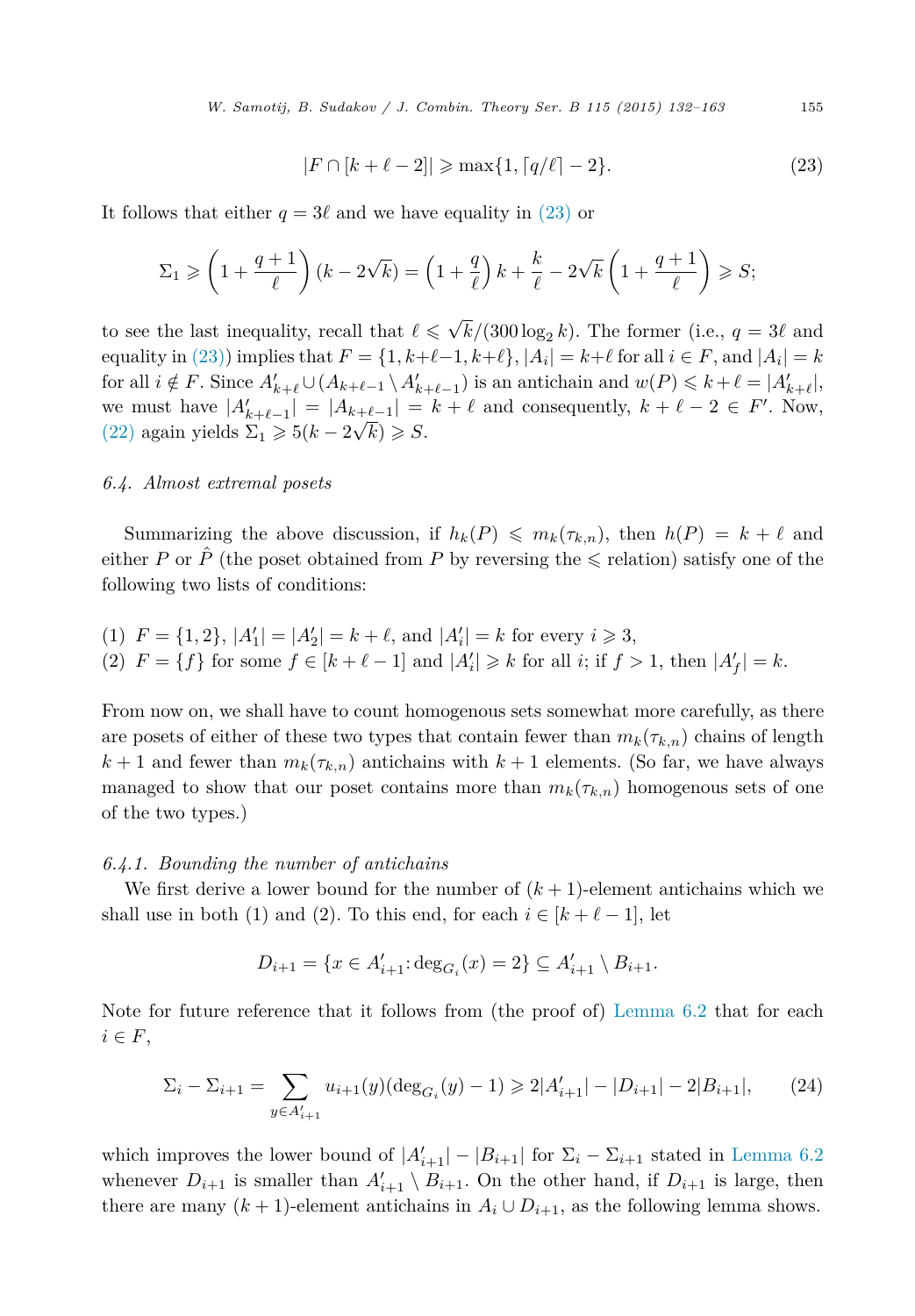<span id="page-24-0"></span>**Lemma 6.11.** Let  $i \in [k + \ell - 1]$  and suppose that  $|A_i| = k + \ell$  and  $|A'_{i+1}| = k$ . If  $|D_{i+1}|$  ≥  $k - k^{2/3}$ , then  $A_i \cup D_{i+1}$  contains at least  $20(\ell-1)\binom{k+\ell}{k+1}$  antichains with  $k+1$ *elements that intersect*  $D_{i+1}$ *.* 

**Proof.** For each  $z \in A_i$ , let  $H_z$  be an arbitrary tree with vertex set  $N_{G_i}(z) \cap D_{i+1}$  and let *H* be the multigraph with vertex set  $D_{i+1}$  which is the union of all  $H_z$  as *z* ranges over *Ai*. Clearly,

$$
e(H) \geqslant \sum_{z \in A_i} (\deg_{G_i}(z, D_{i+1}) - 1) \geqslant 2|D_{i+1}| - |A_i| \geqslant k - 3k^{2/3},
$$

as  $|A_i| = k + \ell$  and  $\ell \ll k^{2/3}$ . Note crucially that:

- (i) For every  $X \subseteq D_{i+1}$ , the set  $X \cup (A_i \setminus N_{G_i}(X))$  is an antichain.
- (ii) For every  $X \subseteq D_{i+1}$ , we have  $|N_{G_i}(X)| \leq 2|X| e_H(X)$ .

To see (ii), recall that each  $H_z$  is a tree and therefore

$$
|N_{G_i}(X)| = 2|X| - \sum_{z \in A_i} \max\{\deg_{G_i}(z, X) - 1, 0\}
$$
  
\$\leq 2|X| - \sum\_{z \in A\_i} e\_{H\_z}(X) = 2|X| - e\_H(X).

We first show that we may assume that *H* contains fewer than  $\sqrt{k}$  cycles (we consider two parallel edges to be a cycle). Since  $w(P) = k + \ell = |A_i|$ , (i) implies that  $|N_{G_i}(X)| \ge$ |*X*| for each *X*  $\subseteq$  *D*<sub>*i*+1</sub> and hence each component *T* of *H* has at most one cycle as otherwise  $|N_{G_i}(T)| < |T|$  by (ii). Suppose now that  $X_1, \ldots, X_m$  are cycles in *H*. They belong to different components of *H*, so in particular they are vertex-disjoint. By (ii), for any  $J \subseteq [m]$ , the set  $X = \bigcup_{j \in J} X_j$  satisfies  $|N_{G_i}(X)| = |X|$ . By (i),  $A_i \cup D_{i+1}$ contains at least  $2^m$  antichains with  $k + \ell$  elements and thus, by [Lemma 3.1,](#page-7-0) at least  $2^{m-1}$  antichains with  $k+1$  elements. Finally, as  $\ell < \sqrt{k}/(300 \log_2 k)$ , then  $2^{\sqrt{k}} \gg \ell {k+\ell \choose k+1}$ , cf. [\(12\).](#page-13-0)

Assume that *H* has fewer than  $\sqrt{k}$  cycles and delete from *H* one edge in each of its cycles to obtain a forest *H*' with  $e(H') \geqslant e(H) - \sqrt{k} \geqslant k - 4k^{2/3}$ . Let *N*' be the number of sets  $X \subseteq D_{i+1}$  with  $|X| \leq 41$  which are connected in  $H'$ . As  $H' \subseteq H$ , it follows from (ii) that  $|N_{G_i}(X)| \leq |X| + 1$  for each such X. Thus by (i), the number N of  $(k+1)$ -element antichains in  $A_i \cup D_{i+1}$  satisfies

$$
N \geqslant \sum_{X \subseteq D_{i+1}} {k + \ell - |N_{G_i}(X)| \choose k + 1 - |X|} \geqslant N' {k + \ell - 42 \choose k - 40}
$$
  

$$
\geqslant N' \cdot \left(\frac{k - 40}{k + \ell}\right)^{41} \cdot {k + \ell - 1 \choose k + 1} \geqslant \frac{N'}{2} \cdot \frac{\ell - 1}{k} {k + \ell \choose k + 1},
$$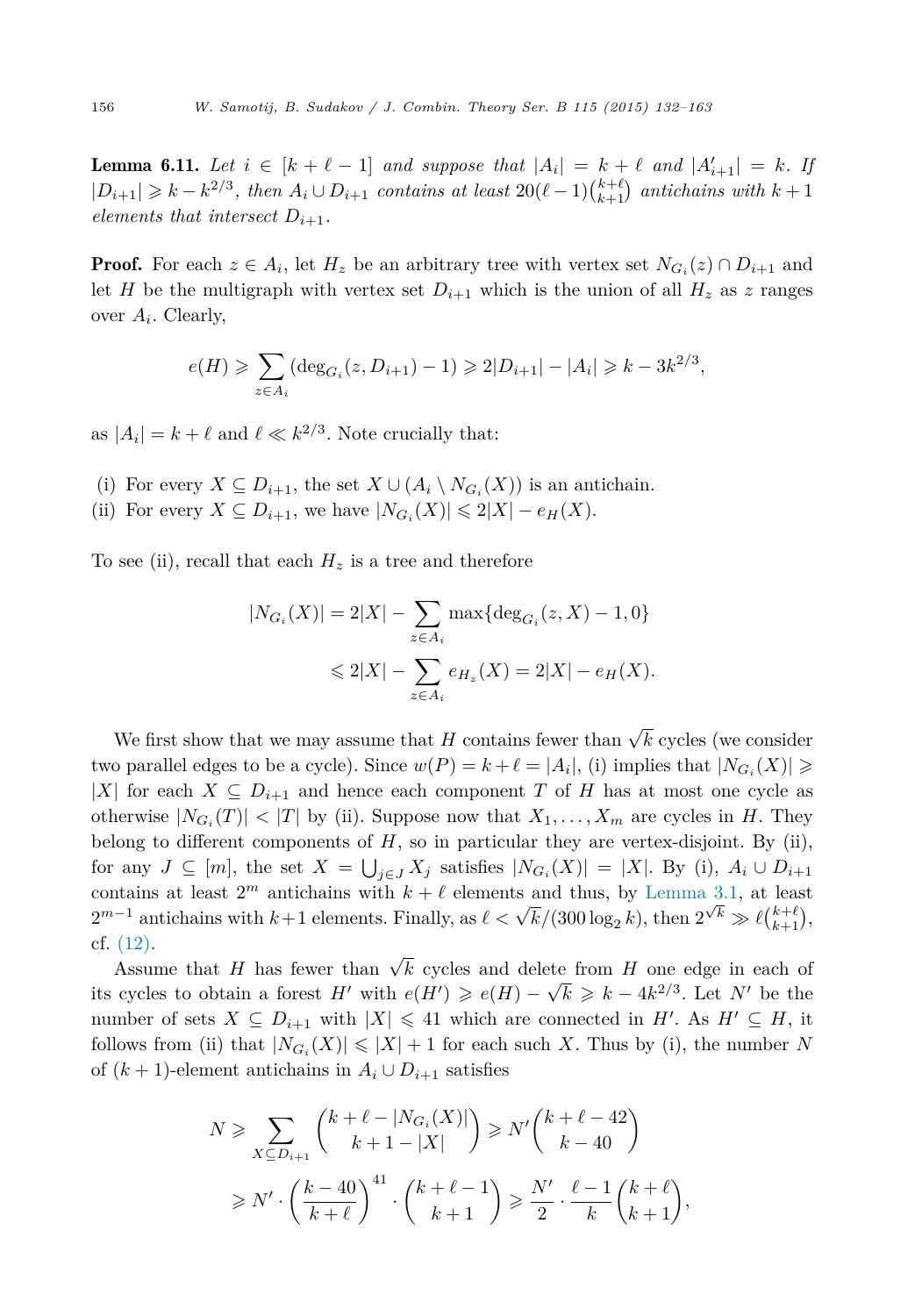where we have used the assumption that  $\ell = o(k)$ . Finally, let  $t_1, \ldots, t_m$  be the orders of the trees constituting *H*'. Since  $m = k - e(H') \leq 4k^{2/3}$ , it follows from [Lemma 3.4](#page-9-0) that

$$
N' \geqslant \sum_{c=1}^{41} \sum_{j=1}^{m} (t_j - c) \geqslant \sum_{c=1}^{41} (k - cm) \geqslant 41k - O(k^{2/3}) \geqslant 40k. \qquad \Box
$$

*6.4.2. Almost extremal posets of type (1)*

Recall that *P* is of type (1) if and only if  $|A_i| = |A'_i| = k + \ell$  for  $i \in \{1,2\}$  and  $|A_i| = |A'_i| = k$  otherwise. In particular,  $q = 2\ell$  and hence  $S = 3k + 50\sqrt{k} \log_2 k$ . We first show that  $h_k(P) > m_k(\tau_{k,n})$  for each such P. Let  $b_2 = |B_2|$  and  $b_3 = |B_3|$ . By Lemma  $6.2$  and  $(24)$ ,

$$
\Sigma_1 \geqslant \Sigma_3 + 2|A'_3| - |D_3| - 2b_3 + |A'_2| - b_2 \geqslant 4k + \ell - |D_3| - b_2 - 2b_3.
$$

We may assume that  $b_2, b_3 \leq 2\ell \log_2 k$  as otherwise [Lemma 6.2](#page-14-0) implies that  $h_k(P)$  $m_k(\tau_{k,n})$ . If  $|D_3| < k - k^{2/3}$ , then  $\Sigma_1 \geqslant S$  and, by [Observation 6.6,](#page-17-0)  $h_k(P) > m_k(\tau_{k,n})$ . Thus, we may assume that  $|D_3| \geq k - k^{2/3}$ .

Let us carefully count homogenous  $(k + 1)$ -sets in *P*. First, consider the collection of all chains of length  $k + 1$  obtained by taking a triple  $(x_1, x_2, x_3) \in A'_1 \times A'_2 \times A'_3$  with  $x_1 \leq x_2 \leq x_3$  and an arbitrary set of  $k-2$  elements from some chain of length  $k+\ell$  that contains  $\{x_1, x_2, x_3\}$ . The number of such chains containing a fixed triple is

$$
\binom{k+\ell-3}{k-2} = \frac{(k+1)k(k-1)}{(k+\ell)(k+\ell-1)(k+\ell-2)} \binom{k+\ell}{k+1} \geq \left(1 - \frac{\ell-1}{k-1}\right)^3 \binom{k+\ell}{k+1}
$$

and all chains constructed in this way are distinct. Let  $N_t$  be the number of such triples. Since neither  $G_1$  nor  $G_2$  contain any isolated vertices,  $A_2 = A'_2$ ,  $A_3 = A'_3$ ,  $e(G_1) \ge$  $2|A'_2| - b_2$ , and  $e(G_2) \ge 2|A'_3| - b_3$ , then

$$
N_t = \sum_{x \in A'_2} \deg_{G_1}(x) \deg_{G_2}(x) \ge \sum_{x \in A'_2} (\deg_{G_1}(x) + \deg_{G_2}(x) - 1)
$$
  
\n
$$
\ge 2|A'_3| + |A'_2| - b_2 - b_3.
$$

Therefore, the number  $N_c$  of chains of length  $k+1$  satisfies

$$
N_c \geq (2|A_3'|+|A_2'|-b_2-b_3)\binom{k+\ell-3}{k+1} \geq \left(1-\frac{\ell-1}{k-1}\right)^3(3k+\ell-b_2-b_3)\binom{k+\ell}{k+1}.
$$

To estimate the number of antichains, note that for any  $i \in \{1,2\}$  and any  $Y \subseteq B_{i+1}$ , the set  $Y \cup (A_i \setminus N_{G_i}(Y))$  is an antichain with  $k + \ell$  elements. Hence, the number  $N_{a,1}$ of  $(k+1)$ -element antichains that are contained in either  $A_1 \cup B_2$  or  $A_2 \cup B_3$  satisfies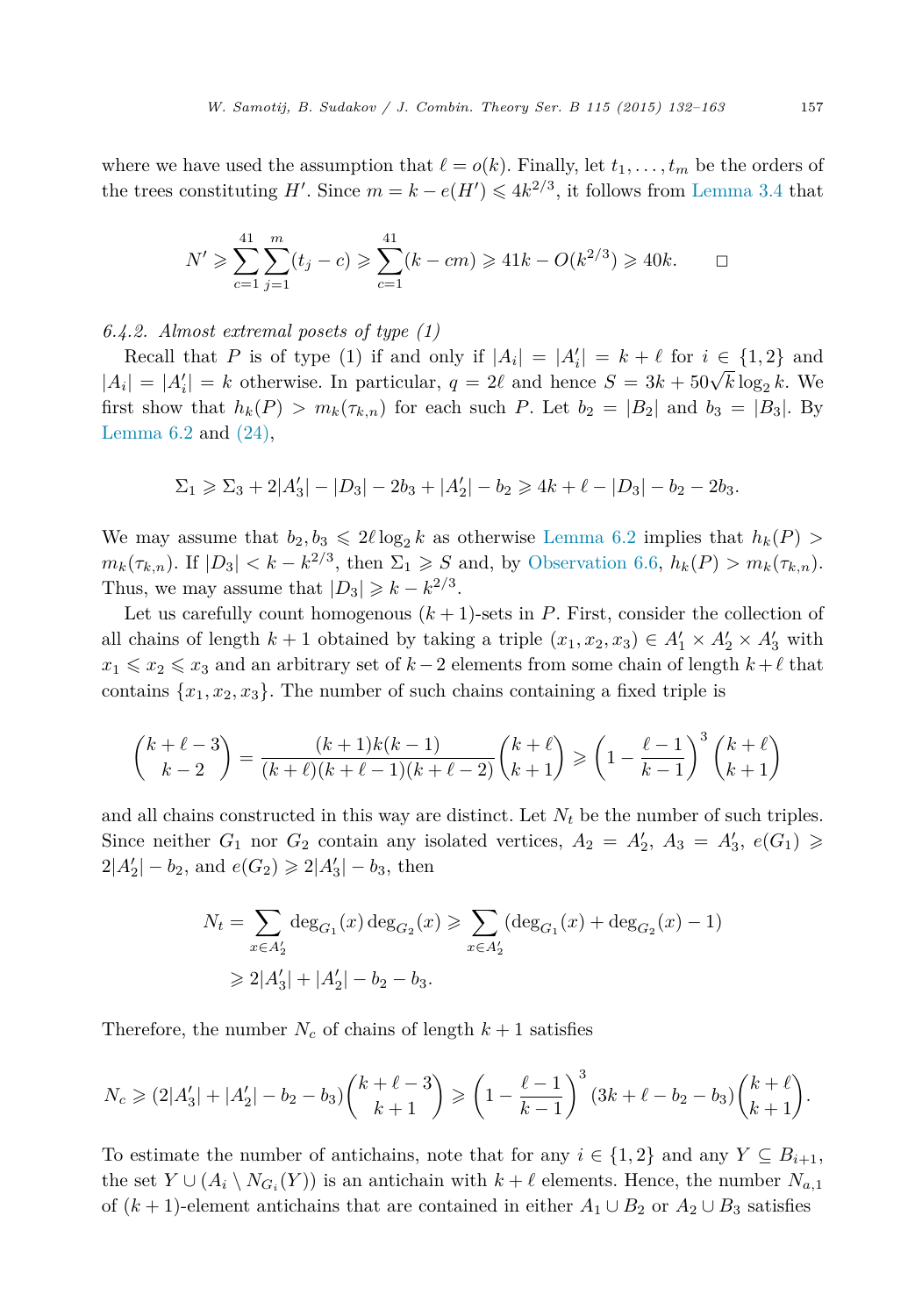$$
N_a \ge \sum_{i=2}^3 \sum_{Y \subseteq B_i} {k + \ell - |Y| \choose k+1-|Y|} \ge \sum_{i=2}^3 2^{b_i} {k + \ell - b_i \choose k+1-b_i}
$$
  

$$
\ge \sum_{i=2}^3 2^{b_i} \left(1 - \frac{\ell - 1}{k + \ell - b_i}\right)^{b_i} {k + \ell \choose k+1}
$$
  

$$
\ge \left[ \left(\frac{7}{4}\right)^{b_2} + \left(\frac{7}{4}\right)^{b_3} \right] {k + \ell \choose k+1},
$$

where the last inequality follows since  $\ell, b_i \ll k$ . Moreover, by [Lemma 6.11,](#page-24-0) there are additionally at least  $20(\ell-1)\binom{k+\ell}{k+1}$  antichains with  $k+1$  elements that contain an element of *D*<sub>3</sub>. Thus, using the inequality  $\left(1 - \frac{\ell - 1}{k - 1}\right)^3 \geq 1 - 3\frac{\ell - 1}{k - 1}$ ,

$$
h_k(P)\binom{k+\ell}{k+1}^{-1} \ge \left(1 - \frac{\ell-1}{k-1}\right)^3 (3k + \ell - b_2 - b_3) + \left(\frac{7}{4}\right)^{b_2} + \left(\frac{7}{4}\right)^{b_3} + 20(\ell - 1)
$$
  

$$
\ge 3k + \ell - b_2 - b_3 + 10(\ell - 1) + \left(\frac{7}{4}\right)^{b_2} + \left(\frac{7}{4}\right)^{b_3}
$$
  

$$
\ge 3k + 1 + \left(\frac{7}{4}\right)^{b_2} - b_2 + \left(\frac{7}{4}\right)^{b_3} - b_3.
$$
 (25)

Finally, using the fact that  $(7/4)^b - b \geq 3/4$  for every integer *b*, we see that the right hand side of (25) is strictly greater than  $3k + 2$ . This completes the analysis as  $m_k(\tau_{k,n}) =$  $(3k+2)$  $\binom{k+\ell}{k+1}$ .

### *6.4.3. Almost extremal posets of type (2)*

Recall that *P* is of type (2) if and only if there is some  $f \in [k + \ell - 1]$  such that  $|A_i| = |A'_i| = k$  for all  $i \neq f$ ,  $|A_f| = k + \ell$ , and  $|A'_f| \geq k$ . Moreover,  $|A'_f| = k$  if  $f \neq 1$ . In particular,  $q = \ell$  and hence  $S = 2k + 50\sqrt{k} \log_2 k$ . We now show that  $h_k(P) > m_k(\tau_{k,n})$ for each such *P*, unless  $\ell = 1$ . Let  $b = |B_{f+1}|$ . By [\(24\),](#page-23-0)

$$
\Sigma_f \ge \Sigma_{f+1} + 2|A'_{f+1}| - |D_{f+1}| - 2|B_{f+1}| \ge 3k - |D_{f+1}| - 2b.
$$

As before, by [Lemma 6.2,](#page-14-0) we may assume that  $b \leq 2\ell \log_2 k$  since otherwise  $h_k(P)$  $m_k(\tau_{k,n})$ . If  $|D_{f+1}| < k - k^{2/3}$ , then  $\Sigma_1 \geq \Sigma_f \geq S$ , and, by [Observation 6.6,](#page-17-0)  $h_k(P) >$  $m_k(\tau_{k,n})$ . Thus, we may assume that  $|D_{f+1}| \geq k - k^{2/3}$ .

Let us now carefully count homogenous  $(k+1)$ -sets in  $P$ . First, consider the collection of all chains of length  $k+1$  obtained by taking an edge xy of  $G_f$  and an arbitrary set of  $k-1$  elements from some chain of length  $k+\ell$  that contains both *x* and *y* (such a chain exists as  $A'_{f} = A_{f}$ ). The number of such chains containing a fixed edge is

$$
\binom{k+\ell-2}{k-1} = \frac{(k+1)k}{(k+\ell)(k+\ell-1)} \binom{k+\ell}{k+1} \geqslant \left(1 - \frac{\ell-1}{k}\right)^2 \binom{k+\ell}{k+1}
$$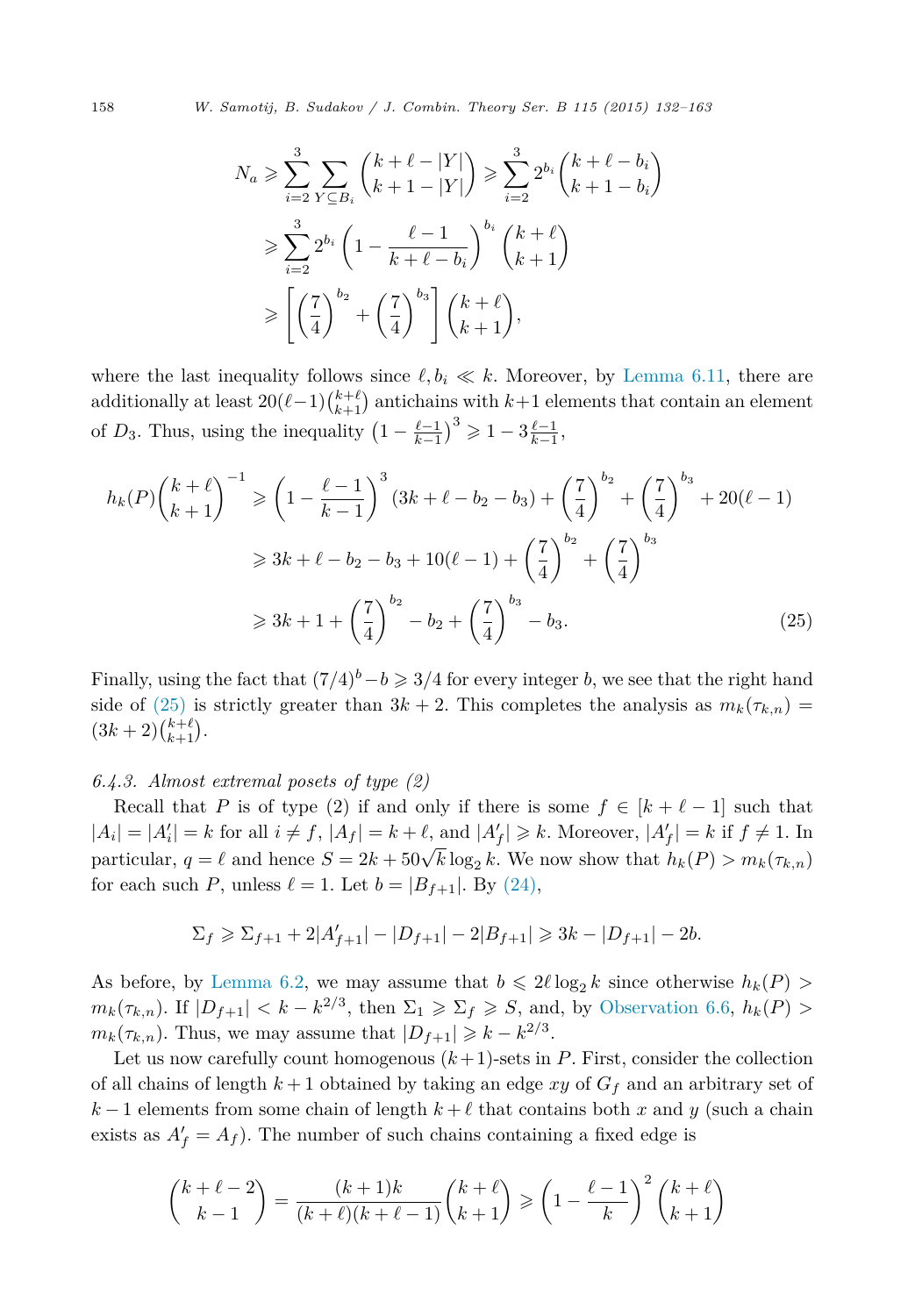and all chains constructed this way are distinct. Therefore, the number  $N_c$  of chains of length  $k+1$  satisfies

$$
N_c \geqslant e(G_f) \cdot \binom{k+\ell-2}{k-1} \geqslant \left(1 - \frac{\ell-1}{k}\right)^2 (2k-b) \binom{k+\ell}{k+1}.
$$

To estimate the number of antichains, note that for any  $Y \subseteq B_{f+1}$ , the set  $Y \cup (A_f \setminus B_f)$  $N_{G_f}(Y)$  is an antichain with  $k+\ell$  elements. Hence, the number  $N_{a,1}$  of  $(k+1)$ -element antichains that are contained in  $A_f \cup B_{f+1}$  satisfies

$$
N_{a,1} \geqslant 2^b \binom{k+\ell-b}{k+1-b} \geqslant 2^b \left(1 - \frac{\ell-1}{k+\ell-b}\right)^b \binom{k+\ell}{k+1} \geqslant \left(\frac{7}{4}\right)^b \binom{k+\ell}{k+1},
$$

where the last inequality holds since  $\ell, b \ll k$ . Moreover, by [Lemma 6.11,](#page-24-0) there are additionally at least  $20(\ell-1)\binom{k+\ell}{k+1}$  antichains with  $k+1$  elements that contain an element of  $D_{f+1}$ . It follows that, using the inequality  $\left(1 - \frac{\ell-1}{k}\right)^2 \geq 1 - 2\frac{\ell-1}{k}$ ,

$$
h_k(P)\binom{k+\ell}{k+1}^{-1} \ge 2k - b - 4(\ell-1) + \left(\frac{7}{4}\right)^b + 20(\ell-1). \tag{26}
$$

As  $m_k(\tau_{k,n}) = (2k+1)\binom{k+\ell}{k+1}$ , we conclude that  $h_k(P) > m_k(\tau_{k,n})$  unless  $\ell = 1$  and  $b \leqslant 1$ .

### 6.4.4. Almost extremal posets of type (2) when  $\ell = 1$

We finally show that  $h_k(P) \geq m_k(\tau_{k,n})$  for each poset P of type (2) and provide a rough structural characterization of such posets which contain precisely  $m_k(\tau_{k,n})$  homogenous  $(k + 1)$ -sets. Since we may assume that  $\ell = 1$ , then  $m_k(\tau_{k,n}) = 2k + 1$  and  $\Sigma_1$  is the number of chains of length  $k+1$  in *P*. Let  $b=|B_{f+1}|$  and recall that  $b \leq 1$ . By [\(24\),](#page-23-0)

$$
\Sigma_1 \ge \Sigma_{f+1} + 2k - |D_{f+1}| - 2b \ge 2k - b.
$$

Moreover,  $A_f \cup B_{f+1}$  contains at least  $2^b$  antichains with  $k+1$  elements. It follows that  $h_k(P) \geq 2k - b + 2^b \geq m_k(\tau_{k,n})$ . Moreover, either  $h_k(P) > m_k(\tau_{k,n})$  or  $\Sigma_{f+1} = k$ ,  $D_{f+1} = A_{f+1} \setminus B_{f+1}$  (i.e., each  $x \in A_{f+1} \setminus B_{f+1}$  has degree two in  $G_f$ ), and there are only  $2<sup>b</sup>$  antichains with *k*+1 elements (plus, they are both contained in  $A_f \cup B_{f+1}$ ). This means that for every  $X \subseteq A_{f+1}$  such that  $X \neq \emptyset$  and  $X \neq B_{f+1}$ , we have  $|N_{G_f}(X)| \geq |X| + 1$ , as otherwise  $X \cup (A_f \setminus N_{G_f}(X))$  would be an additional antichain with  $k + 1$  elements (other than  $A_f$  and  $B_{f+1} \cup (A_f \setminus N_{G_f}(B_{f+1}))$ , which were already counted above in the  $2^b$  term). In particular,  $f = 1$  and  $A'_1 = A_1$ , as otherwise  $|A'_f| = |A'_{f+1}| = k$ and consequently  $|N_{G_f}(A'_{f+1})| = |A'_{f+1}|$ . We now show that these conditions uniquely determine the graph *G*1.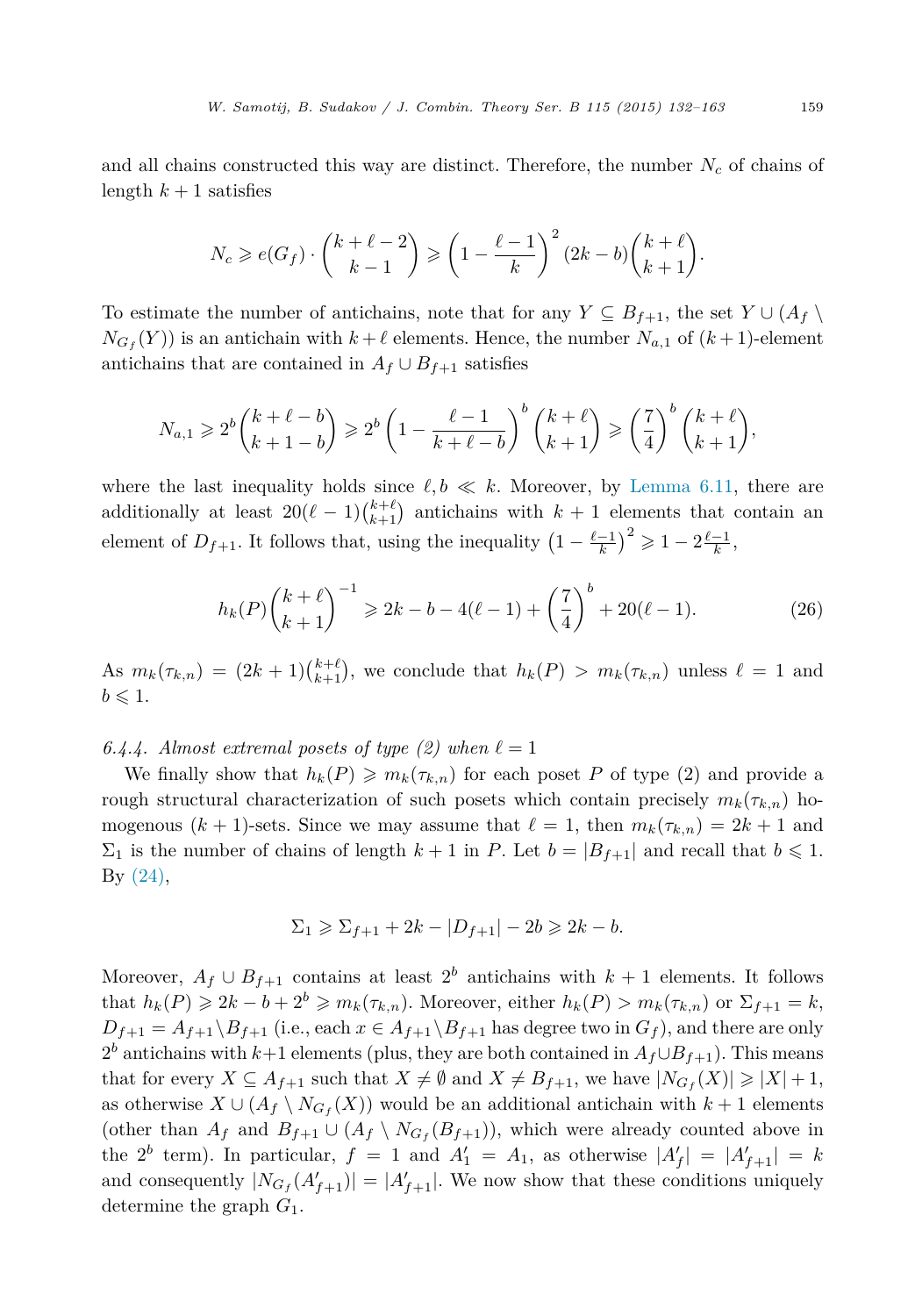**Claim 6.12.** *Suppose that*  $h_k(P) = m_k(\tau_{k,n})$ *.* 

- (i) If  $b = 0$ , then  $G_1$  is a path with  $2k + 1$  vertices.
- (ii) *If*  $b = 1$ , *then*  $G_1$  *is the disjoint union of a path with*  $2k 1$  *vertices and en edge.*

**Proof.** Let *H* be the auxiliary multigraph on  $A_1$  where the multiplicity of each pair xy is the number of common  $G_1$ -neighbors of x and y in  $A_2$ . As we have assumed that  $D_2 = A_2 \setminus B_2$ , it follows that  $e(H) = |A_2 \setminus B_2| = k - b$ . Moreover, the condition  $|N_{G_1}(X)| \geq |X| + 1$  implies that *H* is a forest. (Here again we consider two parallel edges to be a cycle.) We claim that each tree in  $H$  is a path. If this is not the case, then *H* would have a vertex of degree at least 3 and thus *G*<sup>1</sup> would contain the 1-subdivision of  $K_{1,3}$  as an induced subgraph. But this is not possible as both  $G_1$  and its complement are comparability graphs (since *P* is a poset of order dimension at most two) and one can check that the 1-subdivision of  $K_{1,3}$  does not have this property.

Now, (i) follows since  $b = 0$  implies that *H* is a path with  $k + 1$  vertices and hence  $G_1$  is a path with  $2k + 1$  vertices. To see (ii), note first that  $b = 1$  implies that *H* has two connected components. The unique vertex  $z \in B_2$  has a  $G_1$ -neighbor in one of these components. Denote it by *C* and let  $X = N_{G_1}(C)$ . One easily checks that  $|X| =$  $|N_{G_1}(X)| = |C|$  and hence  $X = \{z\}$  and  $|C| = 1$ , as we have assumed that  $X = \emptyset$  and  $X = B_2$  are the only subsets of  $A_2$  with  $|X| \leq |N_{G_1}(X)|$ . It follows that *H* is the union of a path with  $k$  vertices and an isolated vertex and hence  $G_1$  is the union of a path with  $2k-1$  vertices and an edge.  $\Box$ 

Finally, the following lemma (where we take  $i = 2$  and  $j = k + 1$ ) shows that  $P \setminus A_1$ may be partitioned into *k* chains, as otherwise  $\Sigma_2 > k$ .

**Lemma 6.13.** Suppose that  $i, j \in [k + \ell]$  with  $i \leq j$  are such that  $|A'_i| = \ldots = |A'_j| = k$ . *There is some*  $d \geq 0$  *such that:* 

- (i) There are pairwise disjoint chains  $L_1, \ldots, L_{k-d}$  of length  $j i + 1$  with  $\min L_p \in A'_i$ *and*  $\max L_p \in A'_j$  *for each*  $p \in [k-d]$ *; and*
- $\sum_i \geqslant \sum_j + d$ .

**Proof.** We prove the claim by reverse induction on *i*. The statement is vacuously true for  $i = j$  as  $|A'_j| = k$ . Suppose now that  $i < j$  and, appealing to the inductive assumption, let *L*<sup>1</sup>,  $\dots$ , *L*<sup>*k*</sup><sub>*k*−*d*</sub><sup>*i*</sup> be a collection of pairwise disjoint chains of length *j*−*i* with min *L*<sub>*p*</sub> ∈ *A*<sup>*i*</sup><sub>+1</sub></sub> and  $\max L_p \in A'_j$  for each  $p \in [k-d']$ . Let

$$
X = \{\min L_p : p \in [k - d']\} \subseteq A'_{i+1}
$$

and let  $k - d$  be the size of the largest  $G_i$ -matching between  $X$  and  $A'_i$ . Since this matching naturally extends some  $k - d$  chains in  $\{L'_1, \ldots, L'_{k-d'}\}$  to pairwise disjoint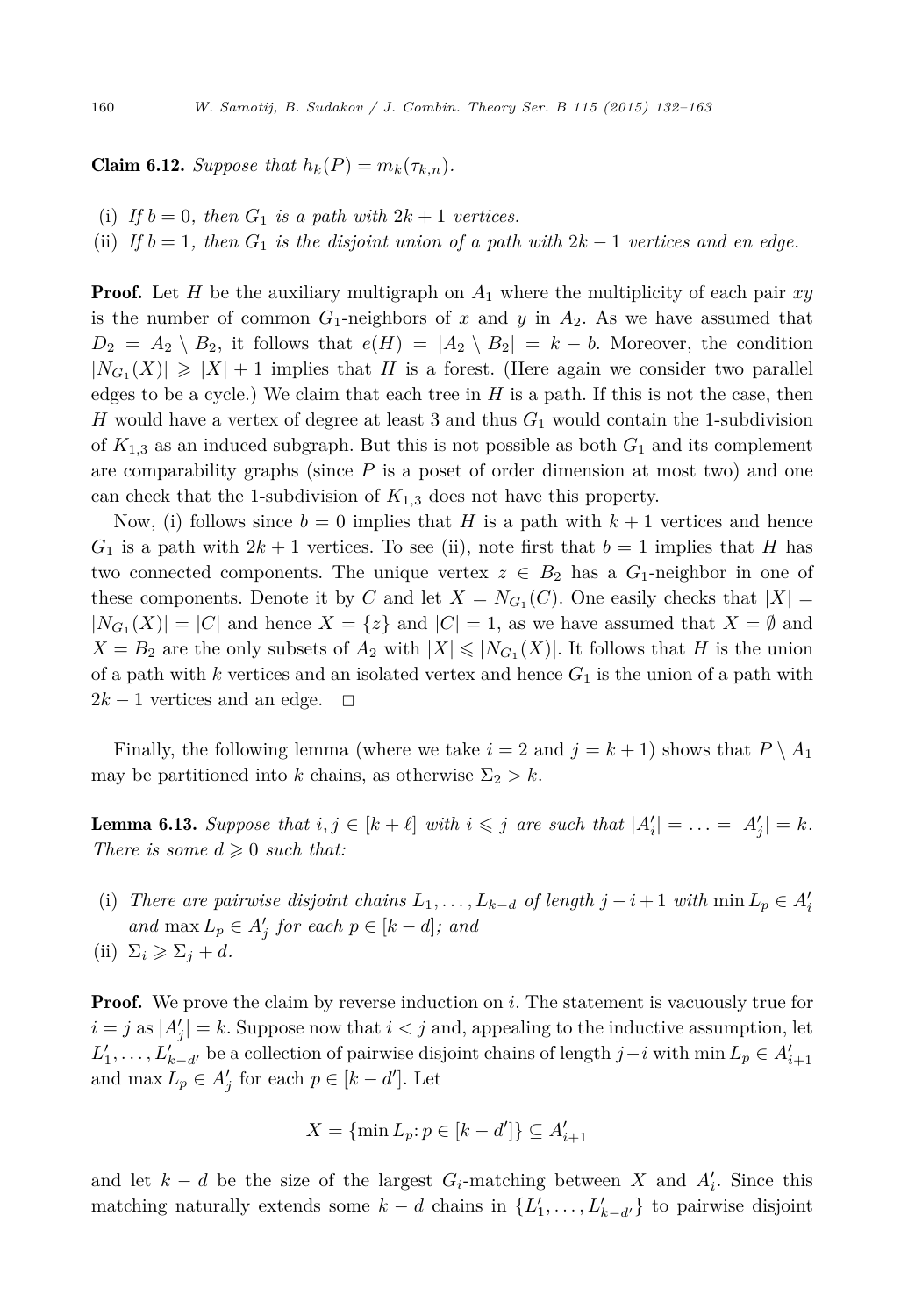chains  $L_1, \ldots, L_{k-d}$  satisfying assertion (i) of the lemma, it is enough to show that  $\Sigma_i \geqslant \Sigma_{i+1} + d - d'$ . By Hall's theorem, there is a  $Y \subseteq X$  such that  $|N_{G_i}(Y)| \leqslant |Y| - (d - d')$ . Since  $G_i[A'_i, A'_{i+1}]$  has no isolated vertices, it follows that

$$
e_{G_i}(A'_i, A'_{i+1}) \geq e_{G_i}(A'_i, Y) + e_{G_i}(A'_i \setminus N_{G_i}(Y), A'_{i+1})
$$
  
\n
$$
\geq |Y| + |A'_i| - |N_{G_i}(Y)| \geq k + d - d'.
$$

Consequently,

$$
\Sigma_i = \sum_{x \in A'_{i+1}} u_{i+1}(x) \ge \Sigma_{i+1} + e_{G_i}(A'_i, A'_{i+1}) - |A'_{i+1}| \ge \Sigma_{i+1} + d - d'.
$$

This completes the proof of [Theorem 1.6.](#page-4-0)

### 7. Concluding remarks

In this paper, we have determined the minimum number of monotone subsequences of length  $k + 1$  in a sequence of  $n \leq k^2 + k^{3/2}/(300 \log_2 k)$  numbers for all sufficiently large *k*. This minimum, which we denoted by  $m_k(n)$ , is achieved by taking *k* increasing (decreasing) sequences of lengths  $n/k$  or  $n/k$  in such a way that there is no decreasing (increasing) subsequence of length  $k+1$ . One such sequence is  $\tau_{k,n}$ , defined in Section [1.](#page-0-0) Moreover, we have shown that if  $n \neq k^2 + k + 1$ , then no extremal sequence contains both increasing and decreasing subsequences of length  $k + 1$ . Our results provide strong evidence supporting [Conjecture 1.2,](#page-2-0) which asserts that the above statements remain true for all pairs of *k* and *n*. It is also worth mentioning that, although we have not stated it explicitly, our proof establishes a stability statement of the following form: If a sequence of *n* numbers is not 'close' to a union of *k* increasing (decreasing) sequences of almost equal lengths, then it contains 'many' more than  $m_k(n)$  monotone subsequences of length  $k + 1$ .

Since we are still far from proving [Conjecture 1.2,](#page-2-0) one may ask to determine at least the asymptotic behavior of the function  $m_k(n)$ . Let  $\mu_k(n) = m_k(n) \binom{n}{k+1}^{-1}$ . Then [Conjecture 1.2](#page-2-0) suggests that  $\mu_k(n) = (1 + o(1))k^{-k}$ . Standard averaging arguments can be used to show that  $\mu_k(n)$  is non-decreasing in *n*. Therefore, the theorem of Erdős and Szekeres implies that

$$
\mu_k(n) \ge \mu_k(k^2 + 1) = \binom{k^2 + 1}{k + 1}^{-1} \sim \sqrt{\frac{2\pi e}{k}} \cdot (ek)^{-k}.
$$
 (27)

Our main theorem yields an improvement of (27) by a factor of (only)  $2^{\Theta(\sqrt{k})}$  and it would be interesting to improve this lower bound further.

We find very promising the prospect of studying Erdős–Rademacher-type problems in other settings. In principle, one can investigate such extensions for any extremal or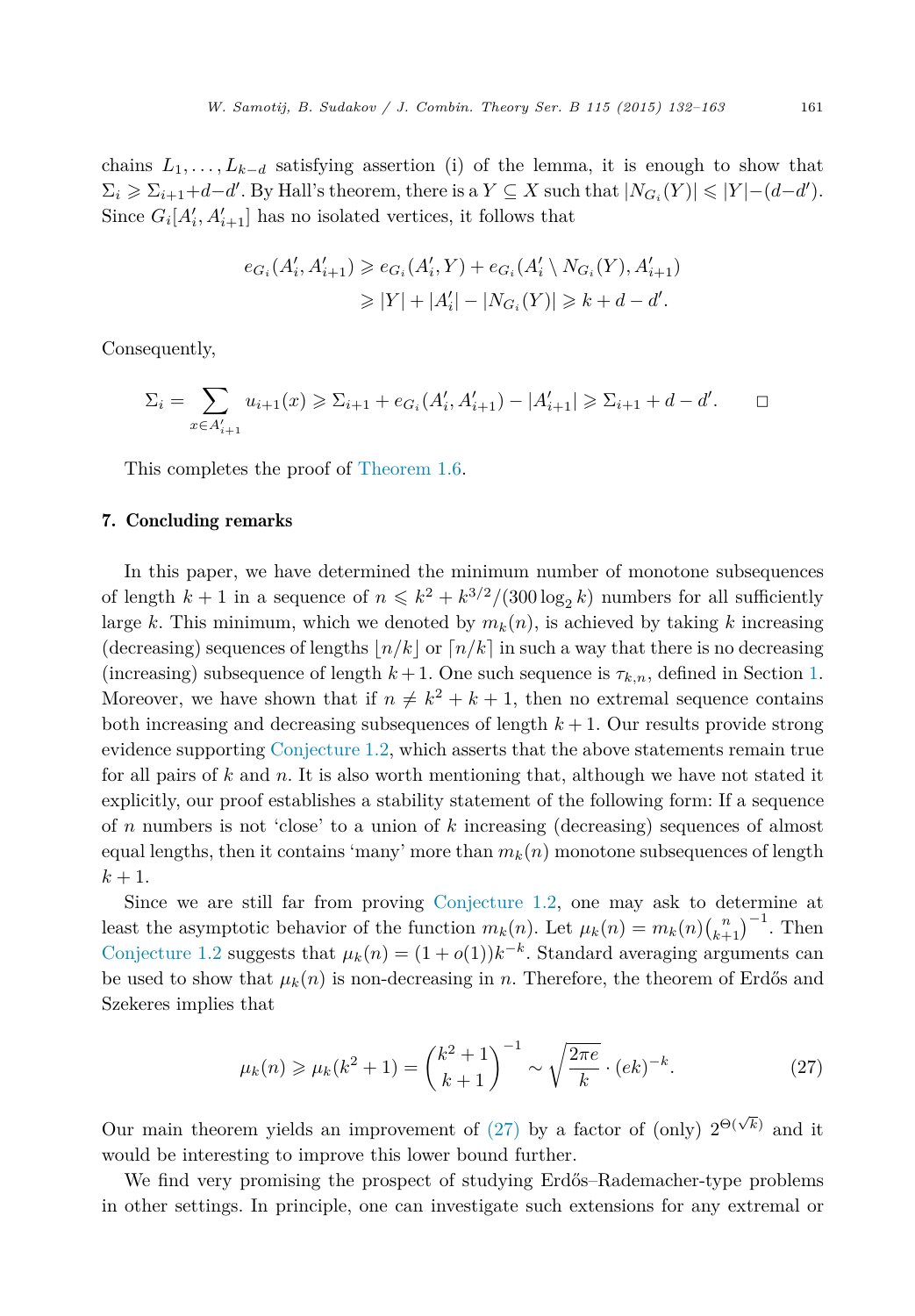<span id="page-30-0"></span>Ramsey-type result. Some motivation for studying these problems comes from the recently renewed interest in 'supersaturation' results, which have been used in conjunction with the 'transference' theorems of Conlon and Gowers [4] and of Schacht [\[27\]](#page-31-0) as well as the 'hypergraph containers' theorems of Balogh, Morris, and the first author [2] and of Saxton and Thomason [\[26\]](#page-31-0) to prove numerous 'sparse random analogues' of classical extremal and Ramsey-type results.

### Acknowledgments

Parts of this work were carried out when the first author visited the Institute for Mathematical Research (FIM) of ETH Zürich, and also when the second author visited the School of Mathematical Sciences of Tel Aviv University. We would like to thank both institutions for their hospitality and for creating a stimulating research environment. Finally, we would like to thank the two anonymous referees for their comments.

## References

- [1] J. Balogh, P. Hu, B. Lidický, O. Pikhurko, B. Udvari, J. Volec, Minimum number of monotone subsequences of length 4 in permutations, Combin. Probab. Comput. 24 (2015) 658–679, [http://](http://dx.doi.org/10.1017/S0963548314000820) [dx.doi.org/10.1017/S0963548314000820](http://dx.doi.org/10.1017/S0963548314000820).
- [2] J. Balogh, R. Morris, W. Samotij, Independent sets in [hypergraphs,](http://refhub.elsevier.com/S0095-8956(15)00063-5/bib42614D6F5361s1) J. Amer. Math. Soc. 28 (2015) [669–709.](http://refhub.elsevier.com/S0095-8956(15)00063-5/bib42614D6F5361s1)
- [3] D. Conlon, On the Ramsey multiplicity of complete graphs, [Combinatorica](http://refhub.elsevier.com/S0095-8956(15)00063-5/bib436F3132s1) 32 (2012) 171–186.
- [4] D. Conlon, W.T. Gowers, Combinatorial theorems in sparse random sets, submitted for publication. [5] S. Das, W. Gan, B. Sudakov, The [minimum](http://refhub.elsevier.com/S0095-8956(15)00063-5/bib4461476153753134s1) number of disjoint pairs in set systems and related
- problems, [Combinatorica](http://refhub.elsevier.com/S0095-8956(15)00063-5/bib4461476153753134s1) (2015), in press.
- [6] S. Das, W. Gan, B. Sudakov, Sperner's theorem and a problem of Erdős–Katona–Kleitman, Combin. Probab. Comput. 24 (2015) 585–608, <http://dx.doi.org/10.1017/S0963548314000273>.
- [7] R.P. Dilworth, A [decomposition](http://refhub.elsevier.com/S0095-8956(15)00063-5/bib44693530s1) theorem for partially ordered sets, Ann. of Math. (2) 51 (1950) [161–166.](http://refhub.elsevier.com/S0095-8956(15)00063-5/bib44693530s1)
- [8] A.P. Dove, J.R. Griggs, R.J. Kang, J.-S. Sereni, [Supersaturation](http://refhub.elsevier.com/S0095-8956(15)00063-5/bib446F47724B6153653133s1) in the Boolean lattice, Integers 14A [\(2014\),](http://refhub.elsevier.com/S0095-8956(15)00063-5/bib446F47724B6153653133s1) Paper No. A4, 7 pp.
- [9] B. [Dushnik,](http://refhub.elsevier.com/S0095-8956(15)00063-5/bib44754D693431s1) E.W. Miller, Partially ordered sets, Amer. J. Math. 63 (1941) 600–610.
- [10] P. Erdős, On a theorem of [Rademacher–Turán,](http://refhub.elsevier.com/S0095-8956(15)00063-5/bib45723632s1) Illinois J. Math. 6 (1962) 122–127.
- [11] P. Erdős, On the number of complete [subgraphs](http://refhub.elsevier.com/S0095-8956(15)00063-5/bib45723639s1) and circuits contained in graphs, Čas. Pěst. Mat. 94 (1969) [290–296.](http://refhub.elsevier.com/S0095-8956(15)00063-5/bib45723639s1)
- [12] P. Erdős, D.J. [Kleitman,](http://refhub.elsevier.com/S0095-8956(15)00063-5/bib45724B6C3734s1) Extremal problems among subsets of a set, Discrete Math. 8 (1974) [281–294.](http://refhub.elsevier.com/S0095-8956(15)00063-5/bib45724B6C3734s1)
- [13] P. Erdős, M. Simonovits, [Supersaturated](http://refhub.elsevier.com/S0095-8956(15)00063-5/bib457253693833s1) graphs and hypergraphs, Combinatorica 3 (1983) 181–192.
- [14] P. Erdős, G. Szekeres, A [combinatorial](http://refhub.elsevier.com/S0095-8956(15)00063-5/bib4572537A3335s1) problem in geometry, Compos. Math. 2 (1935) 463–470.
- [15] F. Franek, V. Rödl, 2-colorings of complete graphs with a small number of [monochromatic](http://refhub.elsevier.com/S0095-8956(15)00063-5/bib4672526F3933s1) *K*<sup>4</sup> subgraphs, in: [Combinatorics](http://refhub.elsevier.com/S0095-8956(15)00063-5/bib4672526F3933s1) and Algorithms, Jerusalem, 1988, Discrete Math. 114 (1993) 199–203.
- [16] A.W. Goodman, On sets of [acquaintances](http://refhub.elsevier.com/S0095-8956(15)00063-5/bib476F3539s1) and strangers at any party, Amer. Math. Monthly 66 (1959) [778–783.](http://refhub.elsevier.com/S0095-8956(15)00063-5/bib476F3539s1)
- [17] G. Katona, A theorem of finite sets, in: Theory of Graphs, Proc. Colloq., Tihany, 1966, [Academic](http://refhub.elsevier.com/S0095-8956(15)00063-5/bib4B613638s1) Press, New York, 1968, [pp. 187–207.](http://refhub.elsevier.com/S0095-8956(15)00063-5/bib4B613638s1)
- [18] D.J. Kleitman, A conjecture of Erdős–Katona on [commensurable](http://refhub.elsevier.com/S0095-8956(15)00063-5/bib4B6C3638s1) pairs among subsets of an *n*-set, in: Theory of Graphs, Proc. Colloq., Tihany, 1966, Academic Press, New York, 1968, [pp. 215–218.](http://refhub.elsevier.com/S0095-8956(15)00063-5/bib4B6C3638s1)
- [19] Joseph B. Kruskal, The number of simplices in a complex, in: [Mathematical](http://refhub.elsevier.com/S0095-8956(15)00063-5/bib4B723633s1) Optimization Techniques, Univ. of California Press, Berkeley, CA, 1963, [pp. 251–278.](http://refhub.elsevier.com/S0095-8956(15)00063-5/bib4B723633s1)
- [20] L. Lovász, M. [Simonovits,](http://refhub.elsevier.com/S0095-8956(15)00063-5/bib4C6F53693833s1) On the number of complete subgraphs of a graph. II, in: Studies in Pure [Mathematics,](http://refhub.elsevier.com/S0095-8956(15)00063-5/bib4C6F53693833s1) Birkhäuser, Basel, 1983, pp. 459–495.